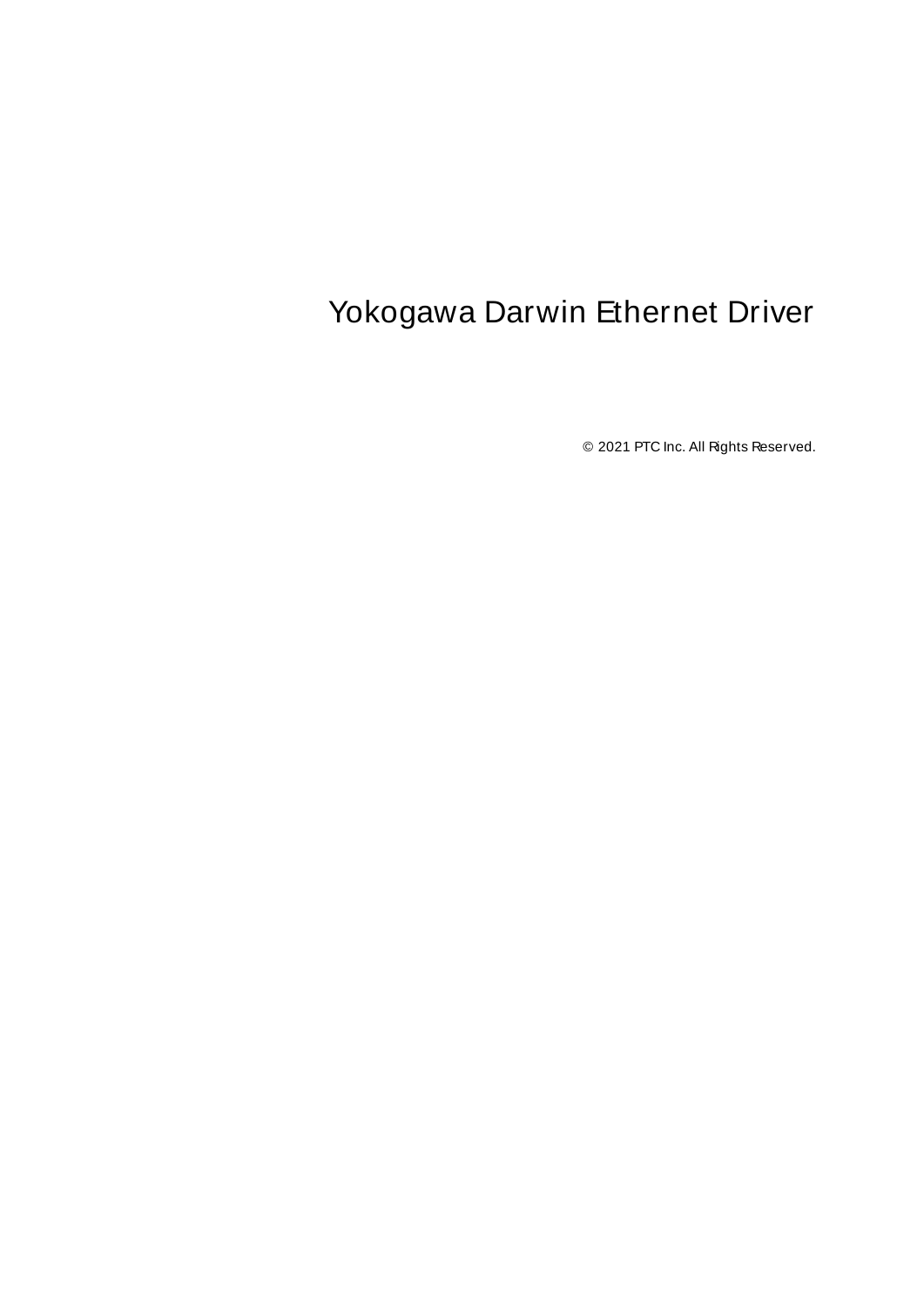# <span id="page-1-0"></span>Table of Contents

| Address' <address>' is out of range for the specified device or register  53</address> |  |
|----------------------------------------------------------------------------------------|--|
|                                                                                        |  |
|                                                                                        |  |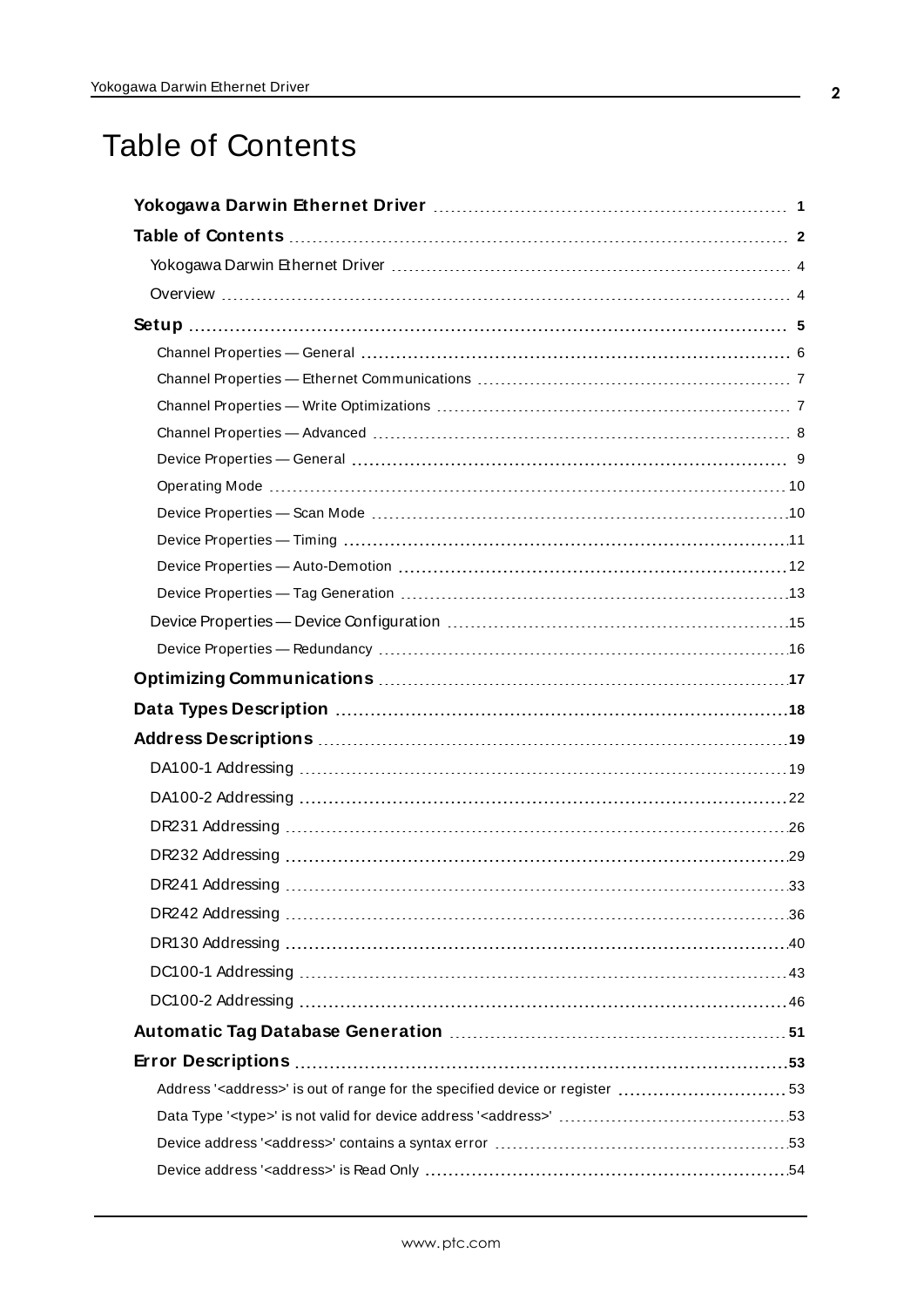| Winsock V1.1 or higher must be installed to use the Yokogawa Darwin Ethernet device driver 55 |  |
|-----------------------------------------------------------------------------------------------|--|
|                                                                                               |  |
|                                                                                               |  |
|                                                                                               |  |
|                                                                                               |  |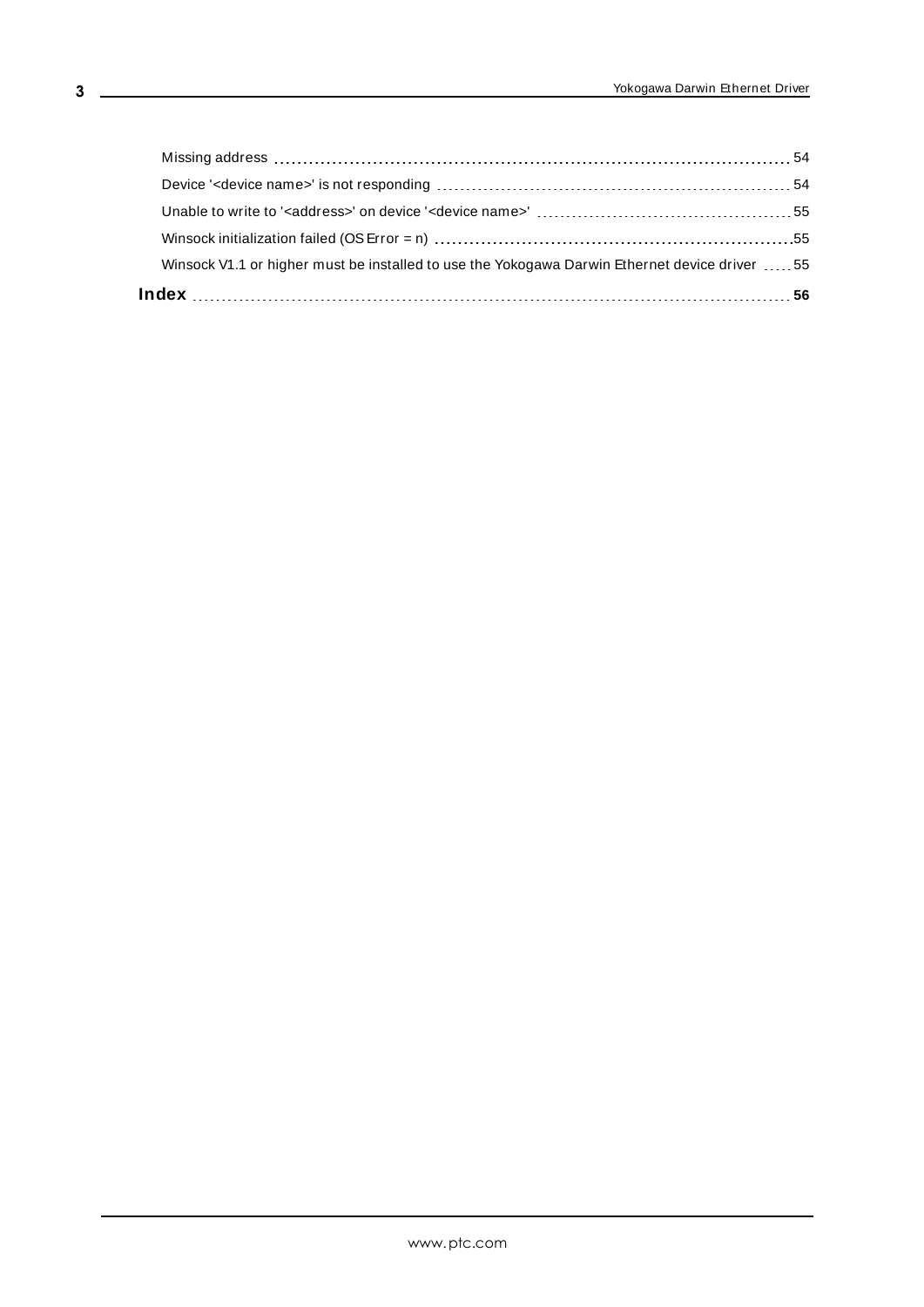#### <span id="page-3-0"></span>**Yokogawa Darwin Ethernet Driver**

Help version 1.024

#### **CONTENTS**

**[Overview](#page-3-1)**

What is the Yokogawa Darwin Ethernet Driver?

**[Setup](#page-4-0)** How do I configure a device for use with this driver?

#### **Optimizing [Communications](#page-16-0)**

How do I get the best performance from the Yokogawa Darwin Ethernet Driver?

**Data Types [Description](#page-17-0)** What data types does this driver support?

#### **Address [Descriptions](#page-18-0)**

How do I address a data location on a Yokogawa Darwin device?

#### **Automatic Tag Database [Generation](#page-50-0)**

How can I easily configure tags for the Yokogawa Darwin Ethernet Driver?

#### **Error [Descriptions](#page-52-0)**

<span id="page-3-1"></span>What error messages does the Yokogawa Darwin Ethernet Driver produce?

#### **Overview**

The Yokogawa Darwin Ethernet Driver provides a reliable way to connect Yokogawa Darwin Ethernet devices to OPC Client applications, including HMI, SCADA, Historian, MES, ERP and countless custom applications. It is intended for use with Yokogawa Data Acquisition and Data Recorder devices that support Ethernet TCP communications.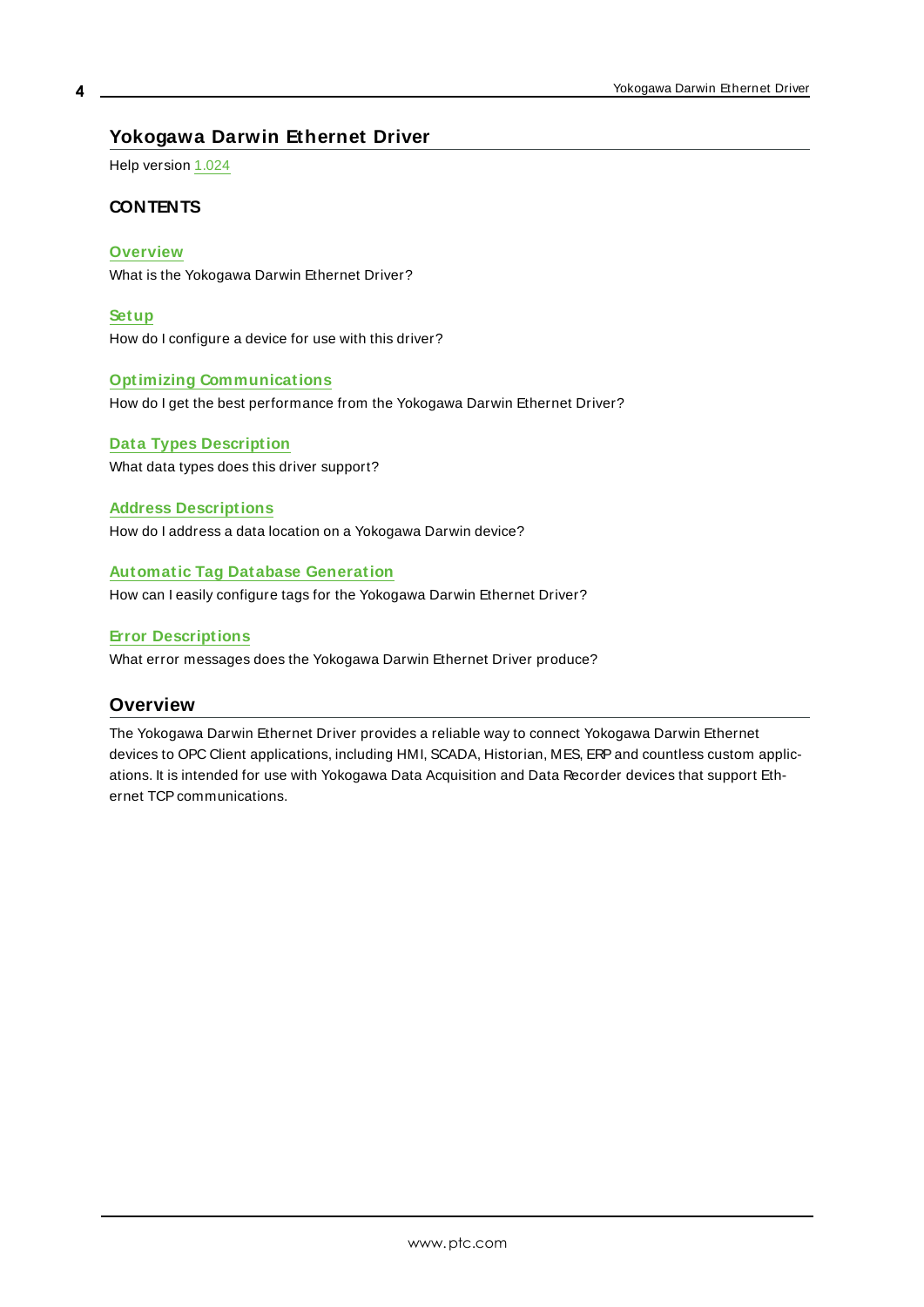#### <span id="page-4-0"></span>**Setup**

#### **Supported Yokogawa Devices**

DA100-1, DA100-2 DR231, DR232 DR241, DR242 DR130 DC100-1, DC100-2

#### <span id="page-4-2"></span>**Connection Timeout (s)**

This property specifies the time that the driver will wait for a connection to be made with a device. Depending on network load, the connect time may vary with each connection attempt. The valid range is 1 to 30 seconds. The default setting is 3 seconds.

#### **Request Timeout (ms)**

This property specifies the amount of time that the driver will wait for a response from the device before giving up and going on to the next request. Long timeouts will only affect performance if a device is not responding. The valid range is 100 to 30000 milliseconds. The default setting is 5000 milliseconds.

#### **Retry Attempts**

This property specifies the number of times that the driver will retry a message before giving up and going on to the next message. The valid range is 1 to 10. The default setting is 3.

For more information on timeouts and retries, refer to the server help file.

#### **Channel and Device Limits**

The maximum number of channels supported by this driver is 100. The maximum number of devices supported by this driver is 1024 per channel.

#### <span id="page-4-1"></span>**Device ID**

Yokogawa devices are networked using standard IPaddressing. In general, the Device ID has the following format: YYY.YYY.YYY.YYY, where YYYdesignates the device's IPaddress. Each YYYbyte should be in the range of 0 to 255.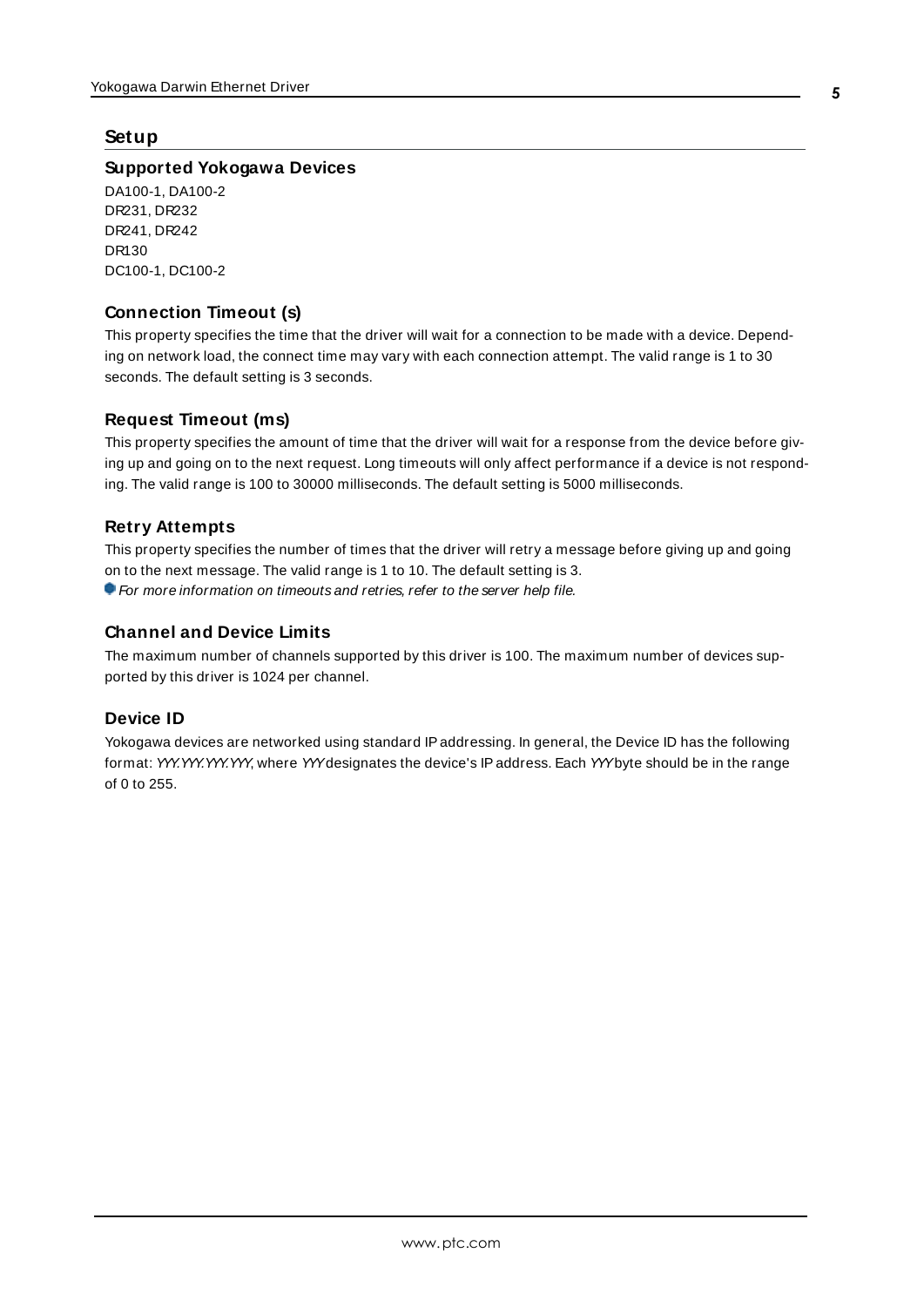#### <span id="page-5-0"></span>**Channel Properties — General**

This server supports the use of multiple simultaneous communications drivers. Each protocol or driver used in a server project is called a channel. A server project may consist of many channels with the same communications driver or with unique communications drivers. A channel acts as the basic building block of an OPC link. This group is used to specify general channel properties, such as the identification attributes and operating mode.

| Property Groups                 | <b>Identification</b><br>-1 |         |
|---------------------------------|-----------------------------|---------|
| General                         | Name                        |         |
|                                 | Description                 |         |
| Write Optimizations<br>Advanced | Driver                      |         |
|                                 | Diagnostics<br>$\equiv$     |         |
|                                 | <b>Diagnostics Capture</b>  | Disable |

#### **Identification**

**Name**: Specify the user-defined identity of this channel. In each server project, each channel name must be unique. Although names can be up to 256 characters, some client applications have a limited display window when browsing the OPC server's tag space. The channel name is part of the OPC browser information. The property is required for creating a channel.

For information on reserved characters, refer to "How To... Properly Name a Channel, Device, Tag, and Tag Group" in the server help.

**Description**: Specify user-defined information about this channel.

Many of these properties, including Description, have an associated system tag.

**Driver**: Specify the protocol / driver for this channel. This property specifies the device driver that was selected during channel creation. It is a disabled setting in the channel properties. The property is required for creating a channel.

**Note**: With the server's online full-time operation, these properties can be changed at any time. This includes changing the channel name to prevent clients from registering data with the server. If a client has already acquired an item from the server before the channel name is changed, the items are unaffected. If, after the channel name has been changed, the client application releases the item and attempts to reacquire using the old channel name, the item is not accepted. Changes to the properties should not be made once a large client application has been developed. Utilize proper user role and privilege management to prevent operators from changing properties or accessing server features.

#### **Diagnostics**

**Diagnostics Capture**: When enabled, this option makes the channel's diagnostic information available to OPC applications allows the usage of statistics tags that provide feedback to client applications regarding the operation of the channel. Because the server's diagnostic features require a minimal amount of overhead processing, it is recommended that they be utilized when needed and disabled when not. The default is disabled.

**Note:** This property is not available if the driver does not support diagnostics.

**• For more information, refer to "Communication Diagnostics" and "Statistics Tags" in the server help.**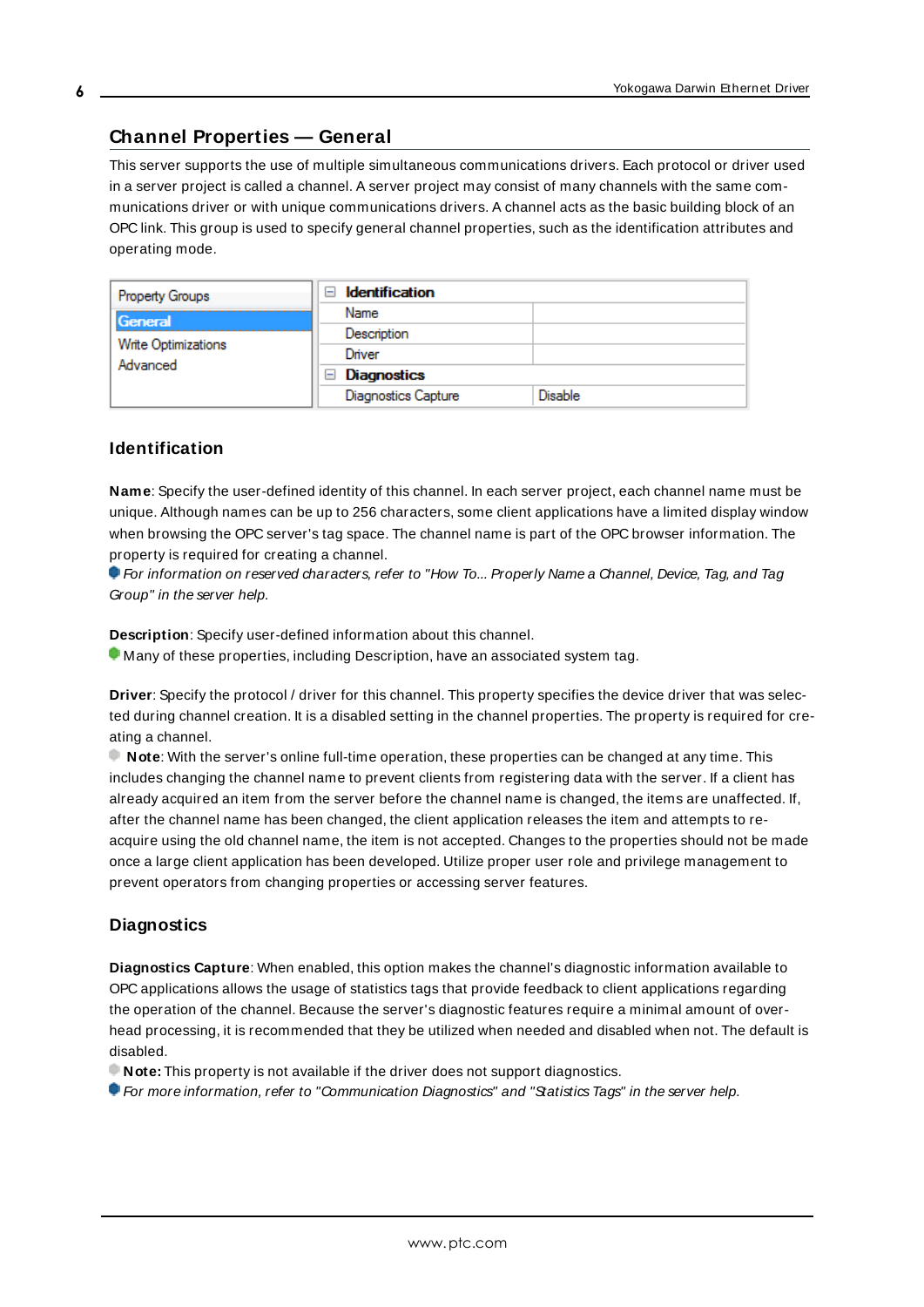### <span id="page-6-0"></span>**Channel Properties — Ethernet Communications**

Ethernet Communication can be used to communicate with devices.

| <b>Property Groups</b>         | <b>Ethernet Settings</b><br>$\equiv$ |         |  |
|--------------------------------|--------------------------------------|---------|--|
| General                        | Network Adapter                      | Default |  |
| <b>Ethernet Communications</b> |                                      |         |  |
| Write Optimizations            |                                      |         |  |
| Advanced                       |                                      |         |  |

#### **Ethernet Settings**

**Network Adapter**: Specify the network adapter to bind. When left blank or Default is selected, the operating system selects the default adapter.

#### <span id="page-6-1"></span>**Channel Properties — Write Optimizations**

The server must ensure that the data written from the client application gets to the device on time. Given this goal, the server provides optimization properties to meet specific needs or improve application responsiveness.

| <b>Property Groups</b>     | $\Box$ Write Optimizations |                                      |
|----------------------------|----------------------------|--------------------------------------|
| General                    | <b>Optimization Method</b> | Write Only Latest Value for All Tags |
|                            | Duty Cycle                 |                                      |
| <b>Write Optimizations</b> |                            |                                      |

#### **Write Optimizations**

**Optimization Method**: Controls how write data is passed to the underlying communications driver. The options are:

- <sup>l</sup> **Write All Values for All Tags**: This option forces the server to attempt to write every value to the controller. In this mode, the server continues to gather write requests and add them to the server's internal write queue. The server processes the write queue and attempts to empty it by writing data to the device as quickly as possible. This mode ensures that everything written from the client applications is sent to the target device. This mode should be selected if the write operation order or the write item's content must uniquely be seen at the target device.
- <sup>l</sup> **Write Only Latest Value for Non-Boolean Tags**: Many consecutive writes to the same value can accumulate in the write queue due to the time required to actually send the data to the device. If the server updates a write value that has already been placed in the write queue, far fewer writes are needed to reach the same final output value. In this way, no extra writes accumulate in the server's queue. When the user stops moving the slide switch, the value in the device is at the correct value at virtually the same time. As the mode states, any value that is not a Boolean value is updated in the server's internal write queue and sent to the device at the next possible opportunity. This can greatly improve the application performance.

**Note**: This option does not attempt to optimize writes to Boolean values. It allows users to optimize the operation of HMI data without causing problems with Boolean operations, such as a momentary push button.

**• Write Only Latest Value for All Tags**: This option takes the theory behind the second optimization mode and applies it to all tags. It is especially useful if the application only needs to send the latest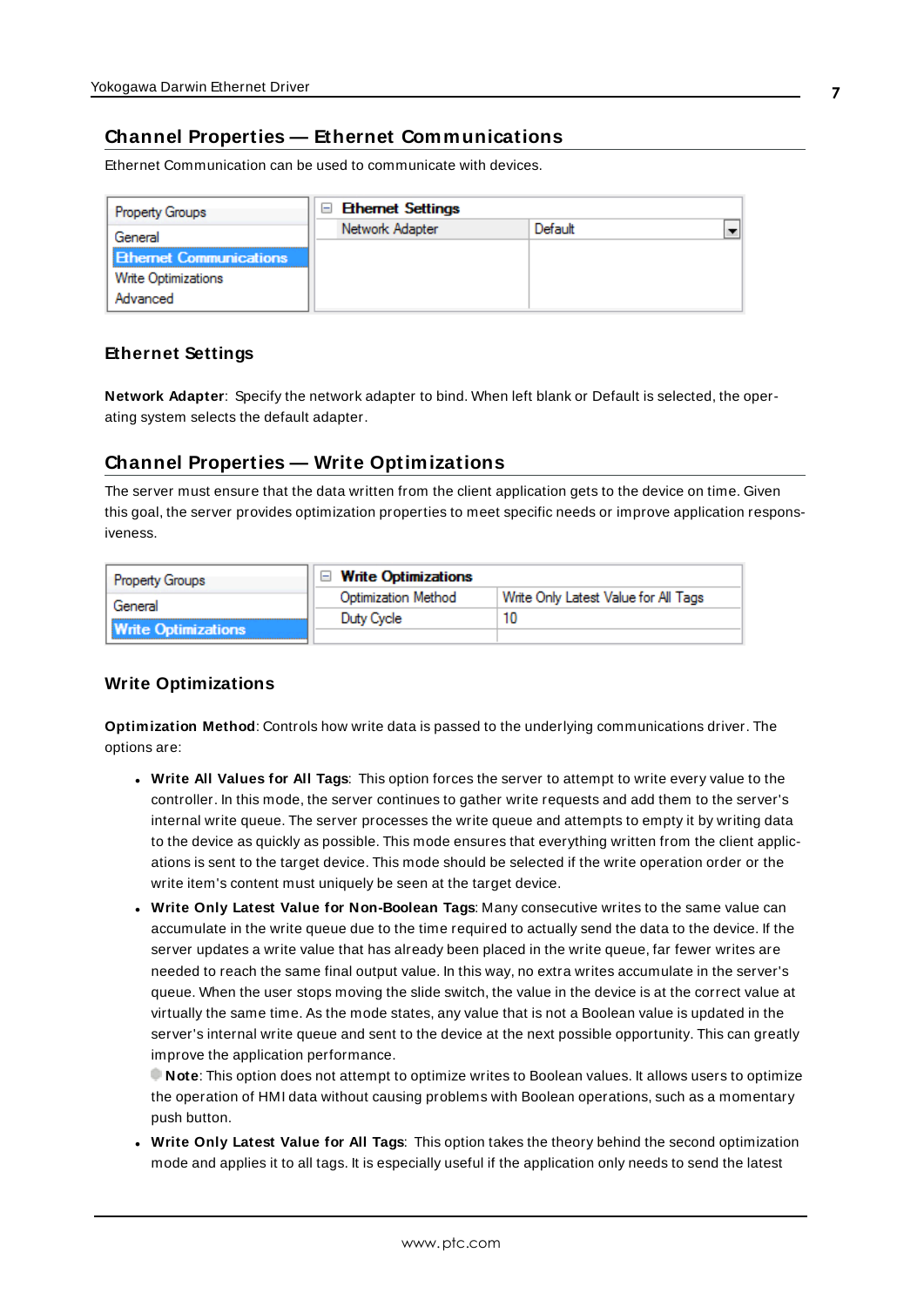value to the device. This mode optimizes all writes by updating the tags currently in the write queue before they are sent. This is the default mode.

**Duty Cycle**: is used to control the ratio of write to read operations. The ratio is always based on one read for every one to ten writes. The duty cycle is set to ten by default, meaning that ten writes occur for each read operation. Although the application is performing a large number of continuous writes, it must be ensured that read data is still given time to process. A setting of one results in one read operation for every write operation. If there are no write operations to perform, reads are processed continuously. This allows optimization for applications with continuous writes versus a more balanced back and forth data flow. **Note**: It is recommended that the application be characterized for compatibility with the write optimization enhancements before being used in a production environment.

# <span id="page-7-0"></span>**Channel Properties — Advanced**

This group is used to specify advanced channel properties. Not all drivers support all properties; so the Advanced group does not appear for those devices.

| <b>Property Groups</b> | $\Box$ Non-Normalized Float Handling |                   |
|------------------------|--------------------------------------|-------------------|
| General                | <b>Floating-Point Values</b>         | Replace with Zero |
| Write Optimizations    | <b>Inter-Device Delay</b><br>$\Box$  |                   |
| <b>Advanced</b>        | Inter-Device Delay (ms)              |                   |
|                        |                                      |                   |

**Non-Normalized Float Handling**: A non-normalized value is defined as Infinity, Not-a-Number (NaN), or as a Denormalized Number. The default is Replace with Zero. Drivers that have native float handling may default to Unmodified. Non-normalized float handling allows users to specify how a driver handles non-normalized IEEE-754 floating point data. Descriptions of the options are as follows:

- <sup>l</sup> **Replace with Zero**: This option allows a driver to replace non-normalized IEEE-754 floating point values with zero before being transferred to clients.
- <sup>l</sup> **Unmodified**: This option allows a driver to transfer IEEE-754 denormalized, normalized, non-number, and infinity values to clients without any conversion or changes.

**Note:** This property is not available if the driver does not support floating-point values or if it only supports the option that is displayed. According to the channel's float normalization setting, only real-time driver tags (such as values and arrays) are subject to float normalization. For example, EFM data is not affected by this setting.

For more information on the floating-point values, refer to "How To ... Work with Non-Normalized Floating-Point Values" in the server help.

**Inter-Device Delay**: Specify the amount of time the communications channel waits to send new requests to the next device after data is received from the current device on the same channel. Zero (0) disables the delay.

**Note:** This property is not available for all drivers, models, and dependent settings.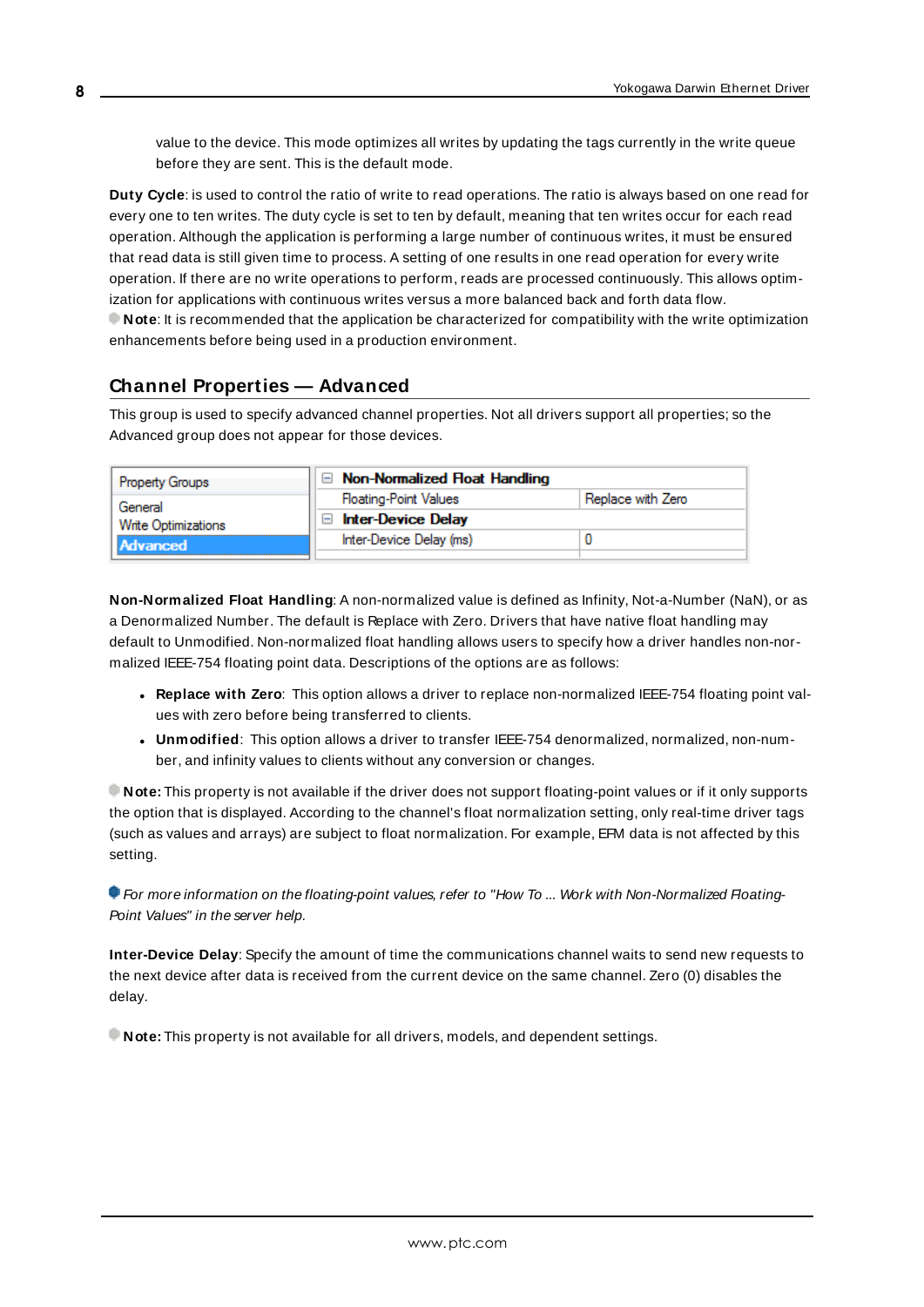#### <span id="page-8-0"></span>**Device Properties — General**

A device represents a single target on a communications channel. If the driver supports multiple controllers, users must enter a device ID for each controller.

| <b>Property Groups</b> | $\Box$ Identification |         |
|------------------------|-----------------------|---------|
| General                | Name                  |         |
| Scan Mode              | Description           |         |
|                        | Channel Assignment    |         |
|                        | Driver                |         |
|                        | Model                 |         |
|                        | <b>ID</b> Format      | Decimal |
|                        | ID                    | э       |

#### <span id="page-8-5"></span>**Identification**

**Name**: Specify the name of the device. It is a logical user-defined name that can be up to 256 characters long and may be used on multiple channels.

**Note**: Although descriptive names are generally a good idea, some OPC client applications may have a limited display window when browsing the OPC server's tag space. The device name and channel name become part of the browse tree information as well. Within an OPC client, the combination of channel name and device name would appear as "ChannelName.DeviceName".

For more information, refer to "How To... Properly Name a Channel, Device, Tag, and Tag Group" in server help.

**Description**: Specify the user-defined information about this device.

<span id="page-8-1"></span>**Many of these properties, including Description, have an associated system tag.** 

<span id="page-8-2"></span>**Channel Assignment**: Specify the user-defined name of the channel to which this device currently belongs.

<span id="page-8-4"></span>**Driver**: Selected protocol driver for this device.

**Model**: Specify the type of device that is associated with this ID. The contents of the drop-down menu depend on the type of communications driver being used. Models that are not supported by a driver are disabled. If the communications driver supports multiple device models, the model selection can only be changed when there are no client applications connected to the device.

**Note:** If the communication driver supports multiple models, users should try to match the model selection to the physical device. If the device is not represented in the drop-down menu, select a model that conforms closest to the target device. Some drivers support a model selection called "Open," which allows users to communicate without knowing the specific details of the target device. For more information, refer to the driver help documentation.

<span id="page-8-3"></span>**ID**: Specify the device's driver-specific station or node. The type of ID entered depends on the communications driver being used. For many communication drivers, the ID is a numeric value. Drivers that support a Numeric ID provide users with the option to enter a numeric value whose format can be changed to suit the needs of the application or the characteristics of the selected communications driver. The format is set by the driver by default. Options include Decimal, Octal, and Hexadecimal.

**Note**: If the driver is Ethernet-based or supports an unconventional station or node name, the device's TCP/IPaddress may be used as the device ID. TCP/IPaddresses consist of four values that are separated by periods, with each value in the range of 0 to 255. Some device IDs are string based. There may be additional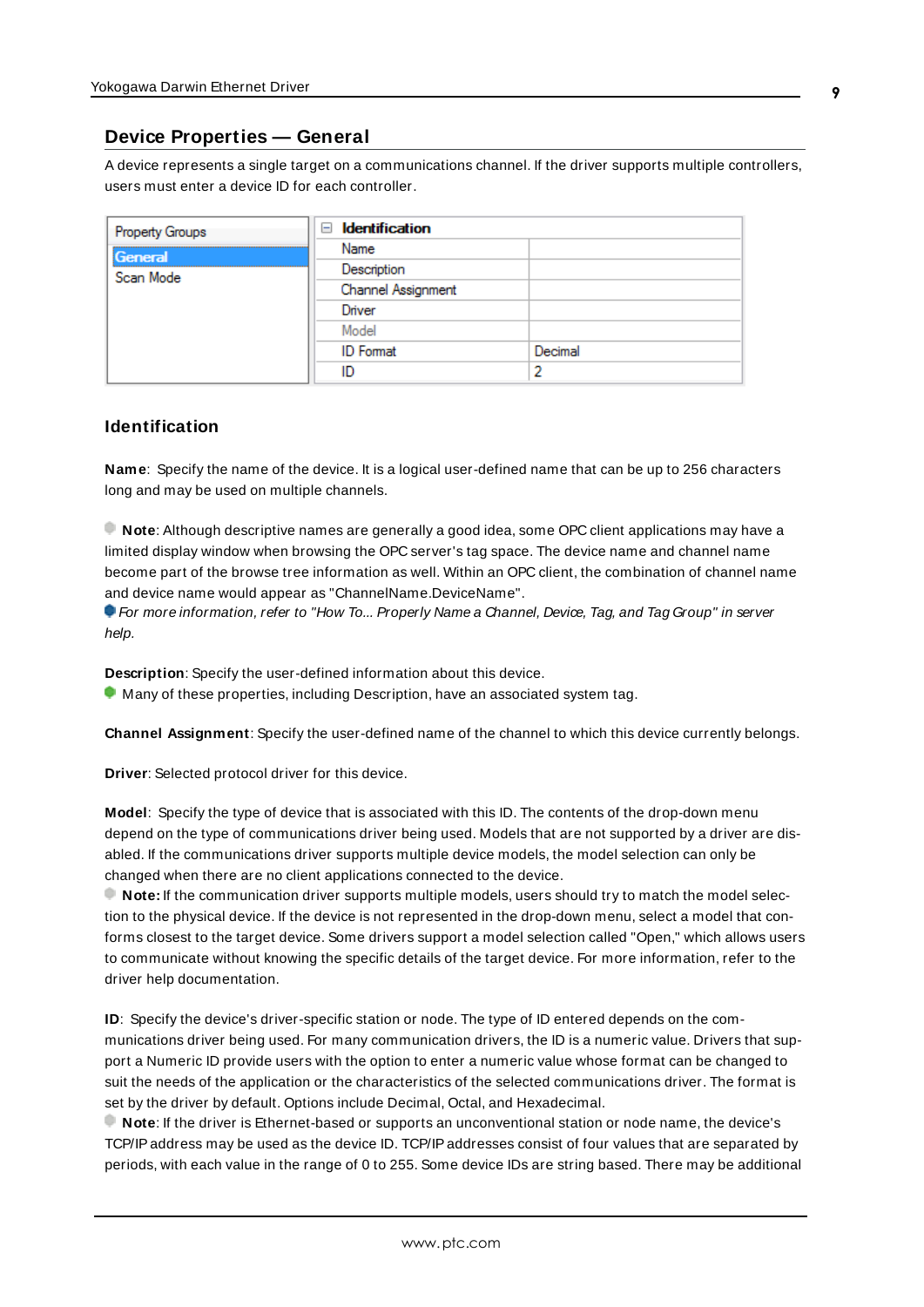properties to configure within the ID field, depending on the driver. For more information, refer to the driver's help documentation.

# <span id="page-9-0"></span>**Operating Mode**

| <b>Property Groups</b> | Identification        |        |
|------------------------|-----------------------|--------|
| General<br>Scan Mode   | $\Box$ Operating Mode |        |
|                        | Data Collection       | Enable |
|                        | Simulated             | No     |

<span id="page-9-2"></span>**Data Collection**: This property controls the device's active state. Although device communications are enabled by default, this property can be used to disable a physical device. Communications are not attempted when a device is disabled. From a client standpoint, the data is marked as invalid and write operations are not accepted. This property can be changed at any time through this property or the device system tags.

<span id="page-9-4"></span>**Simulated**: Place the device into or out of Simulation Mode. In this mode, the driver does not attempt to communicate with the physical device, but the server continues to return valid OPC data. Simulated stops physical communications with the device, but allows OPC data to be returned to the OPC client as valid data. While in Simulation Mode, the server treats all device data as reflective: whatever is written to the simulated device is read back and each OPC item is treated individually. The item's memory map is based on the group Update Rate. The data is not saved if the server removes the item (such as when the server is reinitialized). The default is No.

**Notes:**

- 1. This System tag (Simulated) is read only and cannot be written to for runtime protection. The System tag allows this property to be monitored from the client.
- 2. In Simulation mode, the item's memory map is based on client update rate(s) (Group Update Rate for OPC clients or Scan Rate for native and DDEinterfaces). This means that two clients that reference the same item with different update rates return different data.

 Simulation Mode is for test and simulation purposes only. It should never be used in a production environment.

# <span id="page-9-1"></span>**Device Properties — Scan Mode**

The Scan Mode specifies the subscribed-client requested scan rate for tags that require device communications. Synchronous and asynchronous device reads and writes are processed as soon as possible; unaffected by the Scan Mode properties.

| Property Groups | Scan Mode                  |                                    |
|-----------------|----------------------------|------------------------------------|
| General         | Scan Mode                  | Respect Client-Specified Scan Rate |
| Scan Mode       | Initial Updates from Cache | Disable                            |
|                 |                            |                                    |

<span id="page-9-3"></span>**Scan Mode**: Specify how tags in the device are scanned for updates sent to subscribing clients. Descriptions of the options are:

- <sup>l</sup> **Respect Client-Specified Scan Rate**: This mode uses the scan rate requested by the client.
- <sup>l</sup> **Request Data No Faster than Scan Rate**: This mode specifies the value set as the maximum scan rate. The valid range is 10 to 99999990 milliseconds. The default is 1000 milliseconds.

**Note**: When the server has an active client and items for the device and the scan rate value is

**10**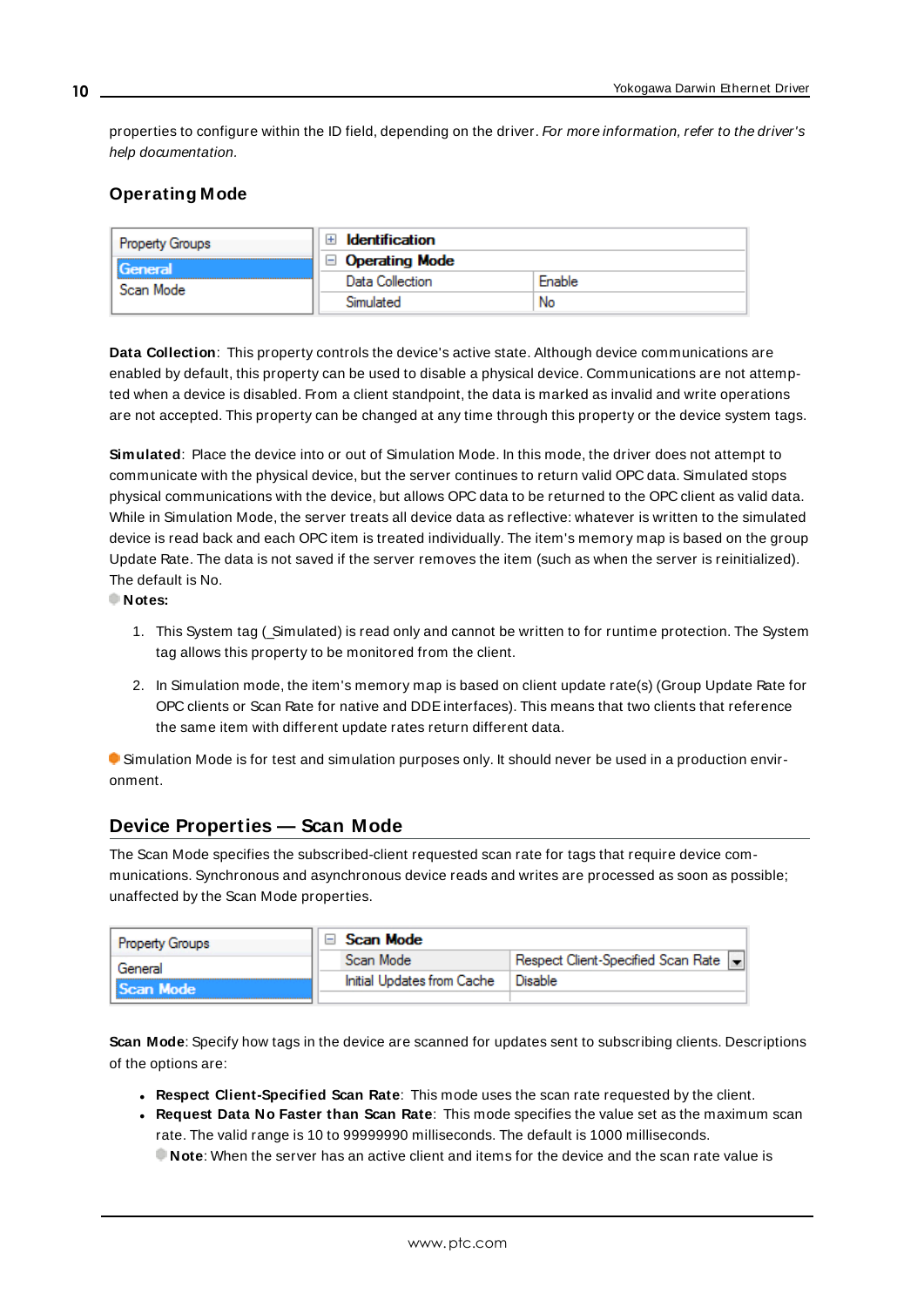increased, the changes take effect immediately. When the scan rate value is decreased, the changes do not take effect until all client applications have been disconnected.

- <sup>l</sup> **Request All Data at Scan Rate**: This mode forces tags to be scanned at the specified rate for subscribed clients. The valid range is 10 to 99999990 milliseconds. The default is 1000 milliseconds.
- <span id="page-10-3"></span><sup>l</sup> **Do Not Scan, Demand Poll Only**: This mode does not periodically poll tags that belong to the device nor perform a read to get an item's initial value once it becomes active. It is the OPC client's responsibility to poll for updates, either by writing to the \_DemandPoll tag or by issuing explicit device reads for individual items. For more information, refer to "Device Demand Poll" in server help.
- <span id="page-10-6"></span><sup>l</sup> **Respect Tag-Specified Scan Rate**: This mode forces static tags to be scanned at the rate specified in their static configuration tag properties. Dynamic tags are scanned at the client-specified scan rate.

<span id="page-10-4"></span>**Initial Updates from Cache**: When enabled, this option allows the server to provide the first updates for newly activated tag references from stored (cached) data. Cache updates can only be provided when the new item reference shares the same address, scan rate, data type, client access, and scaling properties. A device read is used for the initial update for the first client reference only. The default is disabled; any time a client activates a tag reference the server attempts to read the initial value from the device.

#### <span id="page-10-1"></span><span id="page-10-0"></span>**Device Properties — Timing**

The device Timing properties allow the driver's response to error conditions to be tailored to fit the application's needs. In many cases, the environment requires changes to these properties for optimum performance. Factors such as electrically generated noise, modem delays, and poor physical connections can influence how many errors or timeouts a communications driver encounters. Timing properties are specific to each configured device.

| <b>Property Groups</b> | $\Box$ Communication Timeouts |      |
|------------------------|-------------------------------|------|
| General                | Connect Timeout (s)           |      |
| Scan Mode              | Request Timeout (ms)          | 1000 |
| Timing                 | Attempts Before Timeout       |      |
|                        | Timing<br>-                   |      |
| Redundancy             | Inter-Request Delay (ms)      |      |

#### <span id="page-10-2"></span>**Communications Timeouts**

**Connect Timeout**: This property (which is used primarily by Ethernet based drivers) controls the amount of time required to establish a socket connection to a remote device. The device's connection time often takes longer than normal communications requests to that same device. The valid range is 1 to 30 seconds. The default is typically 3 seconds, but can vary depending on the driver's specific nature. If this setting is not supported by the driver, it is disabled.

**Note:** Due to the nature of UDP connections, the connection timeout setting is not applicable when communicating via UDP.

<span id="page-10-5"></span>**Request Timeout**: Specify an interval used by all drivers to determine how long the driver waits for a response from the target device to complete. The valid range is 50 to 9,999,999 milliseconds (167.6667 minutes). The default is usually 1000 milliseconds, but can vary depending on the driver. The default timeout for most serial drivers is based on a baud rate of 9600 baud or better. When using a driver at lower baud rates, increase the timeout to compensate for the increased time required to acquire data.

**Attempts Before Timeout**: Specify how many times the driver issues a communications request before considering the request to have failed and the device to be in error. The valid range is 1 to 10. The default is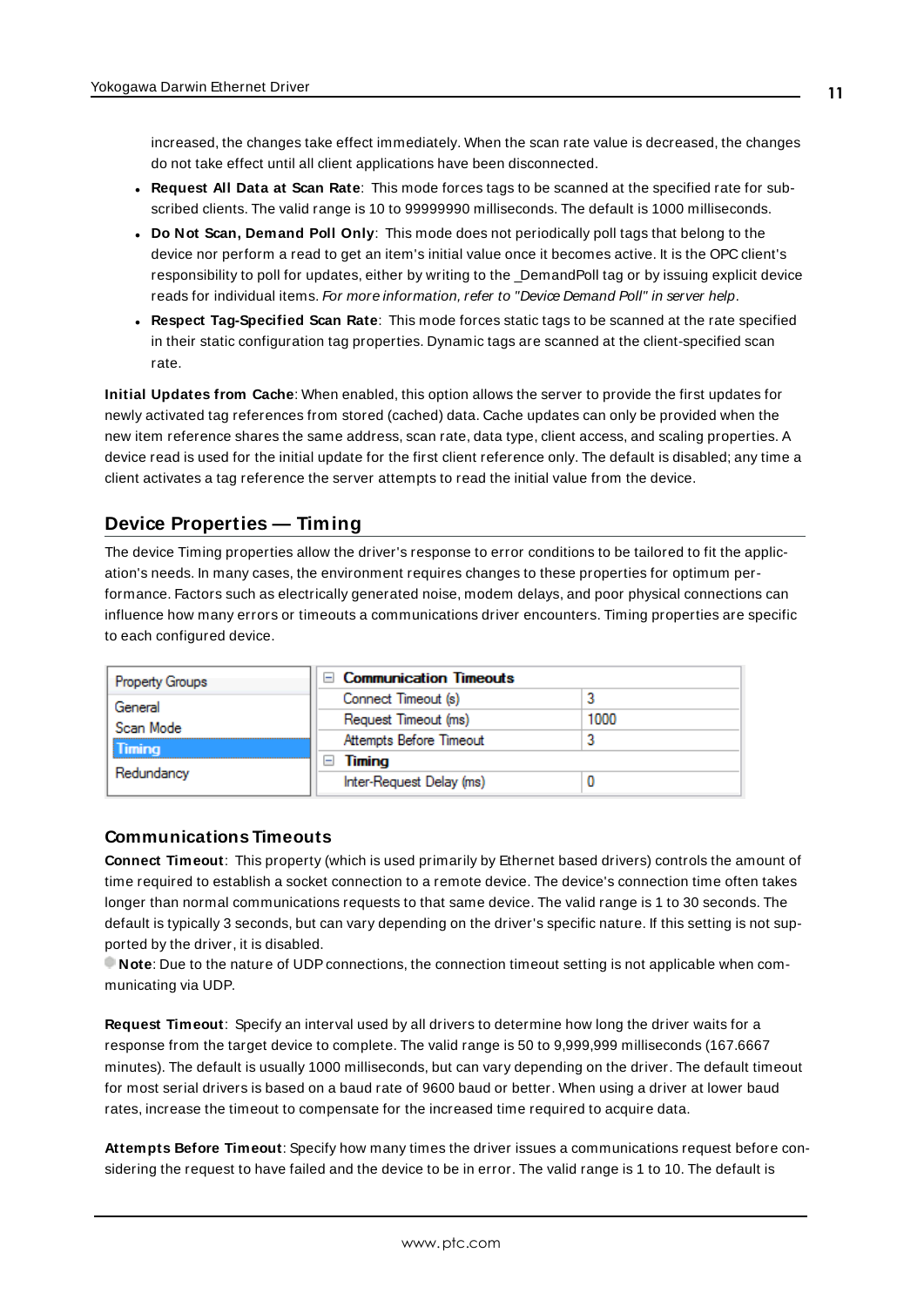<span id="page-11-1"></span>typically 3, but can vary depending on the driver's specific nature. The number of attempts configured for an application depends largely on the communications environment. This property applies to both connection attempts and request attempts.

#### <span id="page-11-5"></span>**Timing**

**Inter-Request Delay**: Specify how long the driver waits before sending the next request to the target device. It overrides the normal polling frequency of tags associated with the device, as well as one-time reads and writes. This delay can be useful when dealing with devices with slow turnaround times and in cases where network load is a concern. Configuring a delay for a device affects communications with all other devices on the channel. It is recommended that users separate any device that requires an interrequest delay to a separate channel if possible. Other communications properties (such as communication serialization) can extend this delay. The valid range is 0 to 300,000 milliseconds; however, some drivers may limit the maximum value due to a function of their particular design. The default is 0, which indicates no delay between requests with the target device.

<span id="page-11-0"></span>**Note**: Not all drivers support Inter-Request Delay. This setting does not appear if it is not available.

#### **Device Properties — Auto-Demotion**

The Auto-Demotion properties can temporarily place a device off-scan in the event that a device is not responding. By placing a non-responsive device offline for a specific time period, the driver can continue to optimize its communications with other devices on the same channel. After the time period has been reached, the driver re-attempts to communicate with the non-responsive device. If the device is responsive, the device is placed on-scan; otherwise, it restarts its off-scan time period.

| <b>Property Groups</b> | $\Box$ Auto-Demotion                    |               |  |
|------------------------|-----------------------------------------|---------------|--|
| General                | Demote on Failure                       | <b>Enable</b> |  |
| Scan Mode              | Timeouts to Demote                      |               |  |
| Timina                 | Demotion Period (ms)                    | 10000         |  |
| Auto-Demotion          | Discard Requests when Demoted   Disable |               |  |
|                        |                                         |               |  |

<span id="page-11-2"></span>**Demote on Failure**: When enabled, the device is automatically taken off-scan until it is responding again. **Tip:** Determine when a device is off-scan by monitoring its demoted state using the \_AutoDemoted system tag.

<span id="page-11-6"></span>**Timeouts to Demote**: Specify how many successive cycles of request timeouts and retries occur before the device is placed off-scan. The valid range is 1 to 30 successive failures. The default is 3.

<span id="page-11-3"></span>**Demotion Period**: Indicate how long the device should be placed off-scan when the timeouts value is reached. During this period, no read requests are sent to the device and all data associated with the read requests are set to bad quality. When this period expires, the driver places the device on-scan and allows for another attempt at communications. The valid range is 100 to 3600000 milliseconds. The default is 10000 milliseconds.

<span id="page-11-4"></span>**Discard Requests when Demoted**: Select whether or not write requests should be attempted during the off-scan period. Disable to always send write requests regardless of the demotion period. Enable to discard writes; the server automatically fails any write request received from a client and does not post a message to the Event Log.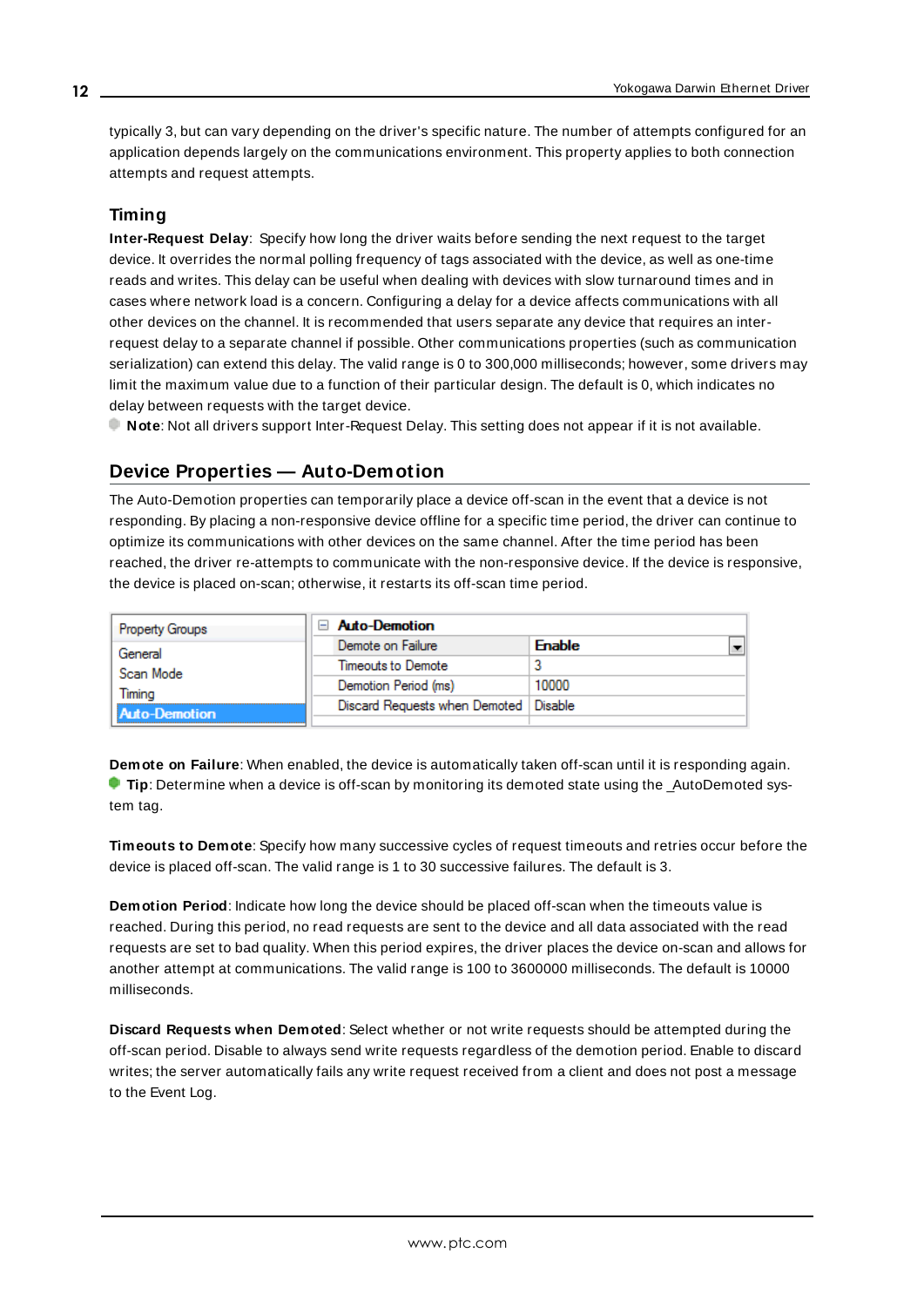#### <span id="page-12-0"></span>**Device Properties — Tag Generation**

The automatic tag database generation features make setting up an application a plug-and-play operation. Select communications drivers can be configured to automatically build a list of tags that correspond to device-specific data. These automatically generated tags (which depend on the nature of the supporting driver) can be browsed from the clients.

Not all devices and drivers support full automatic tag database generation and not all support the same data types. Consult the data types descriptions or the supported data type lists for each driver for specifics.

If the target device supports its own local tag database, the driver reads the device's tag information and uses the data to generate tags within the server. If the device does not natively support named tags, the driver creates a list of tags based on driver-specific information. An example of these two conditions is as follows:

- 1. If a data acquisition system supports its own local tag database, the communications driver uses the tag names found in the device to build the server's tags.
- 2. If an Ethernet I/O system supports detection of its own available I/O module types, the communications driver automatically generates tags in the server that are based on the types of I/O modules plugged into the Ethernet I/O rack.

**Note**: Automatic tag database generation's mode of operation is completely configurable. For more information, refer to the property descriptions below.

| Property Groups       | <b>Tag Generation</b><br>$=$            |                            |
|-----------------------|-----------------------------------------|----------------------------|
| General               | On Property Change                      | Yes                        |
| Scan Mode             | On Device Startup                       | Do Not Generate on Startup |
| Timina                | On Duplicate Tag                        | Delete on Create           |
| Auto-Demotion         | Parent Group                            |                            |
| <b>Tag Generation</b> | Allow Automatically Generated Subgroups | Enable                     |
|                       | Create                                  | Create tags                |
| Redundancy            |                                         |                            |

<span id="page-12-3"></span>**On Property Change**: If the device supports automatic tag generation when certain properties change, the **On Property Change** option is shown. It is set to **Yes** by default, but it can be set to **No** to control over when tag generation is performed. In this case, the **Create tags** action must be manually invoked to perform tag generation. To invoke via the Configuration API service, access /config/v1/project/channels/{name}/devices/ {name}/services/TagGeneration.

<span id="page-12-2"></span>**On Device Startup**: Specify when OPC tags are automatically generated. Descriptions of the options are as follows:

- <span id="page-12-1"></span><sup>l</sup> **Do Not Generate on Startup**: This option prevents the driver from adding any OPC tags to the tag space of the server. This is the default setting.
- <sup>l</sup> **Always Generate on Startup**: This option causes the driver to evaluate the device for tag information. It also adds tags to the tag space of the server every time the server is launched.
- <sup>l</sup> **Generate on First Startup**: This option causes the driver to evaluate the target device for tag information the first time the project is run. It also adds any OPC tags to the server tag space as needed.

**Note**: When the option to automatically generate OPC tags is selected, any tags that are added to the server's tag space must be saved with the project. Users can configure the project to automatically save from the **Tools** | **Options** menu.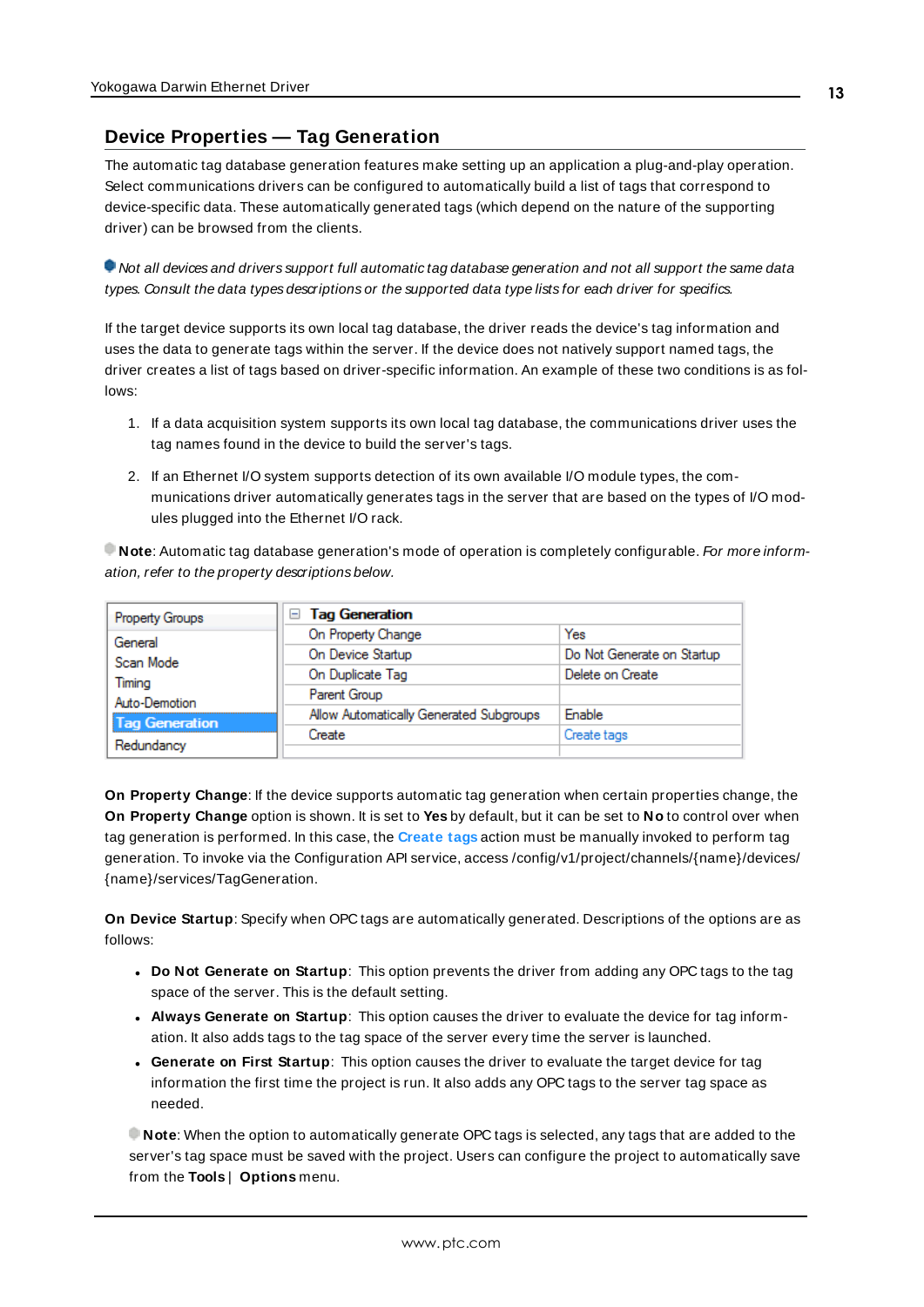<span id="page-13-3"></span>**On Duplicate Tag**: When automatic tag database generation is enabled, the server needs to know what to do with the tags that it may have previously added or with tags that have been added or modified after the communications driver since their original creation. This setting controls how the server handles OPC tags that were automatically generated and currently exist in the project. It also prevents automatically generated tags from accumulating in the server.

For example, if a user changes the I/O modules in the rack with the server configured to **Always Generate on Startup**, new tags would be added to the server every time the communications driver detected a new I/O module. If the old tags were not removed, many unused tags could accumulate in the server's tag space. The options are:

- <span id="page-13-2"></span>**.** Delete on Create: This option deletes any tags that were previously added to the tag space before any new tags are added. This is the default setting.
- <span id="page-13-4"></span><sup>l</sup> **Overwrite as Necessary**: This option instructs the server to only remove the tags that the communications driver is replacing with new tags. Any tags that are not being overwritten remain in the server's tag space.
- <sup>l</sup> **Do not Overwrite**: This option prevents the server from removing any tags that were previously generated or already existed in the server. The communications driver can only add tags that are completely new.
- <sup>l</sup> **Do not Overwrite, Log Error**: This option has the same effect as the prior option, and also posts an error message to the server's Event Log when a tag overwrite would have occurred.

**Note:** Removing OPC tags affects tags that have been automatically generated by the communications driver as well as any tags that have been added using names that match generated tags. Users should avoid adding tags to the server using names that may match tags that are automatically generated by the driver.

<span id="page-13-5"></span>**Parent Group:** This property keeps automatically generated tags from mixing with tags that have been entered manually by specifying a group to be used for automatically generated tags. The name of the group can be up to 256 characters. This parent group provides a root branch to which all automatically generated tags are added.

<span id="page-13-0"></span>**Allow Automatically Generated Subgroups**: This property controls whether the server automatically creates subgroups for the automatically generated tags. This is the default setting. If disabled, the server generates the device's tags in a flat list without any grouping. In the server project, the resulting tags are named with the address value. For example, the tag names are not retained during the generation process. **Note**: If, as the server is generating tags, a tag is assigned the same name as an existing tag, the system automatically increments to the next highest number so that the tag name is not duplicated. For example, if the generation process creates a tag named "AI22" that already exists, it creates the tag as "AI23" instead.

<span id="page-13-1"></span>**Create**: Initiates the creation of automatically generated OPC tags. If the device's configuration has been modified, **Create tags** forces the driver to reevaluate the device for possible tag changes. Its ability to be accessed from the System tags allows a client application to initiate tag database creation. **Note**: **Create tags** is disabled if the Configuration edits a project offline.

**14**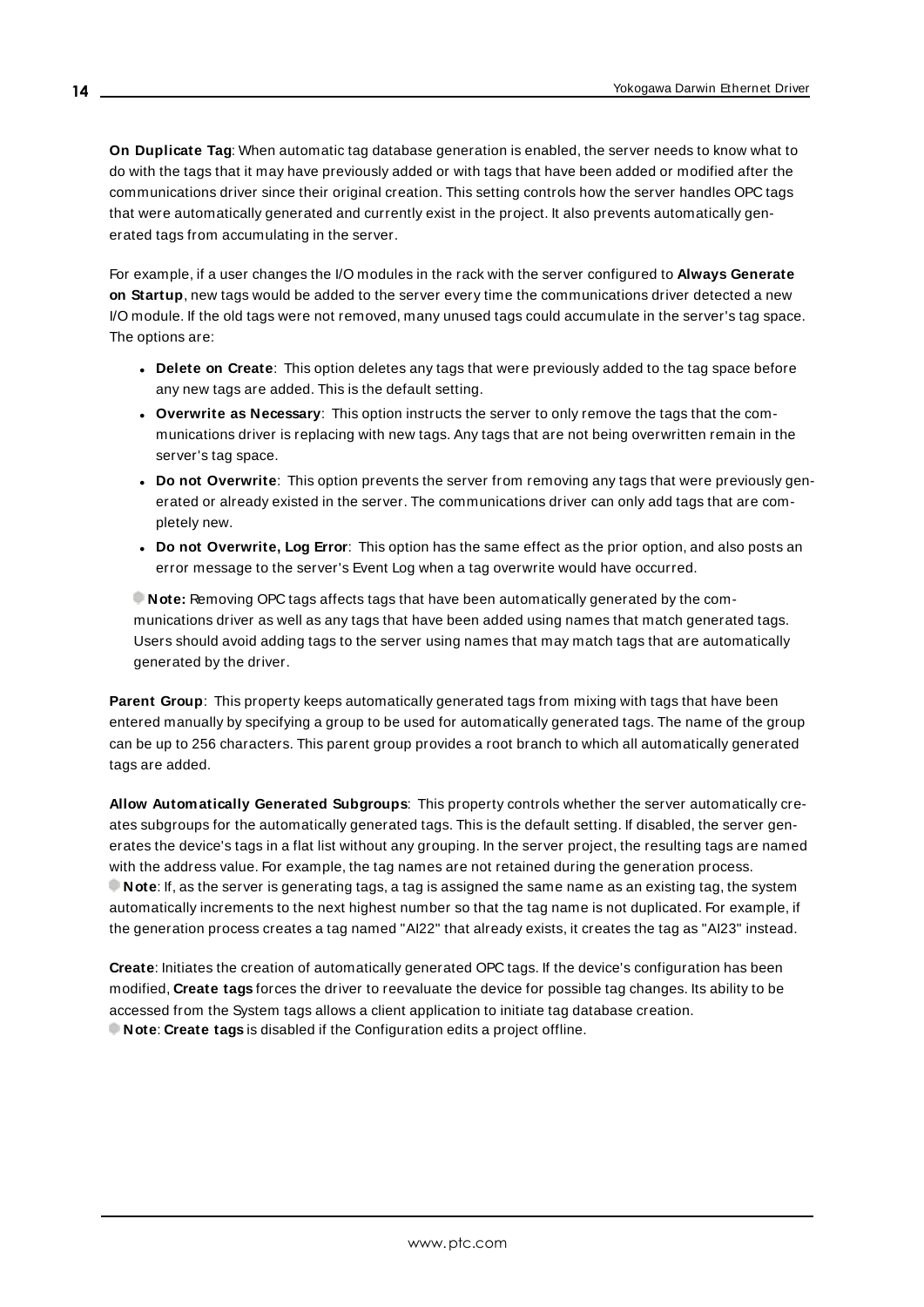| <b>Property Groups</b>      | General<br>н                |                               |  |  |
|-----------------------------|-----------------------------|-------------------------------|--|--|
| General                     | Port                        | <b>Ethemet Exclusive Port</b> |  |  |
| Scan Mode                   | Special Data Handling       | None                          |  |  |
| Timing                      | Polling Interval (ms)       | 1000                          |  |  |
| Auto-Demotion               | Start Math on Start         | <b>Disable</b>                |  |  |
| <b>Tag Generation</b>       | <b>Time Settings</b><br>н   |                               |  |  |
| <b>Device Configuration</b> | Date and Time               | Device Time                   |  |  |
| Redundancy                  | Date Format                 | MM/DD/YY                      |  |  |
|                             | Set Clock on Start          | Disable                       |  |  |
|                             | Tagnames<br>н               |                               |  |  |
|                             | Generate Tag Database Using | Physical Channel Number       |  |  |

# <span id="page-14-0"></span>**Device Properties — Device Configuration**

#### **General**

**Port:** This property specifies the port number that the remote device will use. Options include Ethernet Exclusive Port and Ethernet Shared Port. The default setting is Ethernet Exclusive Port. Descriptions of the properties are as follows:

- **Ethernet Exclusive Port:** When selected, this port does not allow any other machines or host to connect to the Darwin system. Port number 34150 only supports a single connected host (such as this driver) or the DAQ32 software. If a host is attached to the 34150 port when the Ethernet Exclusive port is selected, the Darwin system cannot be communicated with until the connected host releases the port.
- **Ethernet Shared Port:** When selected, this port allows more than one OPC server to connect to the Darwin system. Port number 34151 supports up to four simultaneous connections. This driver must be able to communicate with the Ethernet Exclusive Port at least once when establishing basic driver initialization to use this port. The DAQ32 software must be taken offline to allow this driver to initialize during OPC server start. In an ideal system, this driver would be configured to use the Ethernet Shared Port so that the Ethernet Exclusive Port is available for the DAQ32 software. **Note:** This driver requires Winsock V1.1 or higher.

<span id="page-14-1"></span>**Special Data Handling:** This property allows the driver to be configured to return specific data values for the numerical out of range and error conditions returned from the device. Options include None, +INF, and - INF. The default setting is None. For more information, refer to **Special Data [Handling](#page-14-1)**.

**Polling Interval (ms):** This property specifies a fixed time interval for all communications with a device. It can be used to prevent the driver from making excessive requests to the device, and to prevent the OPC client from forcing the driver to run at its maximum update rate. The default setting is 1000 milliseconds.

**Start Math on Start:** When checked, this option will inform the driver to send a command to the device at communication startup that will start the math computation. The default setting is unchecked.

#### **Time Settings**

**Date and Time:** This property specifies the origin of the data value of the Date and Time data types (which represent the date and time of the latest data). Options include Device Time and System Time. The default setting is Device Time. Descriptions of the options are as follows: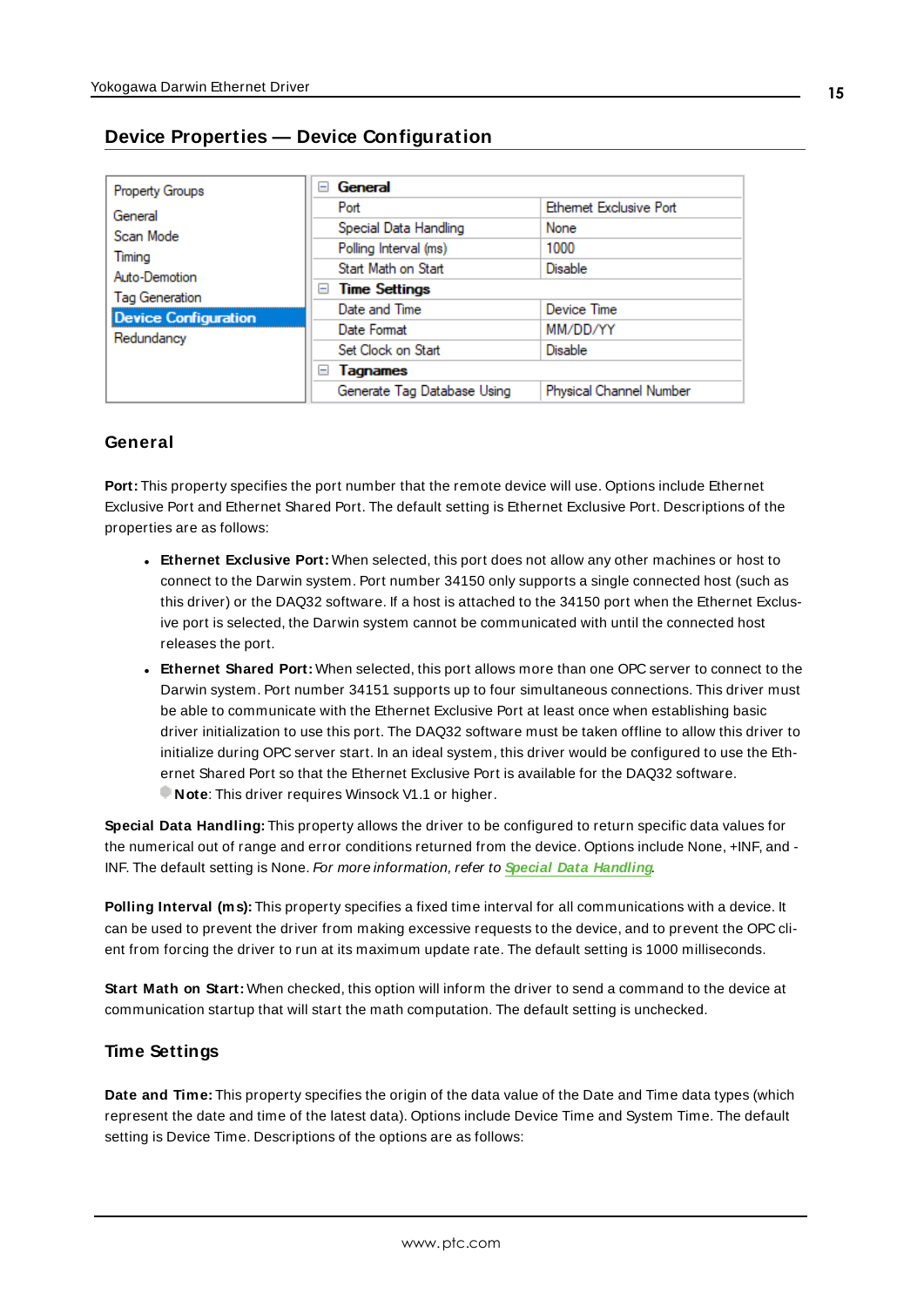- <sup>l</sup> **Device Time:** When selected, the Date and Time tags will return the date and time read from the device. This date and time represents the date and time that the latest data was measured or computed based on the internal device clock.
- **.** System Time: When selected, the Date and Time tags will return the date and time that the requested data was returned from the device based on the PC system clock.

**Date Format:** This property specifies the format of the return string for the Date data type. Options include MM/DD/YY(month/day/year), YY/MM/DD (year/month/day), or DD/MM/YY(day/month/year). The default setting is MM/DD/YY.

**Set Clock on Start:** When checked, this option informs the driver to send a command to the device at communication startup that will set the device clock to the date and time settings of the system clock. The default setting is unchecked.

#### **Tagnames**

**Generate Tag Database Using:** This property specifies the origin of the tag name used when automatically generating a tag database. Options include Physical Channel Number and Device Tag Name. The default setting is Physical Channel Number. Descriptions of the options are as follows:

- <sup>l</sup> **Physical Channel Number:** When selected, the driver will generate tag names based on the channel number of an item. For example, "CH001" or " CH001\_alarm1".
- **.** Device Tagname: When selected, the driver will generate tag names using the tag name returned by the device for a channel. For example, "Flow" or "Flow\_alarm1".

### <span id="page-15-0"></span>**Device Properties — Redundancy**

| Redundancy<br>$=$      |                                         |
|------------------------|-----------------------------------------|
| Secondary Path         | <b>Channel Device1</b><br>$\sim$ $\sim$ |
| <b>Operating Mode</b>  | Switch On Failure                       |
| Monitor Item           |                                         |
| Monitor Interval (s)   | 300                                     |
| Return to Primary ASAP | Yes                                     |
|                        |                                         |
|                        |                                         |
|                        |                                         |
|                        |                                         |

Redundancy is available with the Media-Level Redundancy Plug-In.

Consult the website, a sales representative, or the **user [manual](https://www.kepware.com/getattachment/35461efd-b53a-4219-a109-a89fad20b230/media-level-redundancy-manual.pdf)** for more information.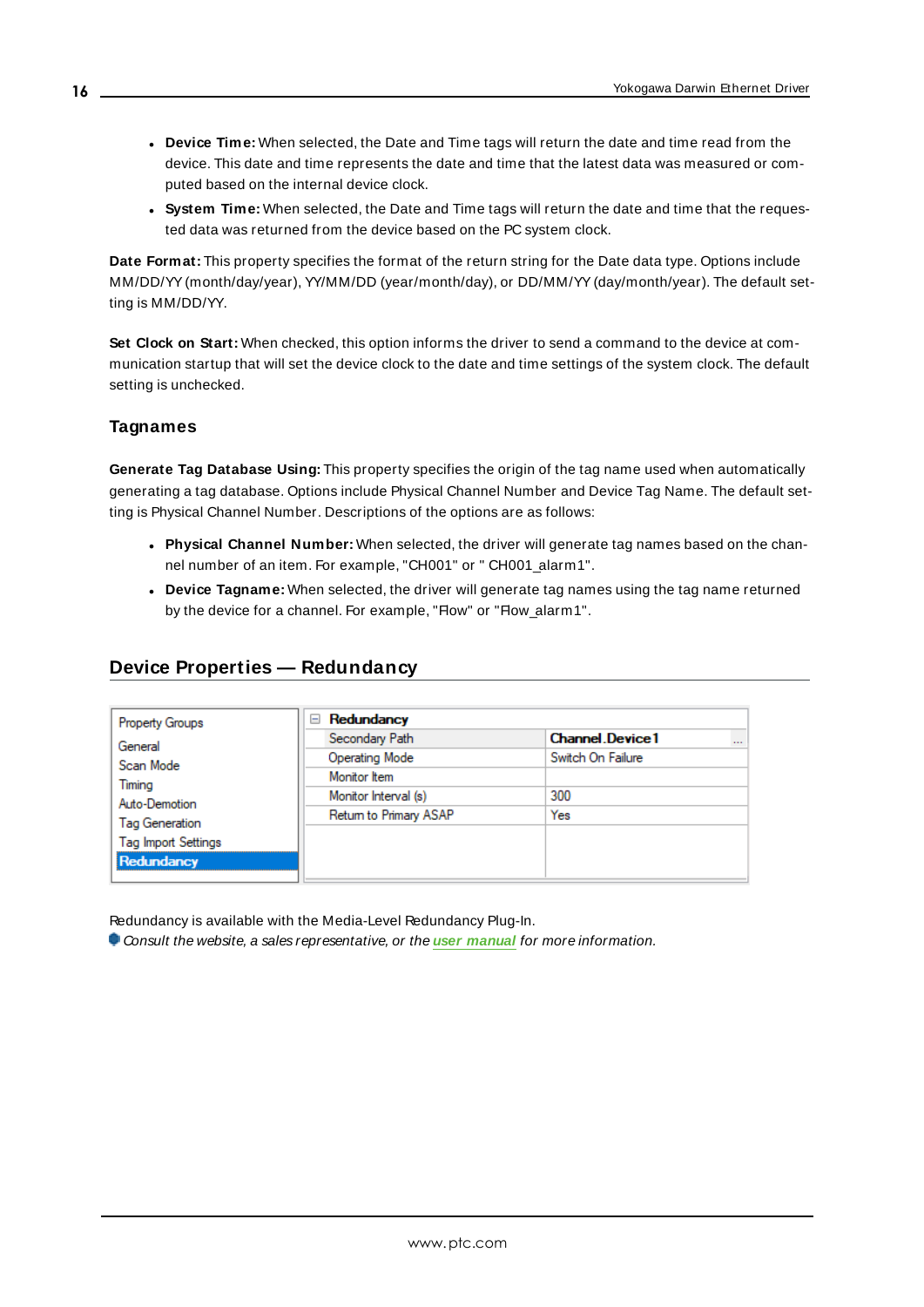# <span id="page-16-0"></span>**Optimizing Communications**

The Yokogawa Darwin Ethernet Driver has been designed to provide the best performance with the least amount of impact on the system's overall performance. While the Yokogawa Darwin Ethernet Driver is fast, there are a couple of guidelines that can be used to control and optimize the application and gain maximum performance.

This server refers to communications protocols like Yokogawa Darwin Ethernet as a channel. Each channel defined in the application represents a separate path of execution in the server. Once a channel has been defined, a series of devices must then be defined under that channel. Each of these devices represents a single Ethernet device from which data will be collected. While this approach to defining the application will provide a high level of performance, it won't take full advantage of the Yokogawa Darwin Ethernet Driver or the network. An example of how the application may appear when configured using a single channel is shown below.



Each device appears under a single channel. In this configuration, the driver must move from one device to the next as quickly as possible to gather information at an effective rate. As more devices are added or more information is requested from a  $\frac{1}{\|u\|}$  Device2 single device, the overall update rate begins to suffer.

If the Yokogawa Darwin Ethernet Driver could only define one single channel, then the example shown above would be the only option available; however, the Yokogawa Darwin Ethernet Driver can define up to 100 channels. Using multiple channels distributes the data collection workload by simultaneously issuing multiple requests to the network. An example of how the same application may appear when configured using multiple channels to improve performance is shown below.



Each device can be defined under its own channel. In this configuration, a single path of execution is dedicated to the task of gathering data from each device. If the application has fewer devices, it can be optimized in this manner.

The performance will improve even if the application has more devices. While fewer devices may be ideal, the application will still benefit from additional channels. Although by spreading the device load across all channels will cause the server to **EMPHIP Device1** move from device to device again, it can now do so with far less devices to process on a single channel.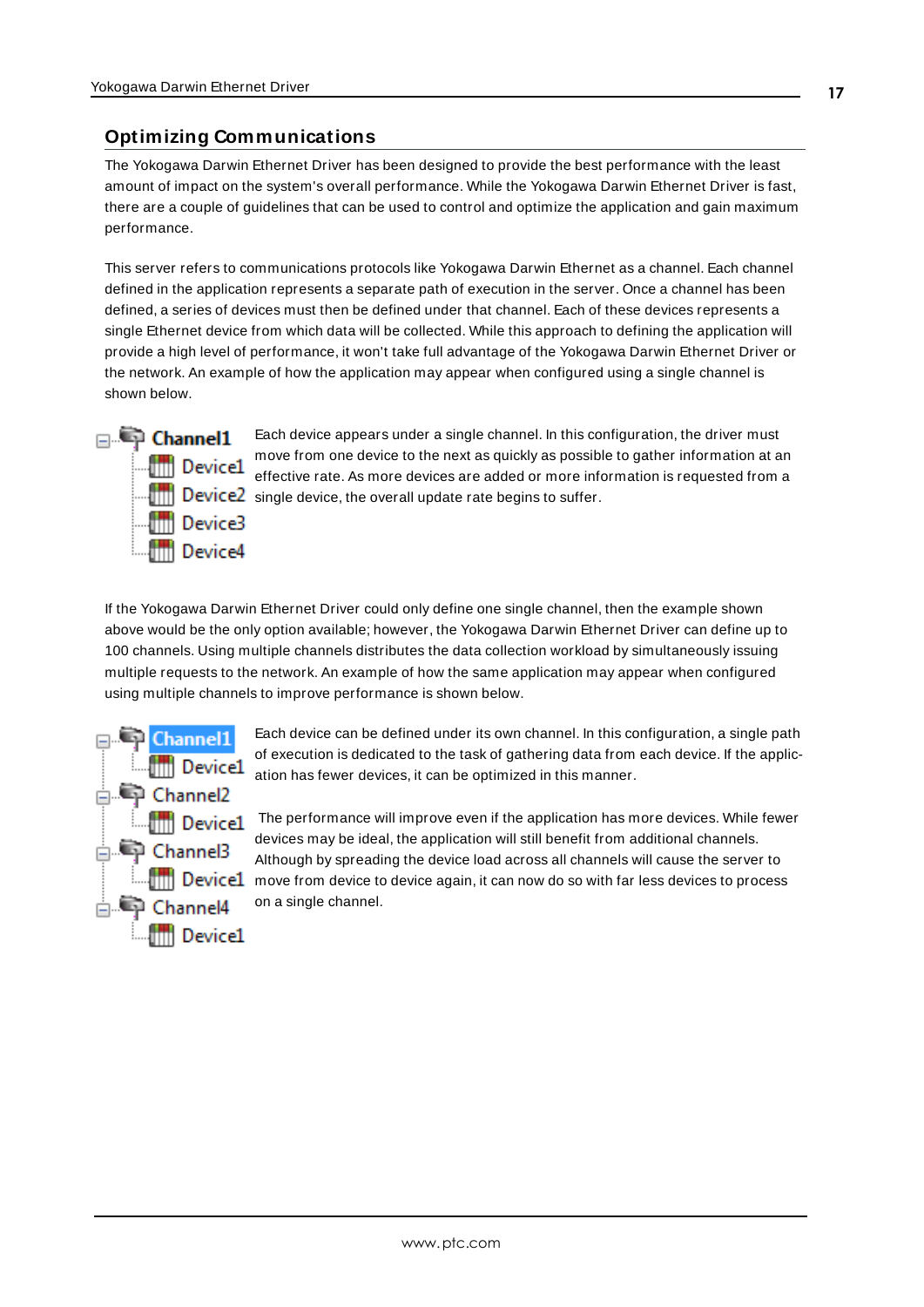# <span id="page-17-0"></span>**Data Types Description**

<span id="page-17-4"></span><span id="page-17-3"></span><span id="page-17-2"></span><span id="page-17-1"></span>

| Data Type      | <b>Description</b>                                                       |
|----------------|--------------------------------------------------------------------------|
| <b>Boolean</b> | Single bit                                                               |
|                | Unsigned 8-bit value                                                     |
| <b>Byte</b>    | bit 0 is the low bit                                                     |
|                | bit 7 is the high bit                                                    |
|                | Unsigned 16-bit value                                                    |
| Word           | bit 0 is the low bit<br>bit 15 is the high bit                           |
|                | Signed 16-bit value                                                      |
| Short          | bit 0 is the low bit<br>bit 14 is the high bit<br>bit 15 is the sign bit |
|                | 32-bit floating point value                                              |
| <b>Float</b>   | bit 0 is the low bit<br>bit 31 is the high bit                           |
|                | 64-bit floating point value                                              |
| Double         | bit 0 is the low bit<br>bit 63 is the high bit                           |
| String         | Null-terminated ASCII string                                             |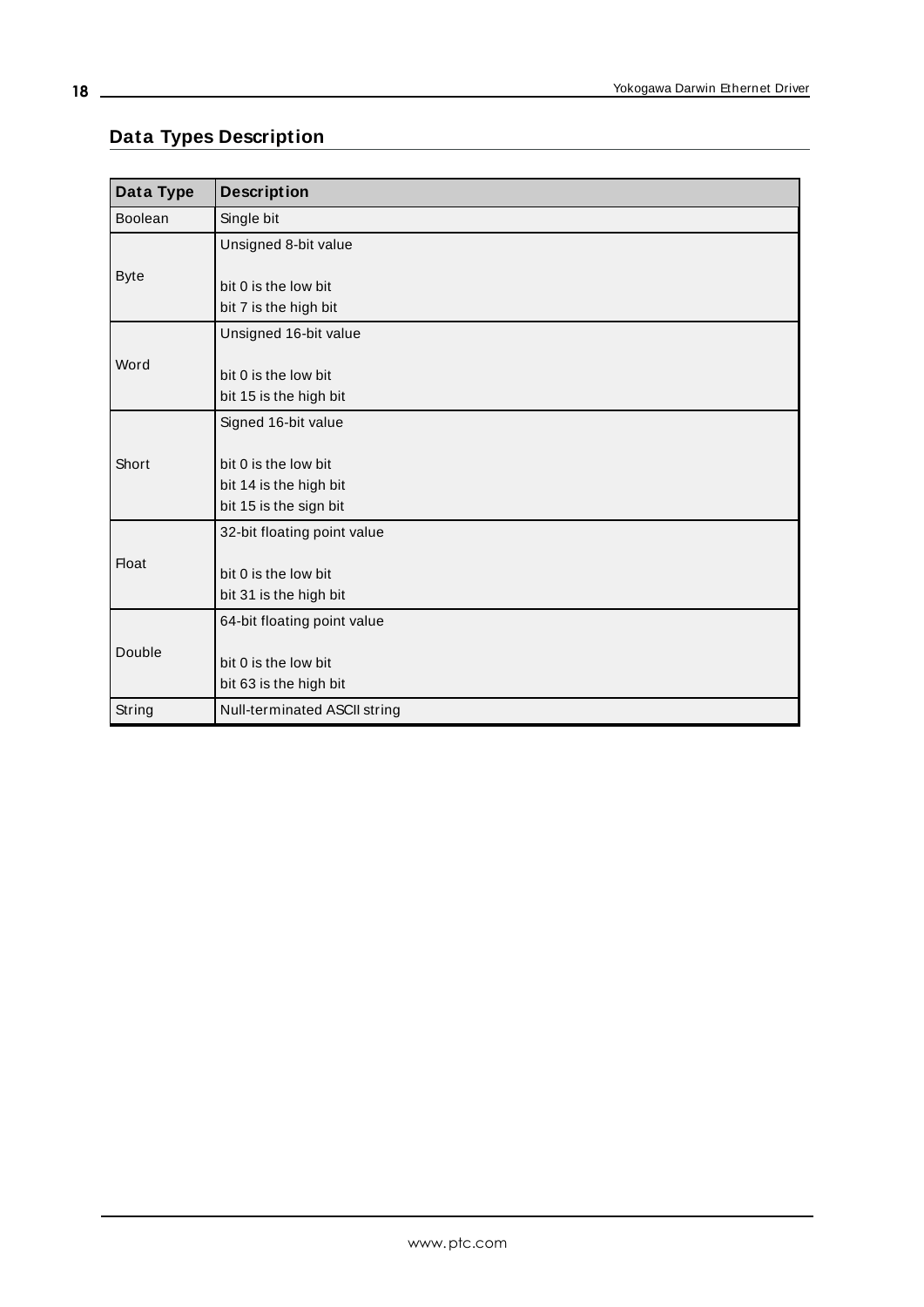#### <span id="page-18-0"></span>**Address Descriptions**

Address specifications vary depending on the model in use. Select a link from the following list to obtain specific address information for the model of interest.

**DA100-1 [Addressing](#page-18-1) DA100-2 [Addressing](#page-21-0) DR231 [Addressing](#page-25-0) DR232 [Addressing](#page-28-0) DR241 [Addressing](#page-32-0) DR242 [Addressing](#page-35-0) DR130 [Addressing](#page-39-0) DC100-1 [Addressing](#page-42-0) DC100-2 [Addressing](#page-45-0)**

#### <span id="page-18-1"></span>**DA100-1 Addressing**

The driver supports the following addresses for this device. The default data type is shown in **bold**.

#### **Measured Channels**

| <b>Address Type</b>                                               | Format                  | Range          | Data Types                  | <b>Access</b> |
|-------------------------------------------------------------------|-------------------------|----------------|-----------------------------|---------------|
| Process Value of Channel                                          | CHxxx or CHxxx.PV       | $001 -$<br>060 | Double, Float               | Read Only     |
| Alarm Summary of Channel                                          | CHxxx.Alarm             | $001 -$<br>060 | Short, Word,<br><b>Byte</b> | Read Only     |
| Alarm Level1 Status of Channel                                    | CHxxx.Alarm1            | $001 -$<br>060 | Short, Word,<br><b>Byte</b> | Read Only     |
| Alarm Level2 Status of Channel                                    | CHxxx.Alarm2            | $001 -$<br>060 | Short, Word,<br><b>Byte</b> | Read Only     |
| Alarm Level3 Status of Channel                                    | CHxxx.Alarm3            | $001 -$<br>060 | Short, Word,<br><b>Byte</b> | Read Only     |
| Alarm Level4 Status of Channel                                    | CHxxx Alarm4            | $001 -$<br>060 | Short, Word,<br><b>Byte</b> | Read Only     |
| Alarm Type Level1 of Channel*<br>(numeric, ex. $0 = \text{Off}$ ) | CHxxx.AlarmType1.Num    | $001 -$<br>060 | Short, Word,<br><b>Byte</b> | Read Only     |
| Alarm Type Level2 of Channel*<br>(numeric)                        | CHxxx.AlarmType2.Num    | $001 -$<br>060 | Short, Word,<br><b>Byte</b> | Read Only     |
| Alarm Type Level3 of Channel*<br>(numeric)                        | CHxxx.AlarmType3.Num    | $001 -$<br>060 | Short, Word,<br><b>Byte</b> | Read Only     |
| Alarm Type Level4 of Channel*<br>(numeric)                        | CHxxx.AlarmType4.Num    | $001 -$<br>060 | Short, Word,<br><b>Byte</b> | Read Only     |
| Alarm Type Level1 of Channel*                                     | CHxxx.AlarmType1.String | $001 -$<br>060 | String                      | Read Only     |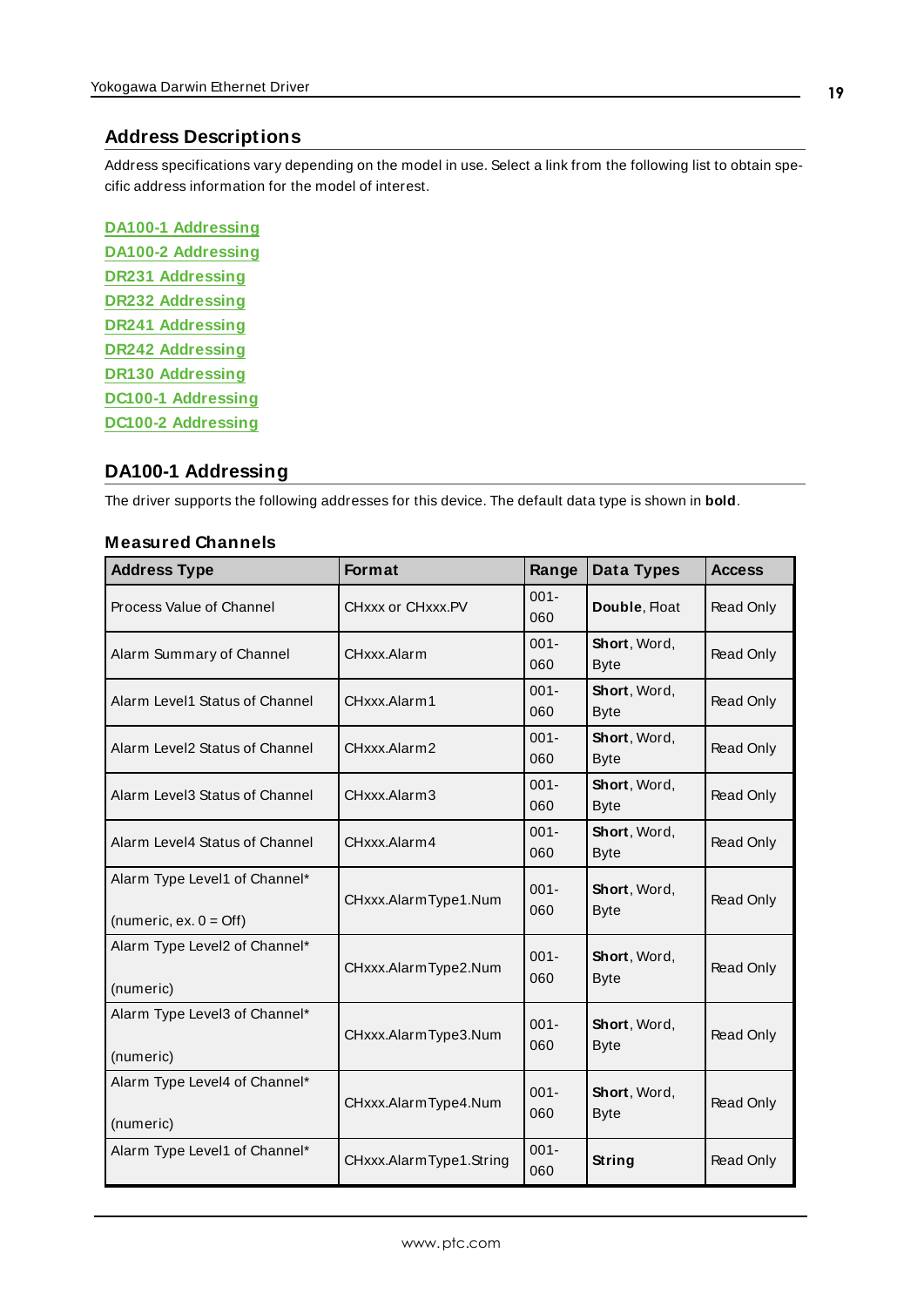| <b>Address Type</b>                       | <b>Format</b>           | Range          | Data Types                  | <b>Access</b> |
|-------------------------------------------|-------------------------|----------------|-----------------------------|---------------|
| (string, ex. "OFF")                       |                         |                |                             |               |
| Alarm Type Level2 of Channel*<br>(string) | CHxxx.AlarmType2.String | $001 -$<br>060 | String                      | Read Only     |
| Alarm Type Level3 of Channel*<br>(string) | CHxxx.AlarmType3.String | $001 -$<br>060 | String                      | Read Only     |
| Alarm Type Level4 of Channel*<br>(string) | CHxxx.AlarmType4.String | $001 -$<br>060 | String                      | Read Only     |
| Set and Read Level1 Alarm Set-<br>point   | CHxxx.ASP1              | $001 -$<br>060 | Double, Float               | Read/Write    |
| Set and Read Level2 Alarm Set-<br>point   | CHxxx.ASP2              | $001 -$<br>060 | Double, Float               | Read/Write    |
| Set and Read Level3 Alarm Set-<br>point   | CHxxx.ASP3              | $001 -$<br>060 | Double, Float               | Read/Write    |
| Set and Read Level4 Alarm Set-<br>point   | CHxxx.ASP4              | $001 -$<br>060 | Double, Float               | Read/Write    |
| Upper Scale Value of Channel*             | CHxxx.scale_Hi          | $001 -$<br>060 | Double, Float               | Read Only     |
| Lower Scale Value of Channel*             | CHxxx.scale_Lo          | $001 -$<br>060 | Double, Float               | Read Only     |
| Unit String of Channel*                   | CHxxx.unit              | $001 -$<br>060 | String                      | Read Only     |
| Tagname of Channel*                       | CHxxx.tag               | $001 -$<br>060 | String                      | Read Only     |
| Status of Channel*                        | CHxxx.status            | $001 -$<br>060 | String                      | Read Only     |
| Lowest Measuring Channel*                 | CH.Low                  |                | Short, Word,<br><b>Byte</b> | Read Only     |
| Highest Measuring Channel*                | CH.High                 |                | Short, Word,<br><b>Byte</b> | Read Only     |

# **Math Channels**

| <b>Address Type</b>                 | <b>Format</b>     | Range     | Data Types               | <b>Access</b> |
|-------------------------------------|-------------------|-----------|--------------------------|---------------|
| Process Value of Math Channel       | CHAXX or CHAXX.PV | $01 - 30$ | Double, Float            | Read Only     |
| Alarm Summary of Math Channel       | CHAxx Alarm       | $01 - 30$ | Short, Word, Byte        | Read Only     |
| Alarm Level1 Status of Math Channel | CHAxx Alarm 1     | $01 - 30$ | <b>Short, Word, Byte</b> | Read Only     |
| Alarm Level2 Status of Math Channel | CHAxx Alarm2      | $01 - 30$ | <b>Short, Word, Byte</b> | Read Only     |
| Alarm Level3 Status of Math Channel | CHAxx Alarm3      | $01 - 30$ | <b>Short, Word, Byte</b> | Read Only     |
| Alarm Level4 Status of Math Channel | CHAxx Alarm4      | $01 - 30$ | <b>Short, Word, Byte</b> | Read Only     |
| Set and Read Level1 Alarm Setpoint  | CHAxx ASP1        | $01 - 30$ | Double, Float            | Read/Write    |
| Set and Read Level2 Alarm Setpoint  | CHAxx ASP2        | $01 - 30$ | Double, Float            | Read/Write    |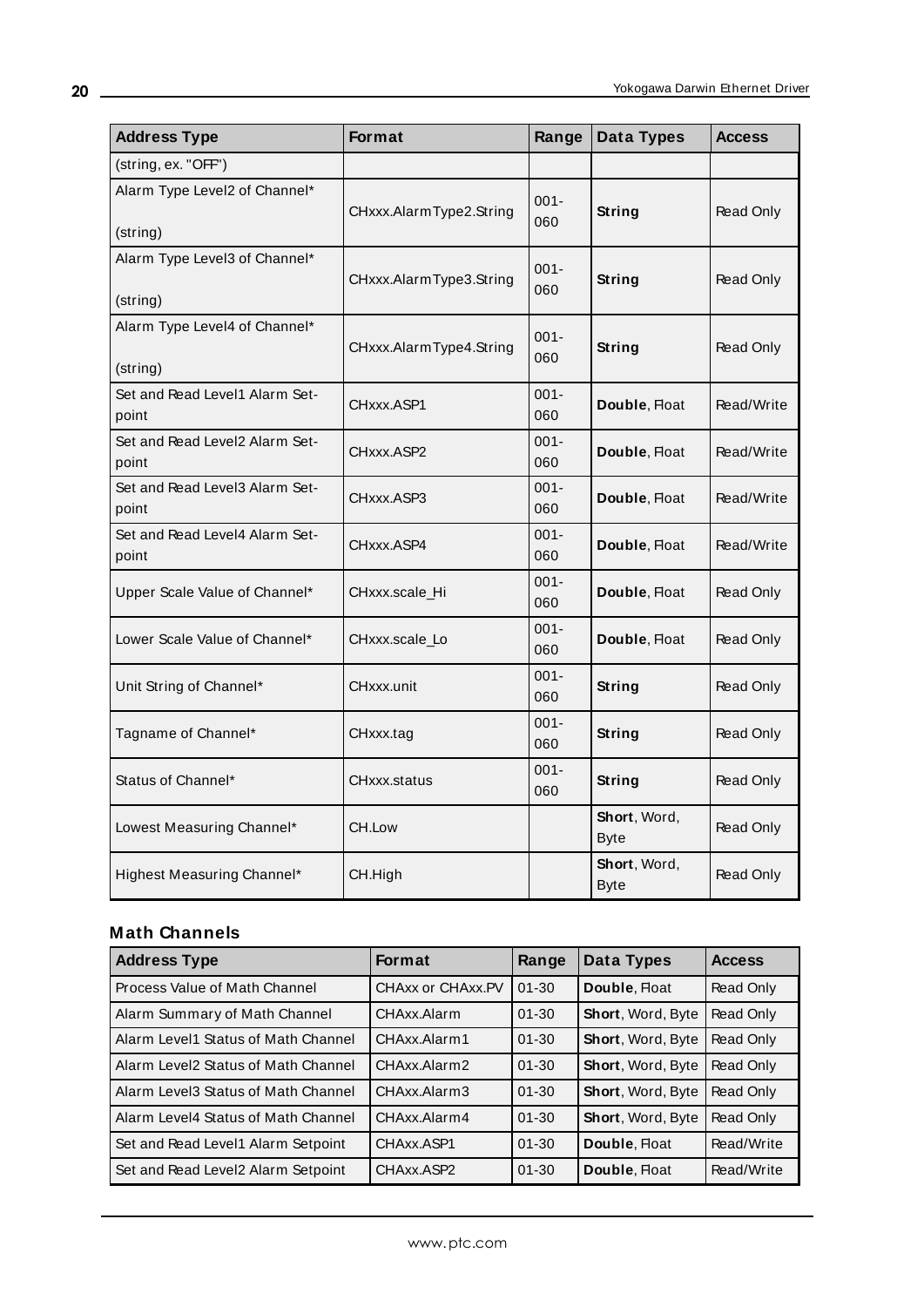| <b>Address Type</b>                | <b>Format</b>  | Range     | Data Types        | <b>Access</b> |
|------------------------------------|----------------|-----------|-------------------|---------------|
| Set and Read Level3 Alarm Setpoint | CHAxx.ASP3     | $01 - 30$ | Double, Float     | Read/Write    |
| Set and Read Level4 Alarm Setpoint | CHAxx.ASP4     | $01 - 30$ | Double, Float     | Read/Write    |
| Upper Scale Value of Math Channel* | CHAxx.scale Hi | $01 - 30$ | Double, Float     | Read Only     |
| Lower Scale Value of Math Channel* | CHAxx.scale Lo | $01 - 30$ | Double, Float     | Read Only     |
| Unit String of Math Channel*       | CHAxx.unit     | $01 - 30$ | String            | Read Only     |
| Tagname of Math Channel*           | CHAxx.tag      | $01 - 30$ | String            | Read Only     |
| Status of Math Channel*            | CHAxx.status   | $01 - 30$ | <b>String</b>     | Read Only     |
| Lowest Math Channel*               | CHA.Low        |           | Short, Word, Byte | Read Only     |
| Highest Math Channel*              | CHA.High       |           | Short, Word, Byte | Read Only     |

\* Data associated with these addresses are only read at the device at the start of a communications session. Once read, the values will not be refreshed until the server has been restarted or the "Reset" tag has been invoked. To invoke a reset, a non-zero value must be written to the Reset tag. Once the Reset tag has been invoked, the driver will reinitialize all startup data from the device.

#### **Alarm Setpoints**

Data values for Alarm Setpoints that are undefined in the device will be returned as +INF. Data values can only be written to Alarm Setpoints that are defined in the device. Write operations to undefined Alarm Setpoints will return an error.

#### **Scales**

Data values for Scale\_Hi and Scale\_Lo for channels that are skipped will be returned as +INF.

#### **Tag Names**

For devices that do not support tag names and channels that have unspecified tag names, the driver will construct an internal tag name based on the channel number. For example, the tag name of address 'CH001' will be returned as 'CH001'.

| <b>Address Type</b>               | <b>Format</b>      | Range     | <b>Data Types</b> | <b>Access</b>     |
|-----------------------------------|--------------------|-----------|-------------------|-------------------|
| Date of Last Data                 | Date               |           | <b>String</b>     | Read Only         |
| Time of Last Data                 | Time               |           | <b>String</b>     | Read Only         |
| Model Name of Device*             | Model              |           | String            | Read Only         |
| Digital Output (Main Unit)        | <b>DOxxx</b>       | 001-060   | <b>Boolean</b>    | Read/Write        |
| Digital Output (Internal Switch)  | <b>DOSxx</b>       | $01 - 60$ | <b>Boolean</b>    | Read/Write        |
| Math Communication Data*          | <b>CDxx</b>        | $01 - 30$ | Short, Word, Byte | Write Only        |
| <b>Control Math Execution</b>     | MathControl        |           | Short, Word, Byte | Write Only        |
| Reset Alarms                      | <b>Alarm Reset</b> |           | <b>Boolean</b>    | Write Only        |
| Control Command and Response      | Command            |           | <b>String</b>     | Read/Write        |
| Direct Reloading of Configuration | Reset              |           | <b>Boolean</b>    | <b>Write Only</b> |
| SetTime*                          | Tag                |           | <b>Boolean</b>    | <b>Write Only</b> |

#### **General Device Data**

\* The SetTime tag will cause the device time to be updated. Writing 0 or 1 to the tag will update the Device Date and Time which can be verified from the Date tag and the Time tag. The SetTime tag will always display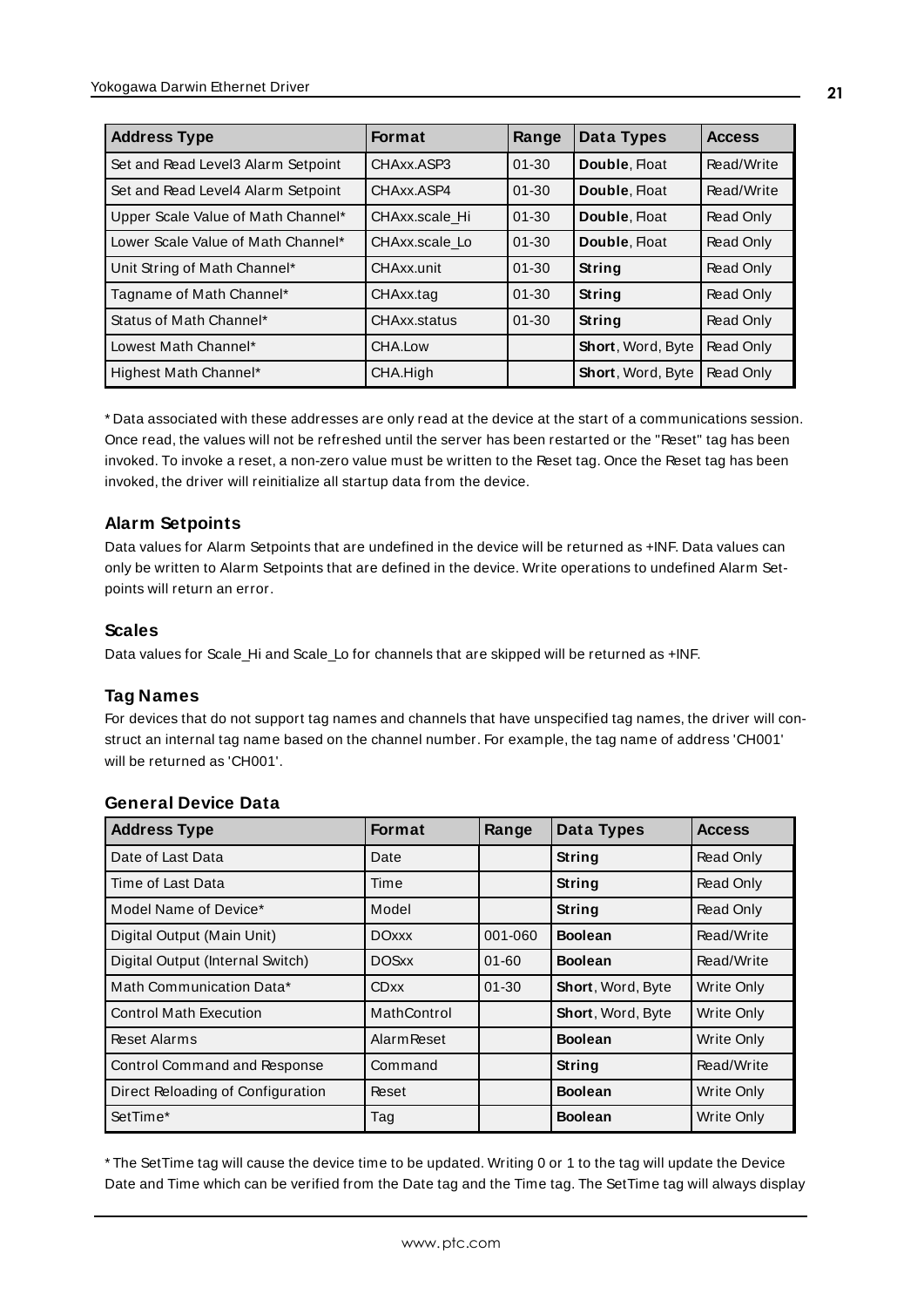0 because it is a Write Only tag. After a successful update, the following message will be posted: "Device Clock set to system time [Device <device\_name>]."

**Note**: The SetTime tag requires that the device's Port property be set to Ethernet Exclusive Port. For more information, refer to **[Communications](#page-14-0) Properties**.

#### **Math Communication Data**

The CD address type is only valid for devices equipped with the math option and write operations to CD addresses for non-math equipped devices will return an error. The range of valid data for addresses 'CDxx' is -32000 to 32000. CD data values are converted in the device from a whole number to a real number based on the decimal point placement specified for the associated math channel. For example, a data value of 32000 written to a CD address location with a decimal point placement of .000 would be interpreted by the device as 32.000

#### **Model Name of Device**

The Model address type that returns the model name of the device may return 'DR231' for models of type DR241 and 'DR232' for models of type DR242.

#### **Control Math Execution**

The MathControl address type is only available for devices equipped with the math option and write operations to the MathControl tag for non-math equipped devices will return an error.

#### **Control Command and Response**

The Command address allows the user to send a string command and receive a string response to and from the device. This allows the user to send any command to the device, including commands not directly supported by the driver.

**Caution**: Write operations using the Command address should be performed with care.

#### **Notes**:

- 1. The actual number of addresses available for of each type depends on the configuration of the Yokogawa device. If at runtime the driver finds that an address is not present in the device, the driver will post an error message and remove the tag from its scan list.
- 2. Addresses that have Write Only access are assigned a default access of Read/Write. However, data values are unreadable for these addresses and the associated tags are not included in the scan list. The current data value for these tags will always be 0 for numeric data types and null string for string data types.

#### <span id="page-21-0"></span>**DA100-2 Addressing**

The driver supports the following addresses for this device. The default data type is shown in **bold**.

| <b>Address Type</b>      | Format            | Range          | Data Types                  | <b>Access</b> |
|--------------------------|-------------------|----------------|-----------------------------|---------------|
| Process Value of Channel | CHXXX or CHXXX.PV | $001 -$<br>560 | Double, Float               | Read Only     |
| Alarm Summary of Channel | CHxxx.Alarm       | $001 -$<br>560 | Short, Word,<br><b>Byte</b> | Read Only     |

#### **Measured Channels**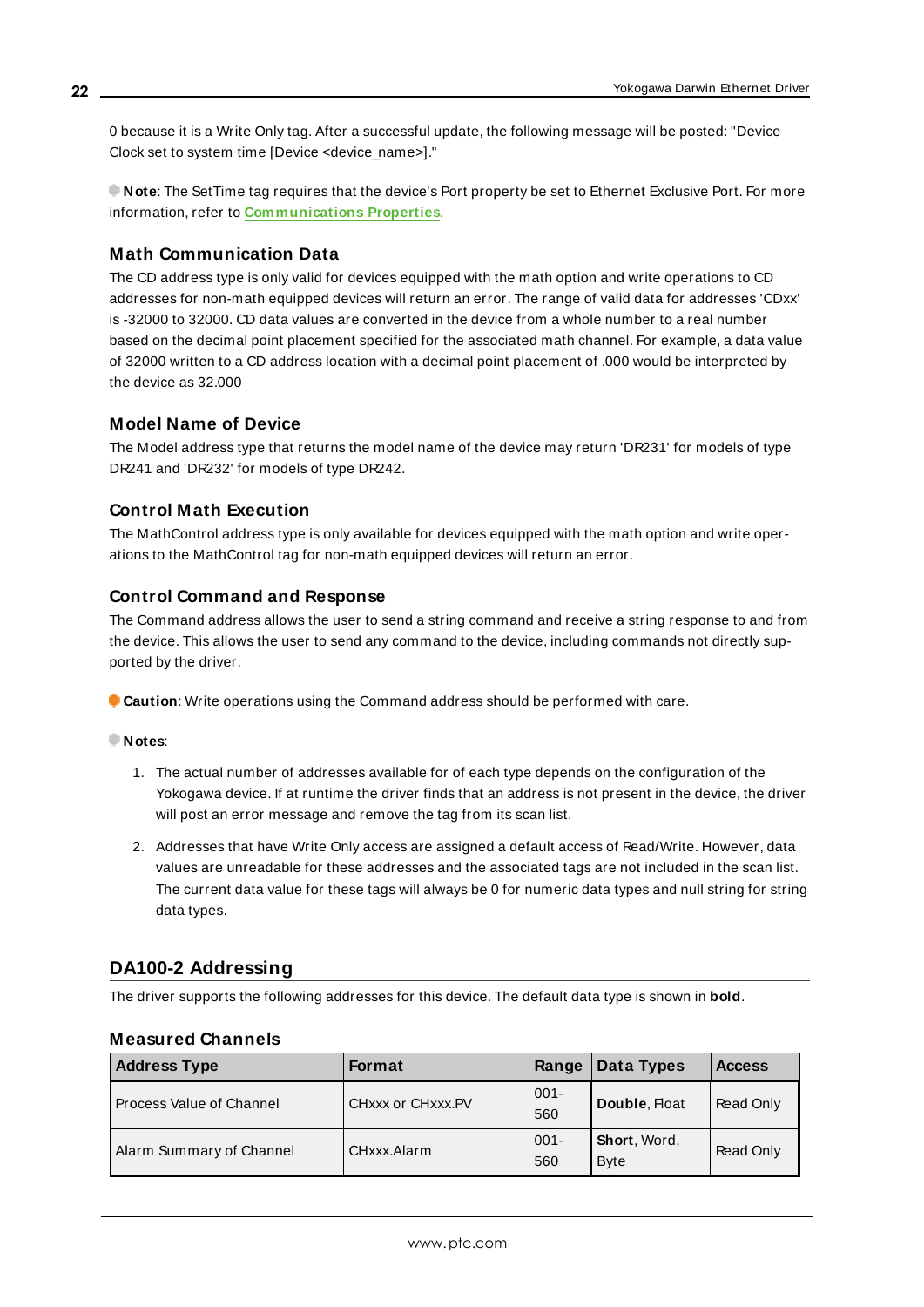| <b>Address Type</b>                                               | Format                  | Range          | Data Types                  | <b>Access</b> |
|-------------------------------------------------------------------|-------------------------|----------------|-----------------------------|---------------|
| Alarm Level1 Status of Channel                                    | CHxxx.Alarm1            | $001 -$<br>560 | Short, Word,<br><b>Byte</b> | Read Only     |
| Alarm Level2 Status of Channel                                    | CHxxx Alarm2            | $001 -$<br>560 | Short, Word,<br><b>Byte</b> | Read Only     |
| Alarm Level3 Status of Channel                                    | CHxxx.Alarm3            | $001 -$<br>560 | Short, Word,<br><b>Byte</b> | Read Only     |
| Alarm Level4 Status of Channel                                    | CHxxx.Alarm4            | $001 -$<br>560 | Short, Word,<br><b>Byte</b> | Read Only     |
| Alarm Type Level1 of Channel*<br>(numeric, ex. $0 = \text{Off}$ ) | CHxxx.AlarmType1.Num    | $001 -$<br>560 | Short, Word,<br><b>Byte</b> | Read Only     |
| Alarm Type Level2 of Channel*<br>(numeric)                        | CHxxx.AlarmType2.Num    | $001 -$<br>560 | Short, Word,<br><b>Byte</b> | Read Only     |
| Alarm Type Level3 of Channel*<br>(numeric)                        | CHxxx.AlarmType3.Num    | $001 -$<br>560 | Short, Word,<br><b>Byte</b> | Read Only     |
| Alarm Type Level4 of Channel*<br>(numeric)                        | CHxxx.AlarmType4.Num    | $001 -$<br>560 | Short, Word,<br><b>Byte</b> | Read Only     |
| Alarm Type Level1 of Channel*<br>(string, ex. "OFF")              | CHxxx.AlarmType1.String | $001 -$<br>560 | String                      | Read Only     |
| Alarm Type Level2 of Channel*<br>(string)                         | CHxxx.AlarmType2.String | $001 -$<br>560 | String                      | Read Only     |
| Alarm Type Level3 of Channel*<br>(string)                         | CHxxx.AlarmType3.String | $001 -$<br>560 | String                      | Read Only     |
| Alarm Type Level4 of Channel*<br>(string)                         | CHxxx.AlarmType4.String | $001 -$<br>560 | String                      | Read Only     |
| Set and Read Level1 Alarm Set-<br>point                           | CHxxx.ASP1              | $001 -$<br>560 | Double, Float               | Read/Write    |
| Set and Read Level2 Alarm Set-<br>point                           | CHxxx.ASP2              | $001 -$<br>560 | Double, Float               | Read/Write    |
| Set and Read Level3 Alarm Set-<br>point                           | CHxxx.ASP3              | $001 -$<br>560 | Double, Float               | Read/Write    |
| Set and Read Level4 Alarm Set-<br>point                           | CHxxx.ASP4              | $001 -$<br>560 | Double, Float               | Read/Write    |
| Upper Scale Value of Channel*                                     | CHxxx.scale_Hi          | $001 -$<br>560 | Double, Float               | Read Only     |
| Lower Scale Value of Channel*                                     | CHxxx.scale_Lo          | $001 -$<br>560 | Double, Float               | Read Only     |
| Unit String of Channel*                                           | CHxxx.unit              | $001 -$        | <b>String</b>               | Read Only     |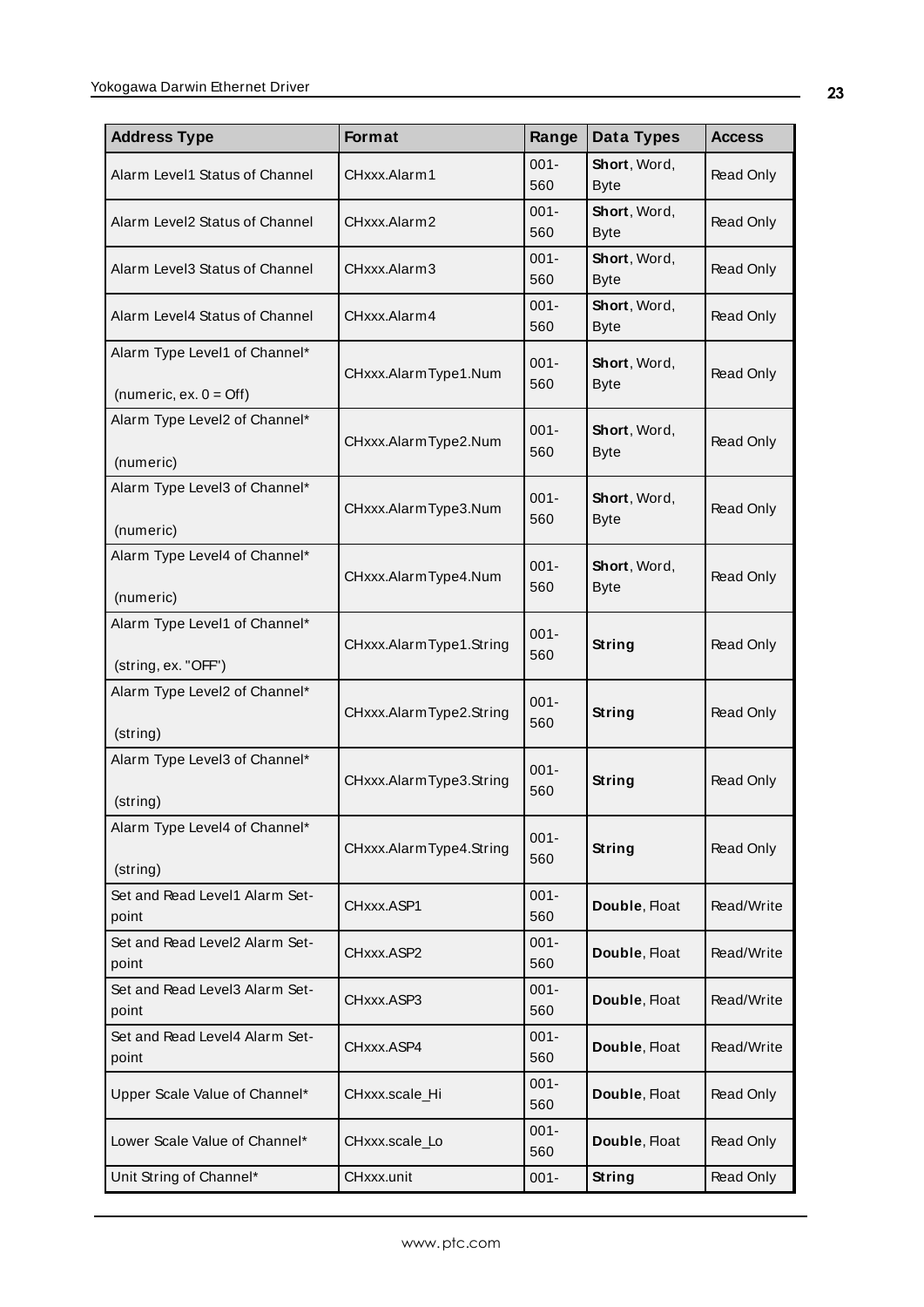| <b>Address Type</b>        | <b>Format</b> | Range          | Data Types                  | <b>Access</b> |
|----------------------------|---------------|----------------|-----------------------------|---------------|
|                            |               | 560            |                             |               |
| Tagname of Channel*        | CHxxx.tag     | $001 -$<br>560 | <b>String</b>               | Read Only     |
| Status of Channel*         | CHxxx.status  | $001 -$<br>560 | String                      | Read Only     |
| Lowest Measuring Channel*  | CH.Low        |                | Short, Word,<br><b>Byte</b> | Read Only     |
| Highest Measuring Channel* | CH.High       |                | Short, Word,<br><b>Byte</b> | Read Only     |

#### **Math Channels**

| <b>Address Type</b>                 | <b>Format</b>     | Range     | <b>Data Types</b> | <b>Access</b> |
|-------------------------------------|-------------------|-----------|-------------------|---------------|
| Process Value of Math Channel       | CHAxx or CHAxx.PV | $01 - 60$ | Double, Float     | Read Only     |
| Alarm Summary of Math Channel       | CHAxx.Alarm       | $01 - 60$ | Short, Word, Byte | Read Only     |
| Alarm Level1 Status of Math Channel | CHAxx.Alarm1      | $01 - 60$ | Short, Word, Byte | Read Only     |
| Alarm Level2 Status of Math Channel | CHAxx.Alarm2      | $01 - 60$ | Short, Word, Byte | Read Only     |
| Alarm Level3 Status of Math Channel | CHAxx.Alarm3      | $01 - 60$ | Short, Word, Byte | Read Only     |
| Alarm Level4 Status of Math Channel | CHAxx.Alarm4      | $01 - 60$ | Short, Word, Byte | Read Only     |
| Set and Read Level1 Alarm Setpoint  | CHAxx ASP1        | $01 - 60$ | Double, Float     | Read/Write    |
| Set and Read Level2 Alarm Setpoint  | CHAxx.ASP2        | $01 - 60$ | Double, Float     | Read/Write    |
| Set and Read Level3 Alarm Setpoint  | CHAxx ASP3        | $01 - 60$ | Double, Float     | Read/Write    |
| Set and Read Level4 Alarm Setpoint  | CHAxx.ASP4        | $01 - 60$ | Double, Float     | Read/Write    |
| Upper Scale Value of Math Channel*  | CHAxx.scale Hi    | $01 - 60$ | Double, Float     | Read Only     |
| Lower Scale Value of Math Channel*  | CHAxx.scale Lo    | $01 - 60$ | Double, Float     | Read Only     |
| Unit String of Math Channel*        | CHAxx.unit        | $01 - 60$ | String            | Read Only     |
| Tagname of Math Channel*            | CHAxx.tag         | $01 - 60$ | String            | Read Only     |
| Status of Math Channel*             | CHAxx.status      | $01 - 60$ | String            | Read Only     |
| Lowest Math Channel*                | CHA.Low           |           | Short, Word, Byte | Read Only     |
| Highest Math Channel*               | CHA.High          |           | Short, Word, Byte | Read Only     |

\* Data associated with these addresses are only read at the device at the start of a communications session. Once read, the values will not be refreshed until the server has been restarted or the "Reset" tag has been invoked. To invoke a reset, a non zero value must be written to the Reset tag. Once the Reset tag has been invoked, the driver will reinitialize all startup data from the device.

#### **Alarm Setpoints**

Data values for Alarm Setpoints that are undefined in the device will be returned as +INF. Data values can only be written to Alarm Setpoints that are defined in the device. Write operations to undefined Alarm Setpoints will return an error.

#### **Scales**

Data values for Scale\_Hi and Scale\_Lo for channels that are skipped will be returned as +INF.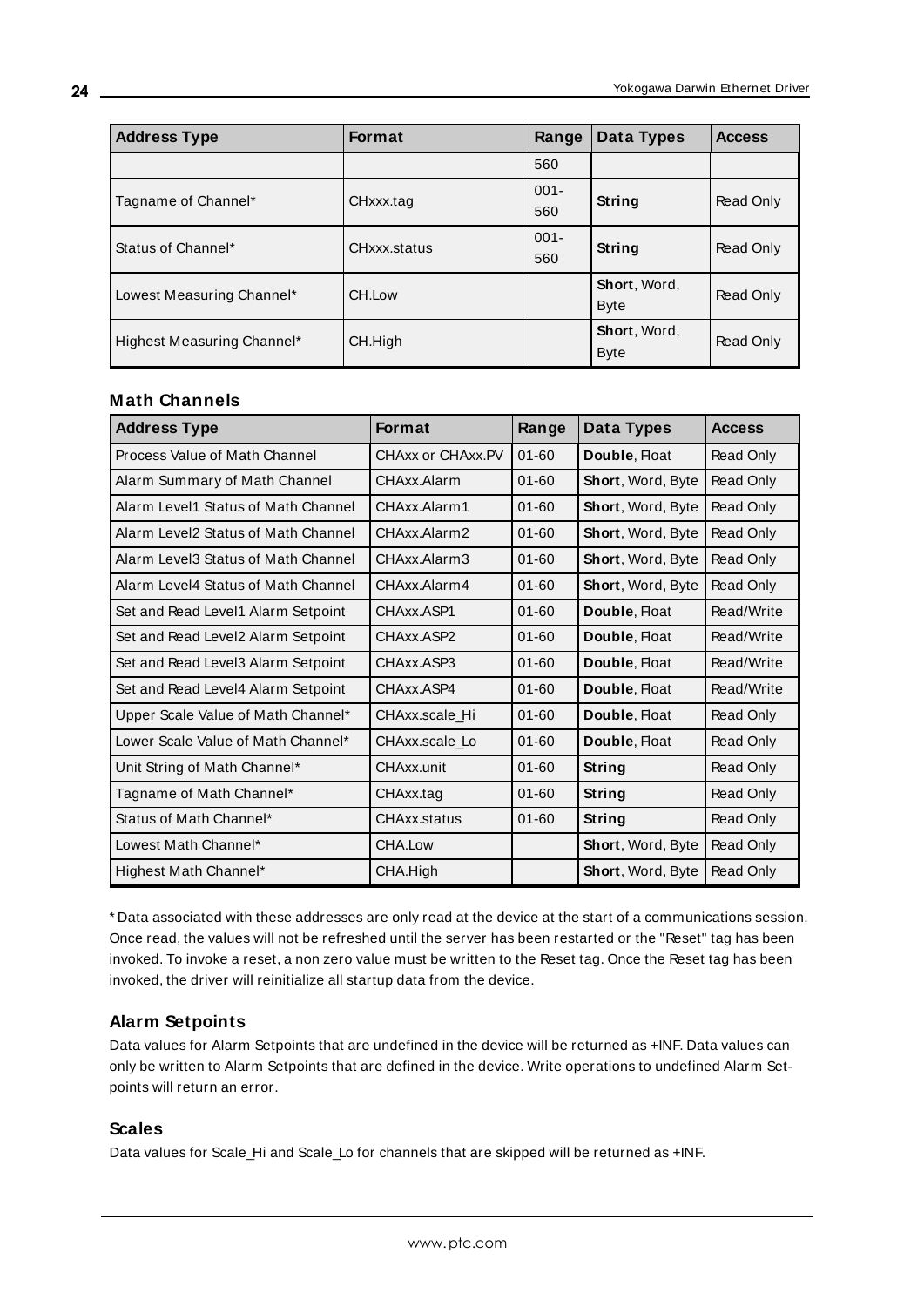#### **Tag Names**

For devices that do not support tag names and channels that have unspecified tag names, the driver will construct an internal tag name based on the channel number. For example, the tag name of address 'CH001' will be returned as 'CH001'.

| <b>General Device Data</b> |  |
|----------------------------|--|
|----------------------------|--|

| <b>Address Type</b>               | <b>Format</b>      | Range     | Data Types        | <b>Access</b> |
|-----------------------------------|--------------------|-----------|-------------------|---------------|
| Date of Last Data                 | Date               |           | String            | Read Only     |
| Time of Last Data                 | Time               |           | String            | Read Only     |
| Model Name of Device*             | Model              |           | String            | Read Only     |
| Digital Output (Main Unit)        | <b>DOIxx</b>       | $01 - 60$ | <b>Boolean</b>    | Read/Write    |
| Digital Output (Internal Switch)  | <b>DOSxx</b>       | $01 - 60$ | <b>Boolean</b>    | Read/Write    |
| Digital Output (Sub Units)        | <b>DOxxx</b>       | 001-560   | <b>Boolean</b>    | Read/Write    |
| Math Communication Data*          | <b>CDxx</b>        | $01 - 60$ | Short, Word, Byte | Write Only    |
| <b>Control Math Execution</b>     | MathControl        |           | Short, Word, Byte | Write Only    |
| <b>Reset Alarms</b>               | <b>Alarm Reset</b> |           | <b>Boolean</b>    | Write Only    |
| Control Command and Response      | Command            |           | <b>String</b>     | Read/Write    |
| Direct Reloading of Configuration | Reset              |           | <b>Boolean</b>    | Write Only    |
| SetTime*                          | Tag                |           | <b>Boolean</b>    | Write Only    |

\* The SetTime tag will cause the device time to be updated. Writing 0 or 1 to the tag will update the Device Date and Time which can be verified from the Date tag and the Time tag. The SetTime tag will always display 0 because it is a Write Only tag. After a successful update, the following message will be posted: "Device Clock set to system time [Device <device\_name>]."

**Note:** The SetTime tag requires that the device's Port property be set to Ethernet Exclusive Port. For more information, refer to **[Communications](#page-14-0) Properties**.

#### **Math Communication Data**

The CD address type is only valid for devices equipped with the math option and write operations to CD addresses for non-math equipped devices will return an error. The range of valid data for addresses 'CDxx' is -32000 to 32000. CD data values are converted in the device from a whole number to a real number based on the decimal point placement specified for the associated math channel. For example, a data value of 32000 written to a CD address location with a decimal point placement of .000 would be interpreted by the device as 32.000

#### **Model Name of Device**

The Model address type that returns the model name of the device may return 'DR231' for models of type DR241 and 'DR232' for models of type DR242.

### **Control Math Execution**

The MathControl address type is only available for devices equipped with the math option and write operations to the MathControl tag for non-math equipped devices will return an error.

#### **Control Command and Response**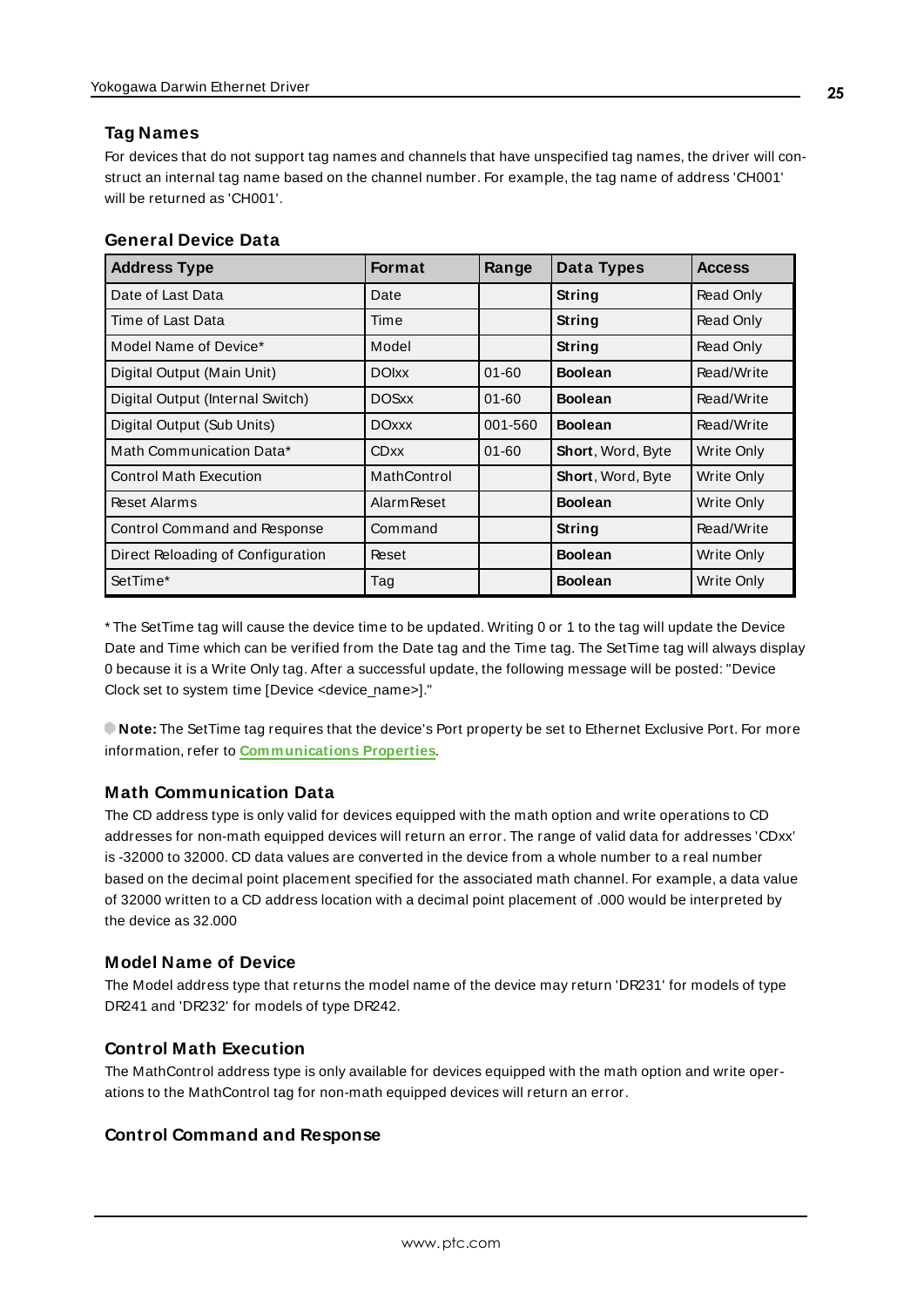The Command address allows the user to send a string command and receive a string response to and from the device. This allows the user to send any command to the device, including commands not directly supported by the driver.

**Caution**: Write operations using the Command address should be performed with care.

#### **Notes**:

- 1. The actual number of addresses available for of each type depends on the configuration of the Yokogawa device. If at runtime the driver finds that an address is not present in the device, the driver will post an error message and remove the tag from its scan list.
- 2. Addresses that have Write Only access are assigned a default access of Read/Write. However, data values are unreadable for these addresses and the associated tags are not included in the scan list. The current data value for these tags will always be 0 for numeric data types and null string for string data types.

#### <span id="page-25-0"></span>**DR231 Addressing**

The driver supports the following addresses for this device. The default data type is shown in **bold**.

| <b>Address Type</b>                                               | <b>Format</b>           | Range          | Data Types                  | <b>Access</b> |
|-------------------------------------------------------------------|-------------------------|----------------|-----------------------------|---------------|
| Process Value of Channel                                          | CHxxx or CHxxx.PV       | $001 -$<br>040 | Double, Float               | Read Only     |
| Alarm Summary of Channel                                          | CHxxx.Alarm             | $001 -$<br>040 | Short, Word,<br><b>Byte</b> | Read Only     |
| Alarm Level1 Status of Channel                                    | CHxxx.Alarm1            | $001 -$<br>040 | Short, Word,<br><b>Byte</b> | Read Only     |
| Alarm Level2 Status of Channel                                    | CHxxx.Alarm2            | $001 -$<br>040 | Short, Word,<br><b>Byte</b> | Read Only     |
| Alarm Level3 Status of Channel                                    | CHxxx.Alarm3            | $001 -$<br>040 | Short, Word,<br><b>Byte</b> | Read Only     |
| Alarm Level4 Status of Channel                                    | CHxxx.Alarm4            | $001 -$<br>040 | Short, Word,<br><b>Byte</b> | Read Only     |
| Alarm Type Level1 of Channel*<br>(numeric, ex. $0 = \text{Off}$ ) | CHxxx.AlarmType1.Num    | $001 -$<br>040 | Short, Word,<br><b>Byte</b> | Read Only     |
| Alarm Type Level2 of Channel*<br>(numeric)                        | CHxxx.AlarmType2.Num    | $001 -$<br>040 | Short, Word,<br><b>Byte</b> | Read Only     |
| Alarm Type Level3 of Channel*<br>(numeric)                        | CHxxx.AlarmType3.Num    | $001 -$<br>040 | Short, Word,<br><b>Byte</b> | Read Only     |
| Alarm Type Level4 of Channel*<br>(numeric)                        | CHxxx.AlarmType4.Num    | $001 -$<br>040 | Short, Word,<br><b>Byte</b> | Read Only     |
| Alarm Type Level1 of Channel*                                     | CHxxx.AlarmType1.String | $001 -$<br>040 | String                      | Read Only     |

#### **Measured Channels**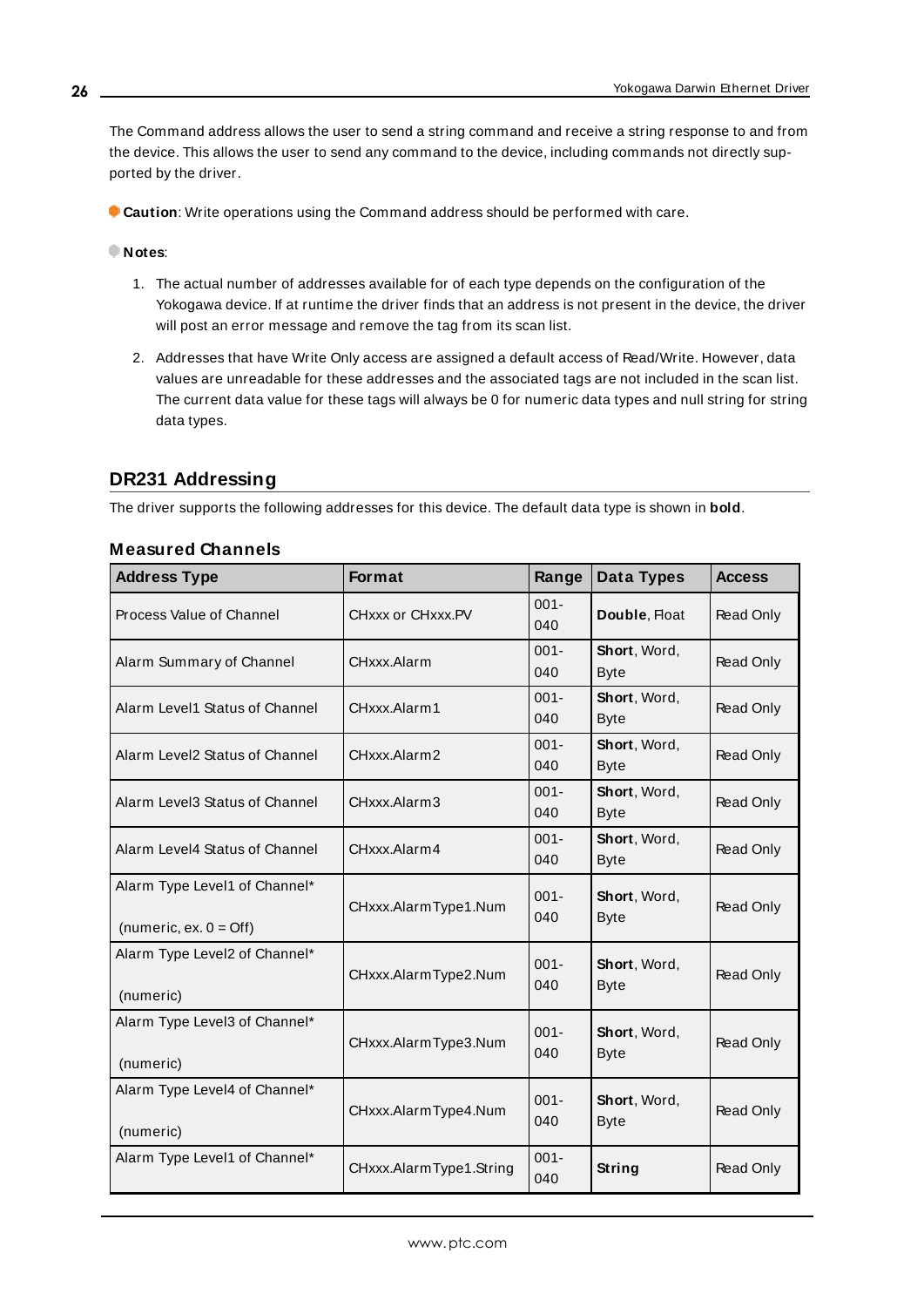| <b>Address Type</b>                       | Format                  | Range          | Data Types                  | <b>Access</b> |
|-------------------------------------------|-------------------------|----------------|-----------------------------|---------------|
| (string, ex. "OFF")                       |                         |                |                             |               |
| Alarm Type Level2 of Channel*<br>(string) | CHxxx.AlarmType2.String | $001 -$<br>040 | String                      | Read Only     |
| Alarm Type Level3 of Channel*<br>(string) | CHxxx.AlarmType3.String | $001 -$<br>040 | String                      | Read Only     |
| Alarm Type Level4 of Channel*<br>(string) | CHxxx.AlarmType4.String | $001 -$<br>040 | String                      | Read Only     |
| Set and Read Level1 Alarm Set-<br>point   | CHxxx.ASP1              | $001 -$<br>040 | Double, Float               | Read/Write    |
| Set and Read Level2 Alarm Set-<br>point   | CHxxx.ASP2              | $001 -$<br>040 | Double, Float               | Read/Write    |
| Set and Read Level3 Alarm Set-<br>point   | CHxxx.ASP3              | $001 -$<br>040 | Double, Float               | Read/Write    |
| Set and Read Level4 Alarm Set-<br>point   | CHxxx.ASP4              | $001 -$<br>040 | Double, Float               | Read/Write    |
| Upper Scale Value of Channel*             | CHxxx.scale_Hi          | $001 -$<br>040 | Double, Float               | Read Only     |
| Lower Scale Value of Channel*             | CHxxx.scale_Lo          | $001 -$<br>040 | Double, Float               | Read Only     |
| Unit String of Channel*                   | CHxxx.unit              | $001 -$<br>040 | String                      | Read Only     |
| Tagname of Channel*                       | CHxxx.tag               | $001 -$<br>040 | String                      | Read Only     |
| Status of Channel*                        | CHxxx.status            | $001 -$<br>040 | String                      | Read Only     |
| Lowest Measuring Channel*                 | CH.Low                  |                | Short, Word,<br><b>Byte</b> | Read Only     |
| Highest Measuring Channel*                | CH.High                 |                | Short, Word,<br><b>Byte</b> | Read Only     |

# **Math Channels**

| <b>Address Type</b>                 | <b>Format</b>     | Range     | Data Types               | <b>Access</b> |
|-------------------------------------|-------------------|-----------|--------------------------|---------------|
| Process Value of Math Channel       | CHAxx or CHAxx.PV | $01 - 30$ | Double, Float            | Read Only     |
| Alarm Summary of Math Channel       | CHAxx Alarm       | $01 - 30$ | Short, Word, Byte        | Read Only     |
| Alarm Level1 Status of Math Channel | CHAxx.Alarm1      | $01 - 30$ | Short, Word, Byte        | Read Only     |
| Alarm Level2 Status of Math Channel | CHAxx Alarm2      | $01 - 30$ | <b>Short, Word, Byte</b> | Read Only     |
| Alarm Level3 Status of Math Channel | CHAxx Alarm3      | $01 - 30$ | <b>Short, Word, Byte</b> | Read Only     |
| Alarm Level4 Status of Math Channel | CHAxx Alarm4      | $01 - 30$ | <b>Short, Word, Byte</b> | Read Only     |
| Set and Read Level1 Alarm Setpoint  | CHAxx.ASP1        | $01 - 30$ | Double, Float            | Read/Write    |
| Set and Read Level2 Alarm Setpoint  | CHAxx ASP2        | $01 - 30$ | Double, Float            | Read/Write    |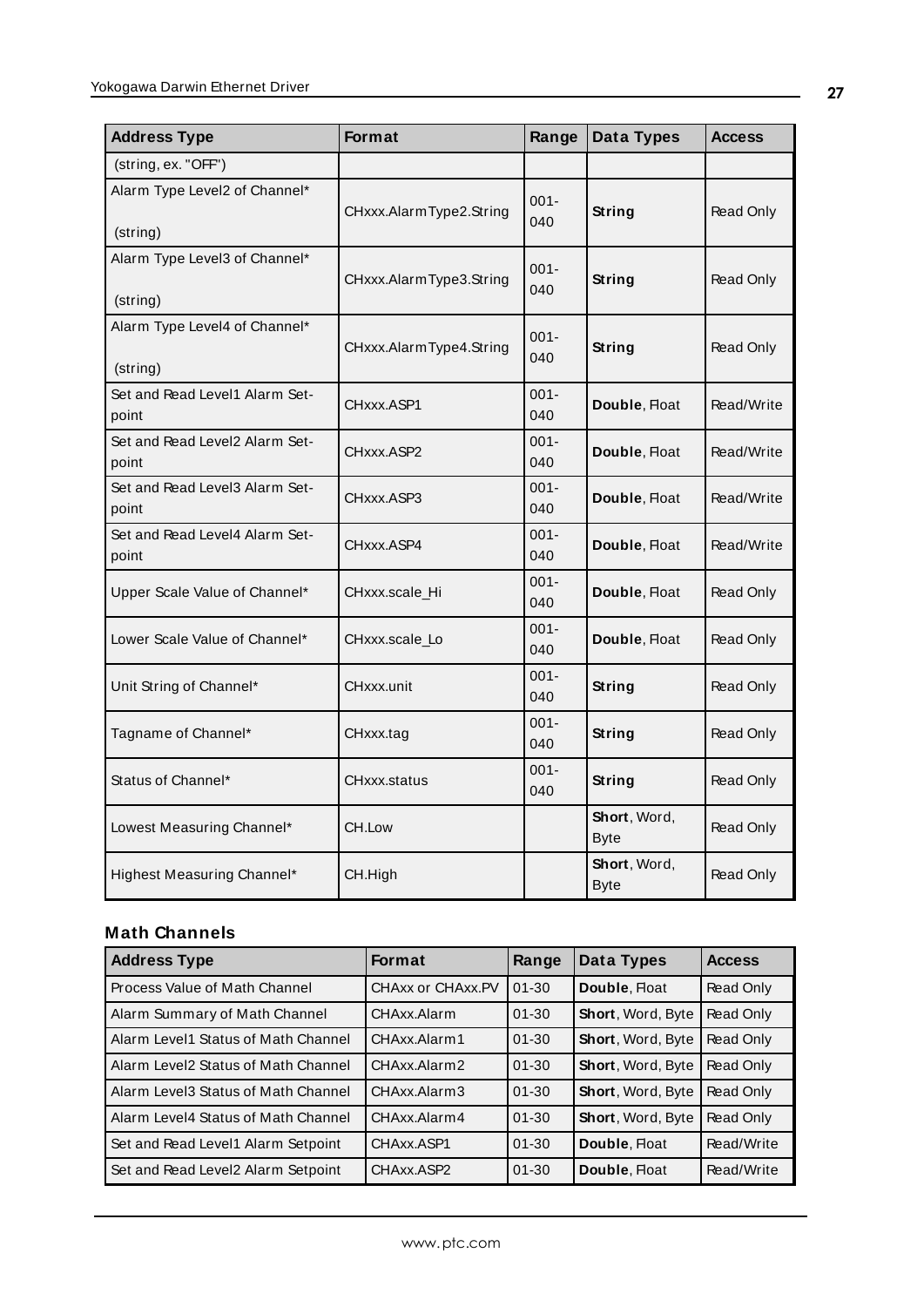| <b>Address Type</b>                | <b>Format</b>  | Range     | Data Types               | <b>Access</b> |
|------------------------------------|----------------|-----------|--------------------------|---------------|
| Set and Read Level3 Alarm Setpoint | CHAxx.ASP3     | $01 - 30$ | Double, Float            | Read/Write    |
| Set and Read Level4 Alarm Setpoint | CHAxx.ASP4     | $01 - 30$ | Double, Float            | Read/Write    |
| Upper Scale Value of Math Channel* | CHAxx.scale Hi | $01 - 30$ | Double, Float            | Read Only     |
| Lower Scale Value of Math Channel* | CHAxx.scale_Lo | $01 - 30$ | Double, Float            | Read Only     |
| Unit String of Math Channel*       | CHAxx.unit     | $01 - 30$ | String                   | Read Only     |
| Tagname of Math Channel*           | CHAxx.tag      | $01 - 30$ | String                   | Read Only     |
| Status of Math Channel*            | CHAxx.status   | $01 - 30$ | String                   | Read Only     |
| Lowest Math Channel*               | CHA.Low        |           | Short, Word, Byte        | Read Only     |
| Highest Math Channel*              | CHA.High       |           | <b>Short, Word, Byte</b> | Read Only     |

\* Data associated with these addresses are only read at the device at the start of a communications session. Once read, the values will not be refreshed until the server has been restarted or the "Reset" tag has been invoked. To invoke a reset, a non-zero value must be written to the Reset tag. Once the Reset tag has been invoked, the driver will reinitialize all startup data from the device.

#### **Alarm Setpoints**

Data values for Alarm Setpoints that are undefined in the device will be returned as +INF. Data values can only be written to Alarm Setpoints that are defined in the device. Write operations to undefined Alarm Setpoints will return an error.

#### **Scales**

Data values for Scale\_Hi and Scale\_Lo for channels that are skipped will be returned as +INF.

### **Tag Names**

For devices that do not support tag names and channels that have unspecified tag names, the driver will construct an internal tag name based on the channel number. For example, the tag name of address 'CH001' will be returned as 'CH001'.

| <b>Address Type</b>               | <b>Format</b>      | Range     | Data Types               | <b>Access</b> |
|-----------------------------------|--------------------|-----------|--------------------------|---------------|
| Date of Last Data                 | Date               |           | String                   | Read Only     |
| Time of Last Data                 | Time               |           | String                   | Read Only     |
| Model Name of Device*             | Model              |           | String                   | Read Only     |
| Math Communication Data*          | <b>CDxx</b>        | $01 - 30$ | Short, Word, Byte        | Write Only    |
| <b>Control Math Execution</b>     | MathControl        |           | <b>Short, Word, Byte</b> | Write Only    |
| <b>Reset Alarms</b>               | <b>Alarm Reset</b> |           | <b>Boolean</b>           | Write Only    |
| Control Command and Response      | Command            |           | String                   | Read/Write    |
| Direct Reloading of Configuration | Reset              |           | <b>Boolean</b>           | Write Only    |
| SetTime*                          | Tag                |           | <b>Boolean</b>           | Write Only    |

#### **General Device Data**

\* The SetTime tag will cause the device time to be updated. Writing 0 or 1 to the tag will update the Device Date and Time which can be verified from the Date tag and the Time tag. The SetTime tag will always display 0 because it is a Write Only tag. After a successful update, the following message will be posted: "Device Clock set to system time [Device <device\_name>]."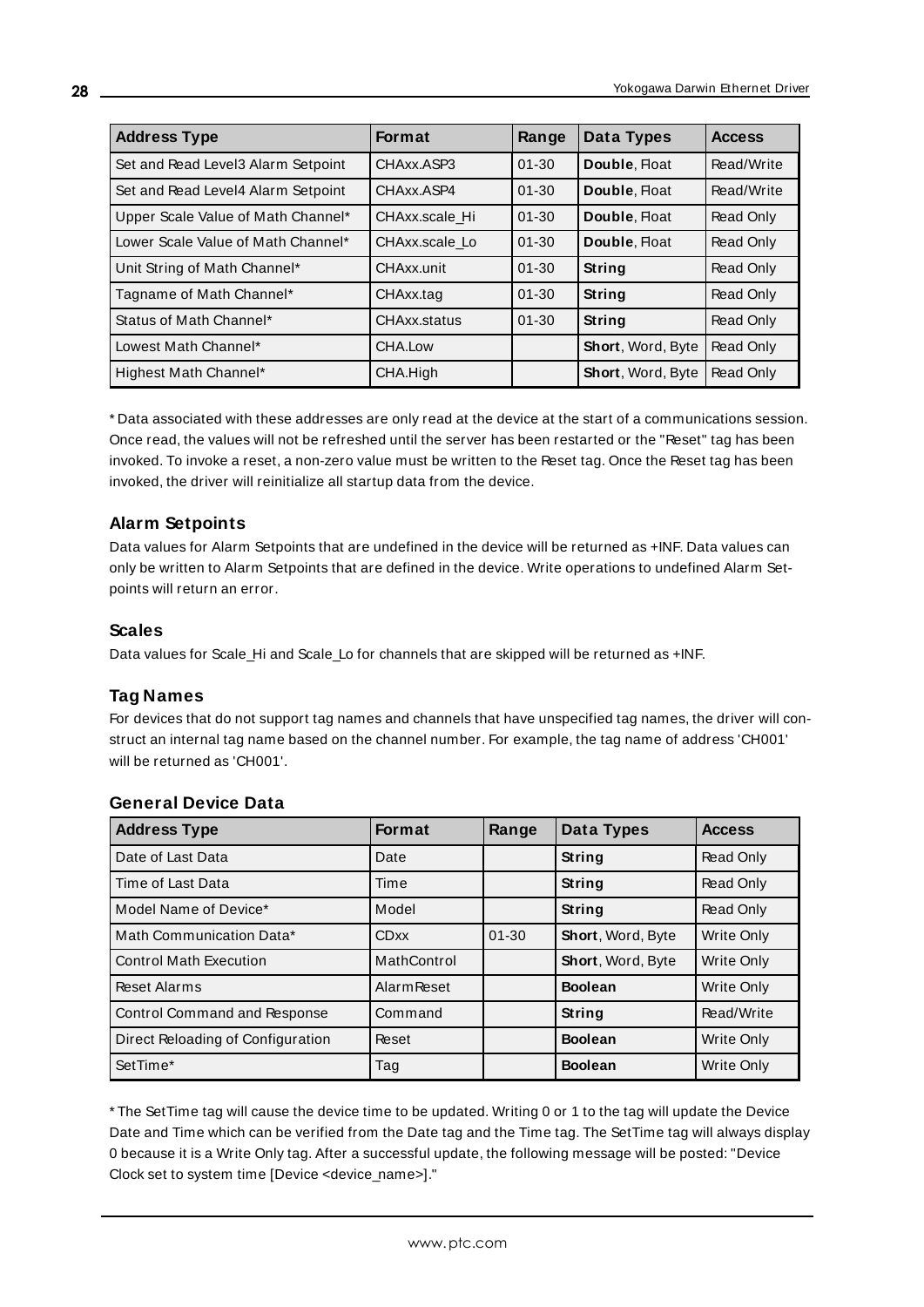**Note**: The SetTime tag requires that the device's Port property be set to Ethernet Exclusive Port. For more information, refer to **[Communications](#page-14-0) Properties**.

#### **Math Communication Data**

The CD address type is only valid for devices equipped with the math option and write operations to CD addresses for non-math equipped devices will return an error. The range of valid data for addresses 'CDxx' is -32000 to 32000. CD data values are converted in the device from a whole number to a real number based on the decimal point placement specified for the associated math channel. For example, the device would interpret a data value of 32000 written to a CD address location with a decimal point placement of .000 as 32.000

#### **Model Name of Device**

The Model address type that returns the model name of the device may return 'DR231' for models of type DR241 and 'DR232' for models of type DR242.

#### **Control Math Execution**

The MathControl address type is only available for devices equipped with the math option and write operations to the MathControl tag for non-math equipped devices will return an error.

#### **Control Command and Response**

The Command address allows the user to send a string command and receive a string response to and from the device. This allows the user to send any command to the device, including commands not directly supported by the driver.

**Caution**: Write operations using the Command address should be performed with care.

#### **Notes**:

- 1. The actual number of addresses available for of each type depends on the configuration of the Yokogawa device. If at runtime the driver finds that an address is not present in the device, the driver will post an error message and remove the tag from its scan list.
- 2. Addresses that have Write Only access are assigned a default access of Read/Write. However, data values are unreadable for these addresses and the associated tags are not included in the scan list. The current data value for these tags will always be 0 for numeric data types and null string for string data types.

#### <span id="page-28-0"></span>**DR232 Addressing**

The driver supports the following addresses for this device. The default data type is shown in **bold**.

#### **Measured Channels**

| <b>Address Type</b>            | <b>Format</b>     | Range          | Data Types                  | <b>Access</b> |
|--------------------------------|-------------------|----------------|-----------------------------|---------------|
| Process Value of Channel       | CHXXX or CHXXX.PV | $001 -$<br>560 | Double, Float               | Read Only     |
| Alarm Summary of Channel       | CHxxx Alarm       | $001 -$<br>560 | Short, Word,<br><b>Byte</b> | Read Only     |
| Alarm Level1 Status of Channel | CHxxx.Alarm1      | $001 -$<br>560 | Short, Word,<br><b>Byte</b> | Read Only     |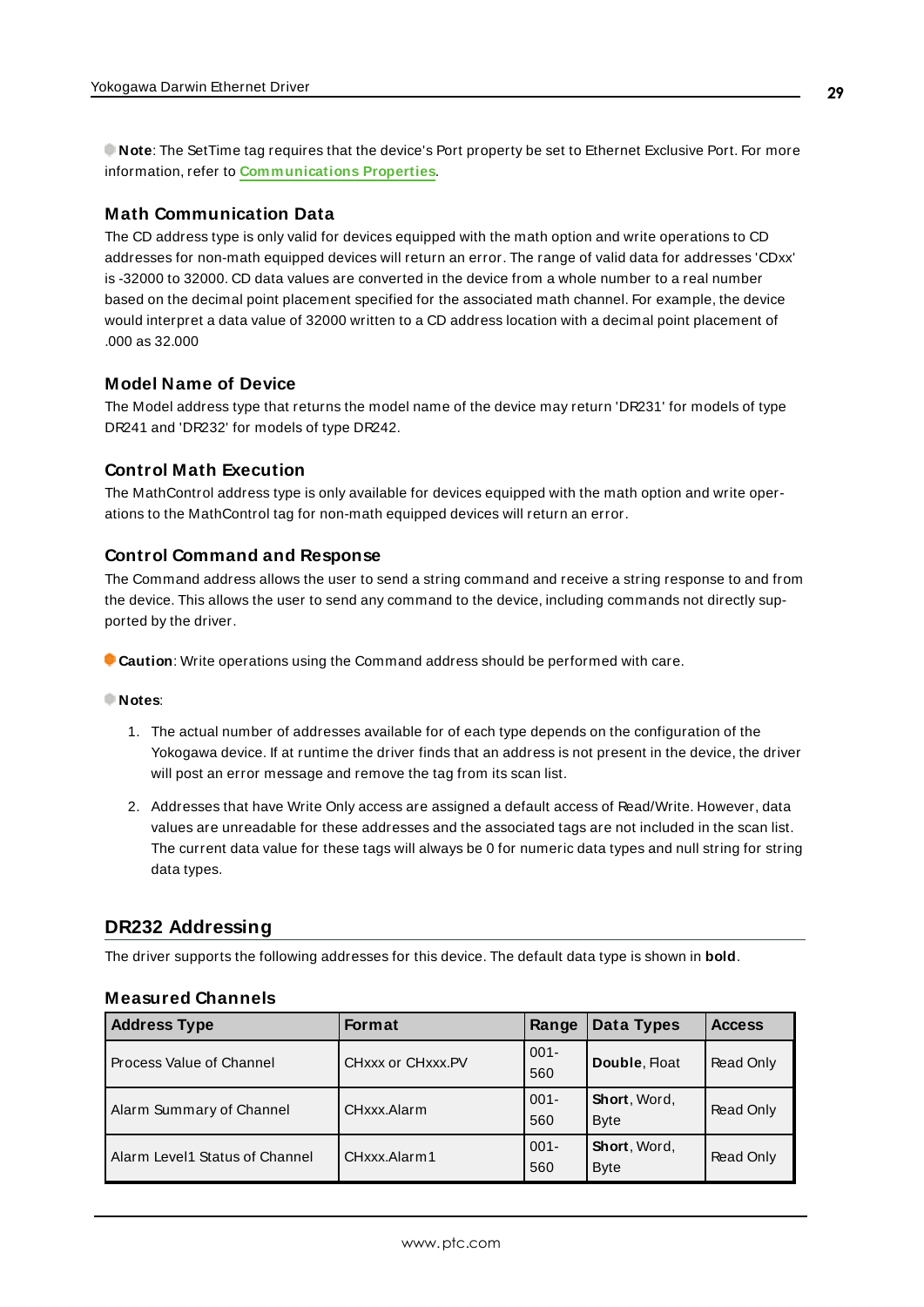| <b>Address Type</b>                                               | Format                  | Range          | Data Types                  | <b>Access</b> |
|-------------------------------------------------------------------|-------------------------|----------------|-----------------------------|---------------|
| Alarm Level2 Status of Channel                                    | CHxxx.Alarm2            | $001 -$<br>560 | Short, Word,<br><b>Byte</b> | Read Only     |
| Alarm Level3 Status of Channel                                    | CHxxx.Alarm3            | $001 -$<br>560 | Short, Word,<br><b>Byte</b> | Read Only     |
| Alarm Level4 Status of Channel                                    | CHxxx.Alarm4            | $001 -$<br>560 | Short, Word,<br><b>Byte</b> | Read Only     |
| Alarm Type Level1 of Channel*<br>(numeric, ex. $0 = \text{Off}$ ) | CHxxx.AlarmType1.Num    | $001 -$<br>560 | Short, Word,<br><b>Byte</b> | Read Only     |
| Alarm Type Level2 of Channel*<br>(numeric)                        | CHxxx.AlarmType2.Num    | $001 -$<br>560 | Short, Word,<br><b>Byte</b> | Read Only     |
| Alarm Type Level3 of Channel*<br>(numeric)                        | CHxxx.AlarmType3.Num    | $001 -$<br>560 | Short, Word,<br><b>Byte</b> | Read Only     |
| Alarm Type Level4 of Channel*<br>(numeric)                        | CHxxx.AlarmType4.Num    | $001 -$<br>560 | Short, Word,<br><b>Byte</b> | Read Only     |
| Alarm Type Level1 of Channel*<br>(string, ex. "OFF")              | CHxxx.AlarmType1.String | $001 -$<br>560 | String                      | Read Only     |
| Alarm Type Level2 of Channel*<br>(string)                         | CHxxx.AlarmType2.String | $001 -$<br>560 | String                      | Read Only     |
| Alarm Type Level3 of Channel*<br>(string)                         | CHxxx.AlarmType3.String | $001 -$<br>560 | String                      | Read Only     |
| Alarm Type Level4 of Channel*<br>(string)                         | CHxxx.AlarmType4.String | $001 -$<br>560 | String                      | Read Only     |
| Set and Read Level1 Alarm Set-<br>point                           | CHxxx.ASP1              | $001 -$<br>560 | Double, Float               | Read/Write    |
| Set and Read Level2 Alarm Set-<br>point                           | CHxxx.ASP2              | $001 -$<br>560 | Double, Float               | Read/Write    |
| Set and Read Level3 Alarm Set-<br>point                           | CHxxx.ASP3              | $001 -$<br>560 | Double, Float               | Read/Write    |
| Set and Read Level4 Alarm Set-<br>point                           | CHxxx.ASP4              | $001 -$<br>560 | Double, Float               | Read/Write    |
| Upper Scale Value of Channel*                                     | CHxxx.scale_Hi          | $001 -$<br>560 | Double, Float               | Read Only     |
| Lower Scale Value of Channel*                                     | CHxxx.scale_Lo          | $001 -$<br>560 | Double, Float               | Read Only     |
| Unit String of Channel*                                           | CHxxx.unit              | $001 -$<br>560 | <b>String</b>               | Read Only     |
| Tagname of Channel*                                               | CHxxx.tag               | $001 -$        | <b>String</b>               | Read Only     |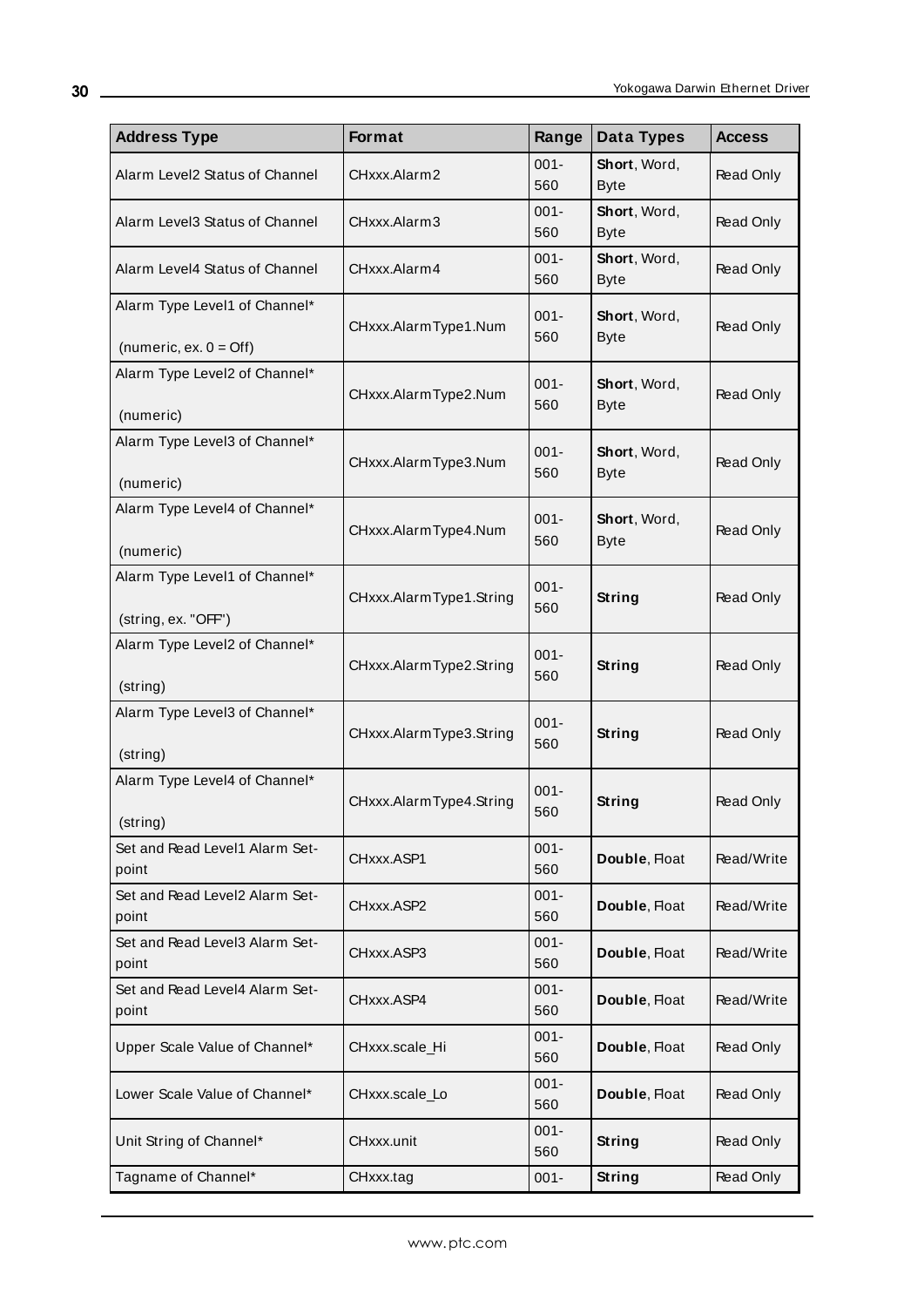| <b>Address Type</b>        | <b>Format</b> | Range          | Data Types                  | <b>Access</b> |
|----------------------------|---------------|----------------|-----------------------------|---------------|
|                            |               | 560            |                             |               |
| Status of Channel*         | CHxxx.status  | $001 -$<br>560 | String                      | Read Only     |
| Lowest Measuring Channel*  | CH.Low        |                | Short, Word,<br><b>Byte</b> | Read Only     |
| Highest Measuring Channel* | CH.High       |                | Short, Word,<br><b>Byte</b> | Read Only     |

#### **Math Channels**

| <b>Address Type</b>                 | <b>Format</b>     | Range     | Data Types               | <b>Access</b> |
|-------------------------------------|-------------------|-----------|--------------------------|---------------|
| Process Value of Math Channel       | CHAXX or CHAXX.PV | $01 - 60$ | Double, Float            | Read Only     |
| Alarm Summary of Math Channel       | CHAxx Alarm       | $01 - 60$ | Short, Word, Byte        | Read Only     |
| Alarm Level1 Status of Math Channel | CHAxx.Alarm1      | $01 - 60$ | Short, Word, Byte        | Read Only     |
| Alarm Level2 Status of Math Channel | CHAxx.Alarm2      | $01 - 60$ | Short, Word, Byte        | Read Only     |
| Alarm Level3 Status of Math Channel | CHAxx.Alarm3      | $01 - 60$ | Short, Word, Byte        | Read Only     |
| Alarm Level4 Status of Math Channel | CHAxx.Alarm4      | $01 - 60$ | <b>Short, Word, Byte</b> | Read Only     |
| Set and Read Level1 Alarm Setpoint  | CHAxx.ASP1        | $01 - 60$ | Double, Float            | Read/Write    |
| Set and Read Level2 Alarm Setpoint  | CHAxx ASP2        | $01 - 60$ | Double, Float            | Read/Write    |
| Set and Read Level3 Alarm Setpoint  | CHAxx ASP3        | $01 - 60$ | Double, Float            | Read/Write    |
| Set and Read Level4 Alarm Setpoint  | CHAxx ASP4        | $01 - 60$ | Double, Float            | Read/Write    |
| Upper Scale Value of Math Channel*  | CHAxx.scale Hi    | $01 - 60$ | Double, Float            | Read Only     |
| Lower Scale Value of Math Channel*  | CHAxx.scale Lo    | $01 - 60$ | Double, Float            | Read Only     |
| Unit String of Math Channel*        | <b>CHAxx</b> unit | $01 - 60$ | String                   | Read Only     |
| Tagname of Math Channel*            | CHAxx.tag         | $01 - 60$ | String                   | Read Only     |
| Status of Math Channel*             | CHAxx.status      | $01 - 60$ | <b>String</b>            | Read Only     |
| Lowest Math Channel*                | CHA.Low           |           | Short, Word, Byte        | Read Only     |
| Highest Math Channel*               | CHA.High          |           | Short, Word, Byte        | Read Only     |

\* Data associated with these addresses are only read at the device at the start of a communications session. Once read, the values will not be refreshed until the server has been restarted or the "Reset" tag has been invoked. To invoke a reset, a non-zero value must be written to the Reset tag. Once the Reset tag has been invoked, the driver will reinitialize all startup data from the device.

#### **Alarm Setpoints**

Data values for Alarm Setpoints that are undefined in the device will be returned as +INF. Data values can only be written to Alarm Setpoints that are defined in the device. Write operations to undefined Alarm Setpoints will return an error.

#### **Scales**

Data values for Scale\_Hi and Scale\_Lo for channels that are skipped will be returned as +INF.

#### **Tag Names**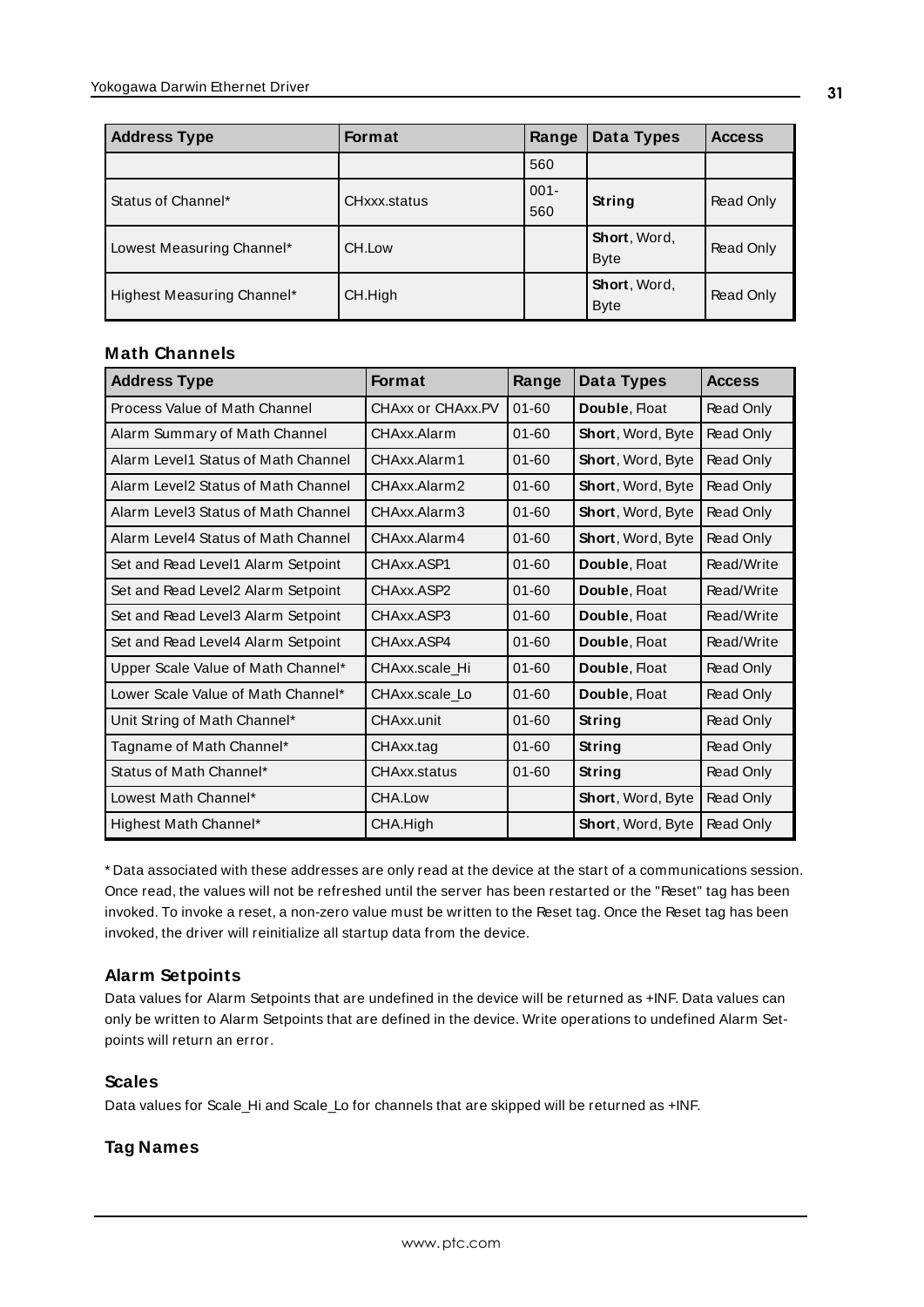For devices that do not support tag names and channels that have unspecified tag names, the driver will construct an internal tag name based on the channel number. For example, the tag name of address 'CH001' will be returned as 'CH001'.

| <b>Address Type</b>                 | <b>Format</b>      | Range     | Data Types        | <b>Access</b>     |
|-------------------------------------|--------------------|-----------|-------------------|-------------------|
| Date of Last Data                   | Date               |           | String            | Read Only         |
| Time of Last Data                   | Time               |           | String            | Read Only         |
| Model Name of Device*               | Model              |           | String            | Read Only         |
| Math Communication Data*            | <b>CDxx</b>        | $01 - 60$ | Short, Word, Byte | Write Only        |
| <b>Control Math Execution</b>       | MathControl        |           | Short, Word, Byte | Write Only        |
| <b>Reset Alarms</b>                 | <b>Alarm Reset</b> |           | <b>Boolean</b>    | Write Only        |
| <b>Control Command and Response</b> | Command            |           | String            | Read/Write        |
| Direct Reloading of Configuration   | Reset              |           | <b>Boolean</b>    | <b>Write Only</b> |
| SetTime*                            | Tag                |           | <b>Boolean</b>    | Write Only        |

#### **General Device Data**

\* The SetTime tag will cause the device time to be updated. Writing 0 or 1 to the tag will update the Device Date and Time which can be verified from the Date tag and the Time tag. The SetTime tag will always display 0 because it is a Write Only tag. After a successful update, the following message will be posted: "Device Clock set to system time [Device <device\_name>]."

**Note**: The SetTime tag requires that the device's Port property be set to Ethernet Exclusive Port. For more information, refer to **[Communications](#page-14-0) Properties**.

#### **Math Communication Data**

The CD address type is only valid for devices equipped with the math option and write operations to CD addresses for non-math equipped devices will return an error. The range of valid data for addresses 'CDxx' is -32000 to 32000. CD data values are converted in the device from a whole number to a real number based on the decimal point placement specified for the associated math channel. For example, the device would interpret a data value of 32000 written to a CD address location with a decimal point placement of .000 as 32.000

#### **Model Name of Device**

The Model address type that returns the model name of the device may return 'DR231' for models of type DR241 and 'DR232' for models of type DR242.

#### **Control Math Execution**

The MathControl address type is only available for devices equipped with the math option and write operations to the MathControl tag for non-math equipped devices will return an error.

#### **Control Command and Response**

The Command address allows the user to send a string command and receive a string response to and from the device. This allows the user to send any command to the device, including commands not directly supported by the driver.

**Caution**: Write operations using the Command address should be performed with care.

**Notes**: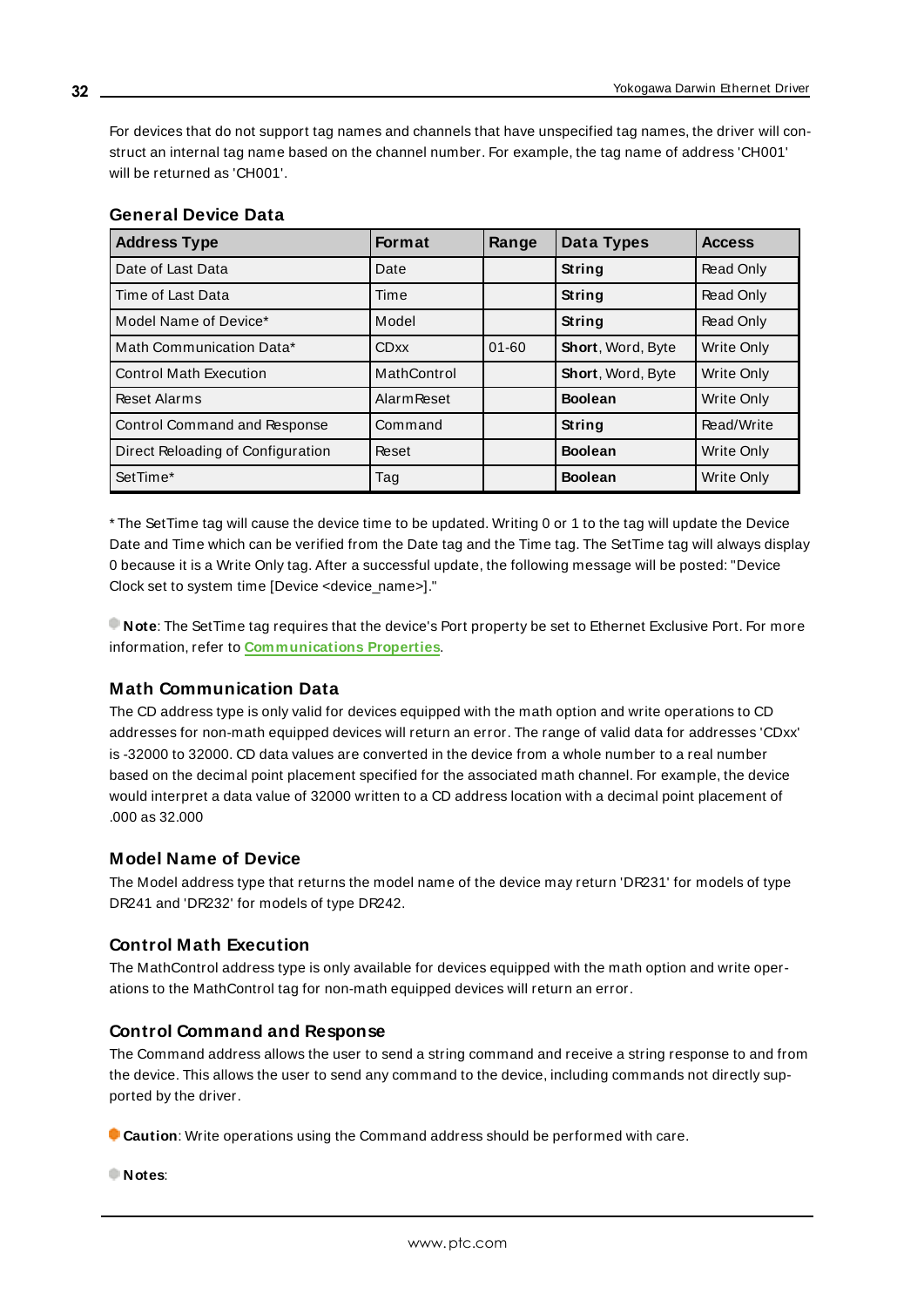- 1. The actual number of addresses available for of each type depends on the configuration of the Yokogawa device. If at runtime the driver finds that an address is not present in the device, the driver will post an error message and remove the tag from its scan list.
- 2. Addresses that have Write Only access are assigned a default access of Read/Write. However, data values are unreadable for these addresses and the associated tags are not included in the scan list. The current data value for these tags will always be 0 for numeric data types and null string for string data types.

# <span id="page-32-0"></span>**DR241 Addressing**

The driver supports the following addresses for this device. The default data type is shown in **bold**.

| <b>Address Type</b>                                               | Format                  | Range          | Data Types                  | <b>Access</b> |
|-------------------------------------------------------------------|-------------------------|----------------|-----------------------------|---------------|
| Process Value of Channel                                          | CHxxx or CHxxx.PV       | $001 -$<br>040 | Double, Float               | Read Only     |
| Alarm Summary of Channel                                          | CHxxx.Alarm             | $001 -$<br>040 | Short, Word,<br><b>Byte</b> | Read Only     |
| Alarm Level1 Status of Channel                                    | CHxxx.Alarm1            | $001 -$<br>040 | Short, Word,<br><b>Byte</b> | Read Only     |
| Alarm Level2 Status of Channel                                    | CHxxx.Alarm2            | $001 -$<br>040 | Short, Word,<br><b>Byte</b> | Read Only     |
| Alarm Level3 Status of Channel                                    | CHxxx.Alarm3            | $001 -$<br>040 | Short, Word,<br><b>Byte</b> | Read Only     |
| Alarm Level4 Status of Channel                                    | CHxxx.Alarm4            | $001 -$<br>040 | Short, Word,<br><b>Byte</b> | Read Only     |
| Alarm Type Level1 of Channel*<br>(numeric, ex. $0 = \text{Off}$ ) | CHxxx.AlarmType1.Num    | $001 -$<br>040 | Short, Word,<br><b>Byte</b> | Read Only     |
| Alarm Type Level2 of Channel*<br>(numeric)                        | CHxxx.AlarmType2.Num    | $001 -$<br>040 | Short, Word,<br><b>Byte</b> | Read Only     |
| Alarm Type Level3 of Channel*<br>(numeric)                        | CHxxx.AlarmType3.Num    | $001 -$<br>040 | Short, Word,<br><b>Byte</b> | Read Only     |
| Alarm Type Level4 of Channel*<br>(numeric)                        | CHxxx.AlarmType4.Num    | $001 -$<br>040 | Short, Word,<br><b>Byte</b> | Read Only     |
| Alarm Type Level1 of Channel*<br>(string, ex. "OFF")              | CHxxx.AlarmType1.String | $001 -$<br>040 | String                      | Read Only     |
| Alarm Type Level2 of Channel*<br>(string)                         | CHxxx.AlarmType2.String | $001 -$<br>040 | String                      | Read Only     |
| Alarm Type Level3 of Channel*                                     | CHxxx.AlarmType3.String | $001 -$<br>040 | String                      | Read Only     |

#### **Measured Channels**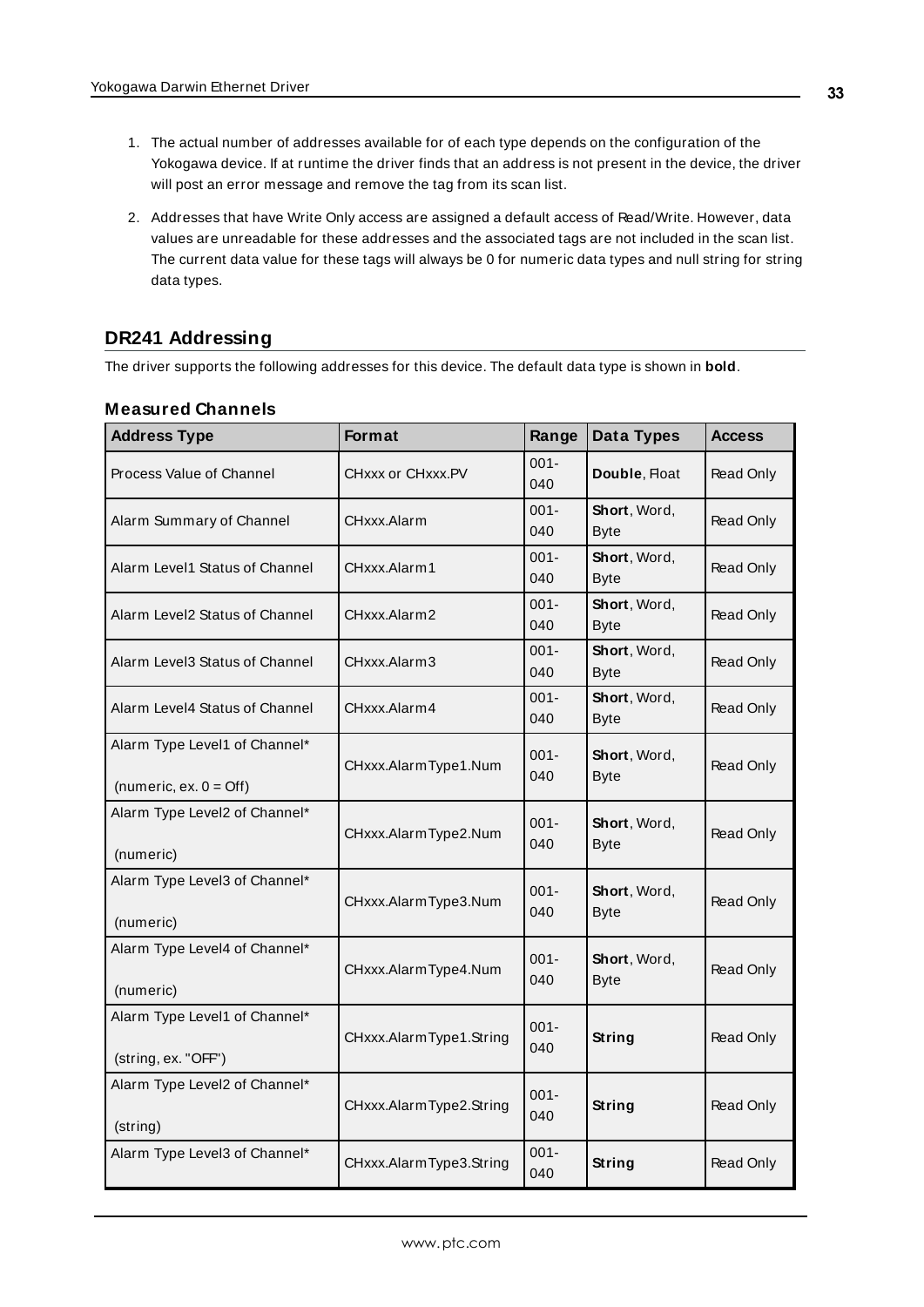| <b>Address Type</b>                       | <b>Format</b>           | Range          | Data Types                  | <b>Access</b> |
|-------------------------------------------|-------------------------|----------------|-----------------------------|---------------|
| (string)                                  |                         |                |                             |               |
| Alarm Type Level4 of Channel*<br>(string) | CHxxx.AlarmType4.String | $001 -$<br>040 | String                      | Read Only     |
| Set and Read Level1 Alarm Set-<br>point   | CHxxx.ASP1              | $001 -$<br>040 | Double, Float               | Read/Write    |
| Set and Read Level2 Alarm Set-<br>point   | CHxxx.ASP2              | $001 -$<br>040 | Double, Float               | Read/Write    |
| Set and Read Level3 Alarm Set-<br>point   | CHxxx.ASP3              | $001 -$<br>040 | Double, Float               | Read/Write    |
| Set and Read Level4 Alarm Set-<br>point   | CHxxx.ASP4              | $001 -$<br>040 | Double, Float               | Read/Write    |
| Upper Scale Value of Channel*             | CHxxx.scale_Hi          | $001 -$<br>040 | Double, Float               | Read Only     |
| Lower Scale Value of Channel*             | CHxxx.scale Lo          | $001 -$<br>040 | Double, Float               | Read Only     |
| Unit String of Channel*                   | CHxxx.unit              | $001 -$<br>040 | String                      | Read Only     |
| Tagname of Channel*                       | CHxxx.tag               | $001 -$<br>040 | String                      | Read Only     |
| Status of Channel*                        | CHxxx.status            | $001 -$<br>040 | String                      | Read Only     |
| Lowest Measuring Channel*                 | CH.Low                  |                | Short, Word,<br><b>Byte</b> | Read Only     |
| Highest Measuring Channel*                | CH.High                 |                | Short, Word,<br><b>Byte</b> | Read Only     |

# **Math Channels**

| <b>Address Type</b>                 | <b>Format</b>     | Range     | Data Types               | <b>Access</b> |
|-------------------------------------|-------------------|-----------|--------------------------|---------------|
| Process Value of Math Channel       | CHAxx or CHAxx.PV | $01 - 30$ | Double, Float            | Read Only     |
| Alarm Summary of Math Channel       | CHAxx.Alarm       | $01 - 30$ | <b>Short, Word, Byte</b> | Read Only     |
| Alarm Level1 Status of Math Channel | CHAxx.Alarm1      | $01 - 30$ | Short, Word, Byte        | Read Only     |
| Alarm Level2 Status of Math Channel | CHAxx.Alarm2      | $01 - 30$ | <b>Short, Word, Byte</b> | Read Only     |
| Alarm Level3 Status of Math Channel | CHAxx.Alarm3      | $01 - 30$ | Short, Word, Byte        | Read Only     |
| Alarm Level4 Status of Math Channel | CHAxx.Alarm4      | $01 - 30$ | Short, Word, Byte        | Read Only     |
| Set and Read Level1 Alarm Setpoint  | CHAxx.ASP1        | $01 - 30$ | Double, Float            | Read/Write    |
| Set and Read Level2 Alarm Setpoint  | CHAxx.ASP2        | $01 - 30$ | Double, Float            | Read/Write    |
| Set and Read Level3 Alarm Setpoint  | CHAxx.ASP3        | $01 - 30$ | Double, Float            | Read/Write    |
| Set and Read Level4 Alarm Setpoint  | CHAxx.ASP4        | $01 - 30$ | Double, Float            | Read/Write    |
| Upper Scale Value of Math Channel*  | CHAxx.scale Hi    | $01 - 30$ | Double, Float            | Read Only     |
| Lower Scale Value of Math Channel*  | CHAxx.scale Lo    | $01 - 30$ | Double, Float            | Read Only     |
| Unit String of Math Channel*        | CHAxx.unit        | $01 - 30$ | String                   | Read Only     |
| Tagname of Math Channel*            | CHAxx.tag         | $01 - 30$ | String                   | Read Only     |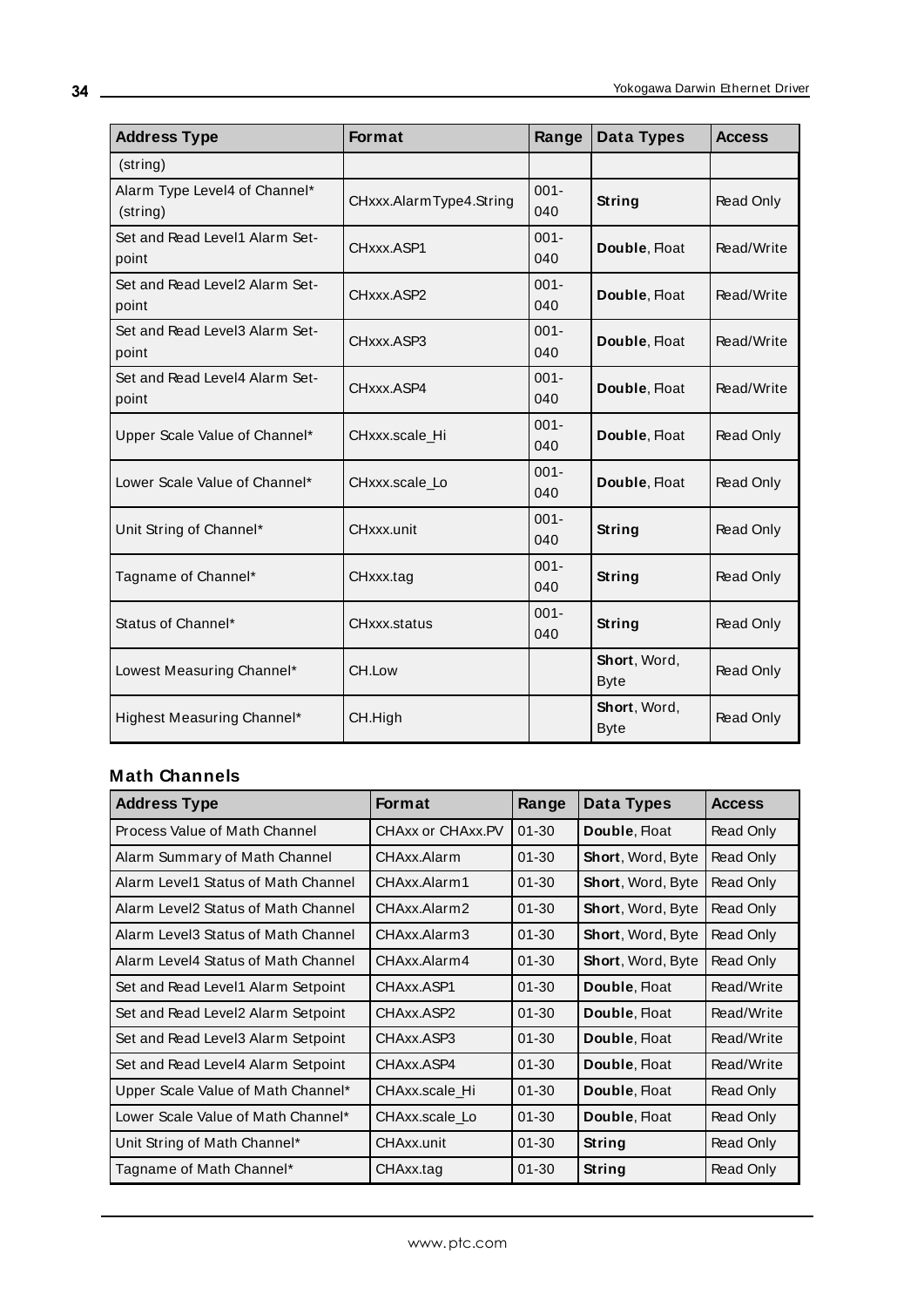| <b>Address Type</b>     | <b>Format</b> | Range     | Data Types                           | <b>Access</b> |
|-------------------------|---------------|-----------|--------------------------------------|---------------|
| Status of Math Channel* | CHAxx.status  | $01 - 30$ | <b>String</b>                        | Read Only     |
| Lowest Math Channel*    | CHA.Low       |           | <b>Short, Word, Byte   Read Only</b> |               |
| Highest Math Channel*   | CHA.High      |           | <b>Short, Word, Byte   Read Only</b> |               |

\* Data associated with these addresses are only read at the device at the start of a communications session. Once read, the values will not be refreshed until the server has been restarted or the "Reset" tag has been invoked. To invoke a reset, a non-zero value must be written to the Reset tag. Once the Reset tag has been invoked, the driver will reinitialize all startup data from the device.

### **Alarm Setpoints**

Data values for Alarm Setpoints that are undefined in the device will be returned as +INF. Data values can only be written to Alarm Setpoints that are defined in the device. Write operations to undefined Alarm Setpoints will return an error.

#### **Scales**

Data values for Scale\_Hi and Scale\_Lo for channels that are skipped will be returned as +INF.

#### **Tag Names**

For devices that do not support tag names and channels that have unspecified tag names, the driver will construct an internal tag name based on the channel number. For example, the tag name of address 'CH001' will be returned as 'CH001'.

| <b>Address Type</b>               | <b>Format</b>      | Range     | Data Types        | <b>Access</b>     |
|-----------------------------------|--------------------|-----------|-------------------|-------------------|
| Date of Last Data                 | Date               |           | String            | <b>Read Only</b>  |
| Time of Last Data                 | Time               |           | String            | <b>Read Only</b>  |
| Model Name of Device*             | Model              |           | String            | Read Only         |
| Math Communication Data*          | <b>CDxx</b>        | $01 - 30$ | Short, Word, Byte | Write Only        |
| <b>Control Math Execution</b>     | MathControl        |           | Short, Word, Byte | <b>Write Only</b> |
| <b>Reset Alarms</b>               | <b>Alarm Reset</b> |           | <b>Boolean</b>    | Write Only        |
| Control Command and Response      | Command            |           | String            | Read/Write        |
| Direct Reloading of Configuration | Reset              |           | <b>Boolean</b>    | Write Only        |
| SetTime*                          | Tag                |           | <b>Boolean</b>    | Write Only        |

#### **General Device Data**

\* The SetTime tag will cause the device time to be updated. Writing 0 or 1 to the tag will update the Device Date and Time which can be verified from the Date tag and the Time tag. The SetTime tag will always display 0 because it is a Write Only tag. After a successful update, the following message will be posted: "Device Clock set to system time [Device <device\_name>]."

**Note**: The SetTime tag requires that the device's Port property be set to Ethernet Exclusive Port. For more information, refer to **[Communications](#page-14-0) Properties**.

### **Math Communication Data**

The CD address type is only valid for devices equipped with the math option and write operations to CD addresses for non-math equipped devices will return an error. The range of valid data for addresses 'CDxx' is -32000 to 32000. CD data values are converted in the device from a whole number to a real number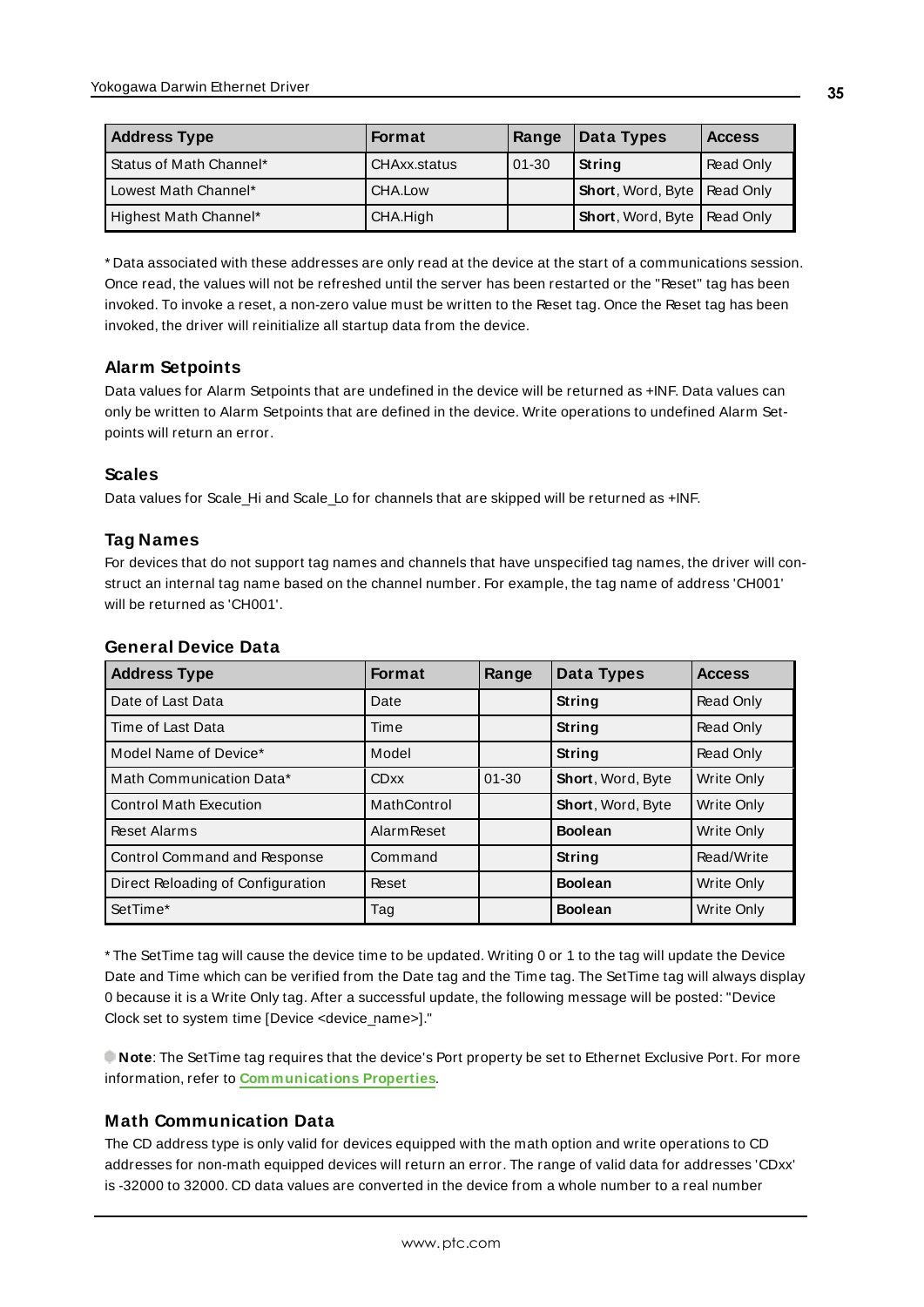based on the decimal point placement specified for the associated math channel. For example, the device would interpret a data value of 32000 written to a CD address location with a decimal point placement of .000 as 32.000

#### **Model Name of Device**

The Model address type that returns the model name of the device may return 'DR231' for models of type DR241 and 'DR232' for models of type DR242.

#### **Control Math Execution**

The MathControl address type is only available for devices equipped with the math option and write operations to the MathControl tag for non-math equipped devices will return an error.

#### **Control Command and Response**

The Command address allows the user to send a string command and receive a string response to and from the device. This allows the user to send any command to the device, including commands not directly supported by the driver.

**Caution**: Write operations using the Command address should be performed with care.

#### **Notes**:

- 1. The actual number of addresses available for of each type depends on the configuration of the Yokogawa device. If at runtime the driver finds that an address is not present in the device, the driver will post an error message and remove the tag from its scan list.
- 2. Addresses that have Write Only access are assigned a default access of Read/Write. However, data values are unreadable for these addresses and the associated tags are not included in the scan list. The current data value for these tags will always be 0 for numeric data types and null string for string data types.

#### <span id="page-35-0"></span>**DR242 Addressing**

The driver supports the following addresses for this device. The default data type is shown in **bold**.

| <b>Measured Channels</b> |  |
|--------------------------|--|
|--------------------------|--|

| <b>Address Type</b>            | <b>Format</b>        | Range          | Data Types                   | <b>Access</b> |
|--------------------------------|----------------------|----------------|------------------------------|---------------|
| Process Value of Channel       | CHXXX or CHXXX.PV    | $001 -$<br>560 | Double, Float                | Read Only     |
| Alarm Summary of Channel       | CHxxx.Alarm          | $001 -$<br>560 | Short, Word,<br><b>Byte</b>  | Read Only     |
| Alarm Level1 Status of Channel | CHxxx.Alarm1         | $001 -$<br>560 | Short, Word,<br>Byte         | Read Only     |
| Alarm Level2 Status of Channel | CHxxx.Alarm2         | $001 -$<br>560 | Short, Word,<br><b>Byte</b>  | Read Only     |
| Alarm Level3 Status of Channel | CHxxx.Alarm3         | $001 -$<br>560 | <b>Short</b> , Word,<br>Byte | Read Only     |
| Alarm Level4 Status of Channel | CHxxx.Alarm4         | $001 -$<br>560 | Short, Word,<br><b>Byte</b>  | Read Only     |
| Alarm Type Level1 of Channel*  | CHxxx.AlarmType1.Num | $001 -$        | <b>Short</b> , Word,         | Read Only     |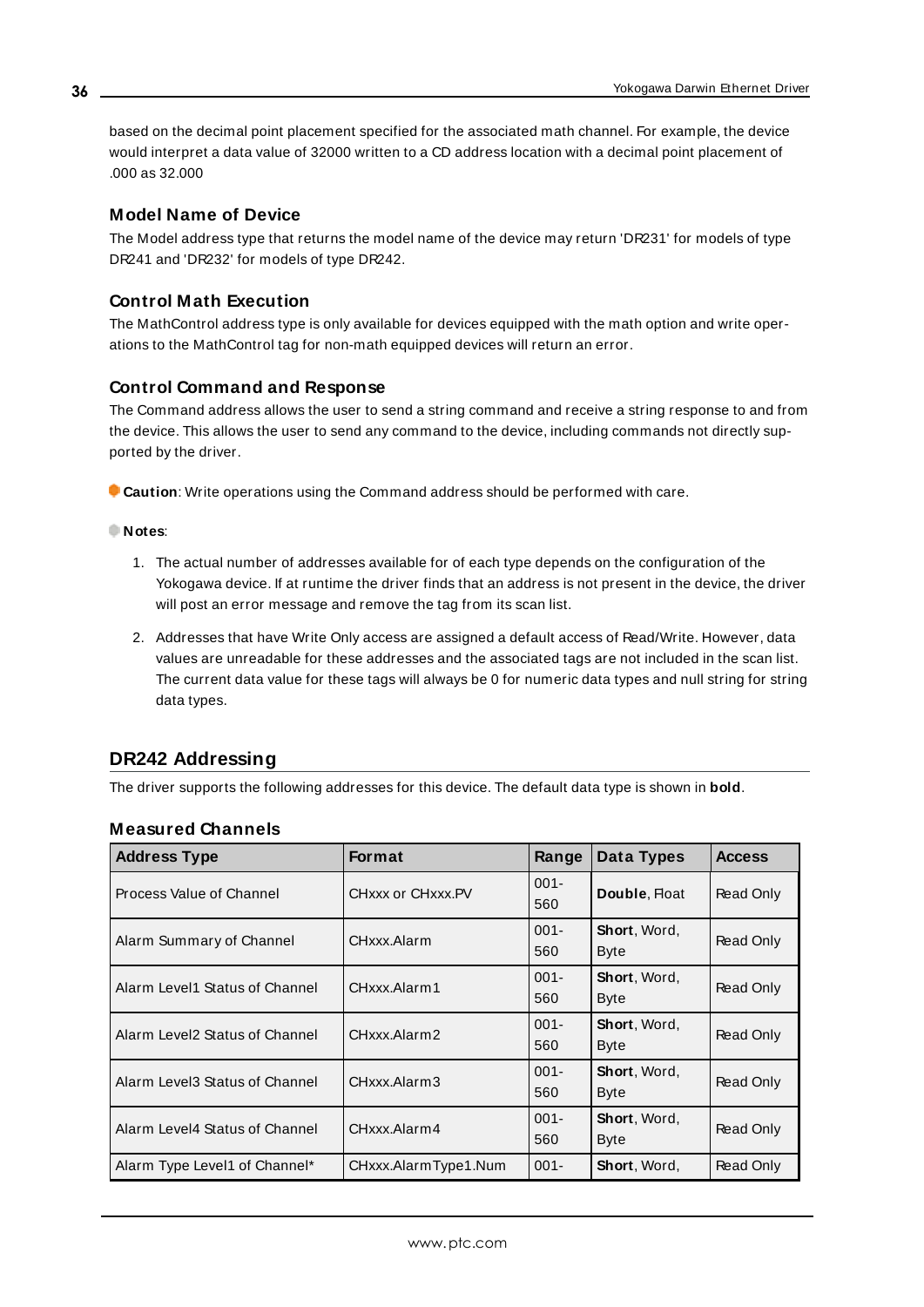| <b>Address Type</b>                                  | <b>Format</b>           | Range          | Data Types                  | <b>Access</b> |
|------------------------------------------------------|-------------------------|----------------|-----------------------------|---------------|
| (numeric, ex. $0 = \text{Off}$ )                     |                         | 560            | <b>Byte</b>                 |               |
| Alarm Type Level2 of Channel*<br>(numeric)           | CHxxx.AlarmType2.Num    | $001 -$<br>560 | Short, Word,<br><b>Byte</b> | Read Only     |
| Alarm Type Level3 of Channel*<br>(numeric)           | CHxxx.AlarmType3.Num    | $001 -$<br>560 | Short, Word,<br><b>Byte</b> | Read Only     |
| Alarm Type Level4 of Channel*<br>(numeric)           | CHxxx.AlarmType4.Num    | $001 -$<br>560 | Short, Word,<br><b>Byte</b> | Read Only     |
| Alarm Type Level1 of Channel*<br>(string, ex. "OFF") | CHxxx.AlarmType1.String | $001 -$<br>560 | Short, Word,<br><b>Byte</b> | Read Only     |
| Alarm Type Level2 of Channel*<br>(string)            | CHxxx.AlarmType2.String | $001 -$<br>560 | Short, Word,<br><b>Byte</b> | Read Only     |
| Alarm Type Level3 of Channel*<br>(string)            | CHxxx.AlarmType3.String | $001 -$<br>560 | Short, Word,<br><b>Byte</b> | Read Only     |
| Alarm Type Level4 of Channel*<br>(string)            | CHxxx.AlarmType4.String | $001 -$<br>560 | Short, Word,<br><b>Byte</b> | Read Only     |
| Set and Read Level1 Alarm Set-<br>point              | CHxxx.ASP1              | $001 -$<br>560 | Double, Float               | Read/Write    |
| Set and Read Level2 Alarm Set-<br>point              | CHxxx.ASP2              | $001 -$<br>560 | Double, Float               | Read/Write    |
| Set and Read Level3 Alarm Set-<br>point              | CHxxx.ASP3              | $001 -$<br>560 | Double, Float               | Read/Write    |
| Set and Read Level4 Alarm Set-<br>point              | CHxxx.ASP4              | $001 -$<br>560 | Double, Float               | Read/Write    |
| Upper Scale Value of Channel*                        | CHxxx.scale_Hi          | $001 -$<br>560 | Double, Float               | Read Only     |
| Lower Scale Value of Channel*                        | CHxxx.scale_Lo          | $001 -$<br>560 | Double, Float               | Read Only     |
| Unit String of Channel*                              | CHxxx.unit              | $001 -$<br>560 | String                      | Read Only     |
| Tagname of Channel*                                  | CHxxx.tag               | $001 -$<br>560 | String                      | Read Only     |
| Status of Channel*                                   | CHxxx.status            | $001 -$<br>560 | String                      | Read Only     |
| Lowest Measuring Channel*                            | CH.Low                  |                | Short, Word,<br><b>Byte</b> | Read Only     |
| Highest Measuring Channel*                           | CH.High                 |                | Short, Word,<br><b>Byte</b> | Read Only     |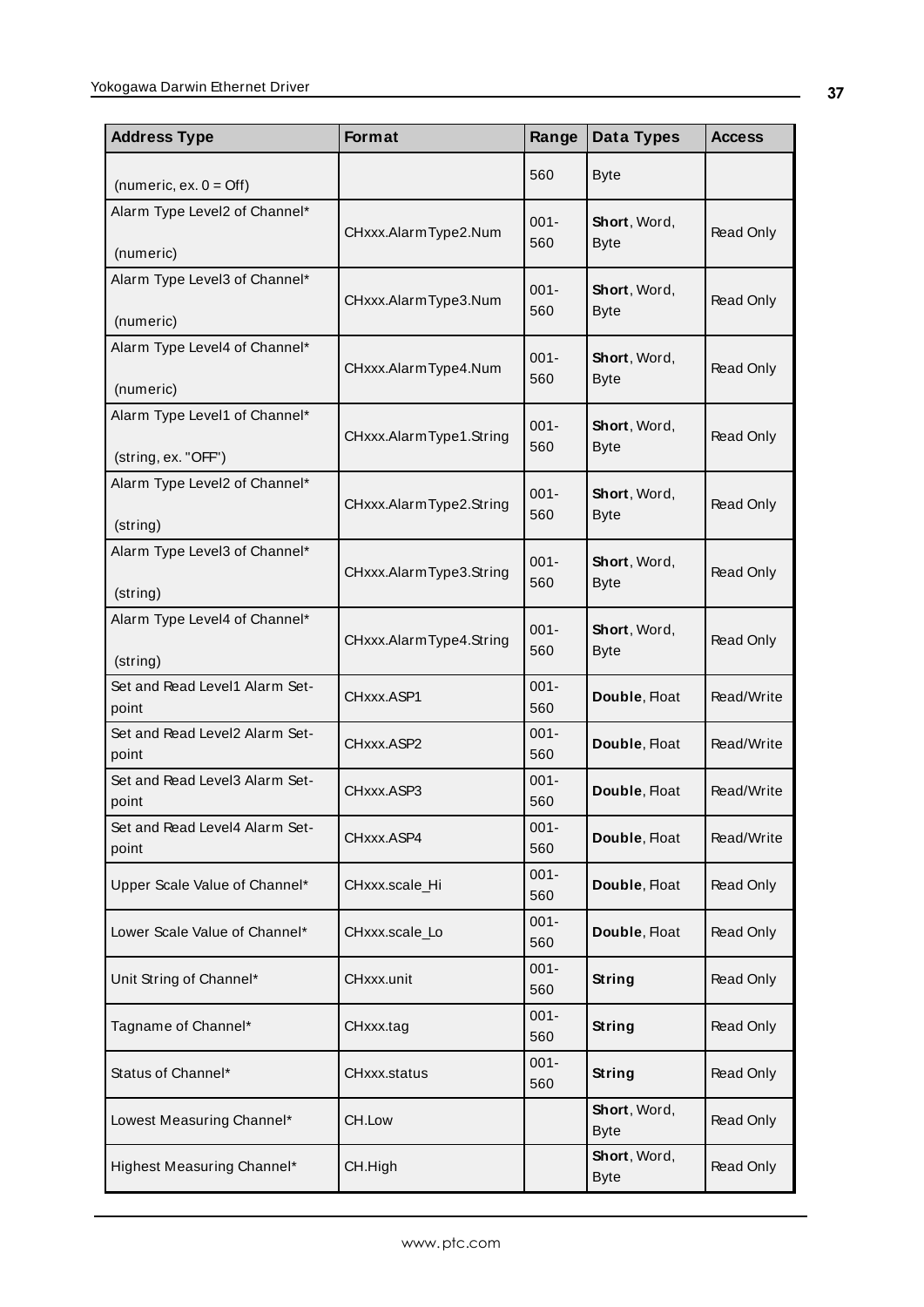| <b>Address Type</b>                 | <b>Format</b>     | Range     | Data Types        | <b>Access</b> |
|-------------------------------------|-------------------|-----------|-------------------|---------------|
| Process Value of Math Channel       | CHAxx or CHAxx.PV | $01 - 60$ | Double, Float     | Read Only     |
| Alarm Summary of Math Channel       | CHAxx.Alarm       | $01 - 60$ | Short, Word, Byte | Read Only     |
| Alarm Level1 Status of Math Channel | CHAxx.Alarm1      | $01 - 60$ | Short, Word, Byte | Read Only     |
| Alarm Level2 Status of Math Channel | CHAxx.Alarm2      | $01 - 60$ | Short, Word, Byte | Read Only     |
| Alarm Level3 Status of Math Channel | CHAxx.Alarm3      | $01 - 60$ | Short, Word, Byte | Read Only     |
| Alarm Level4 Status of Math Channel | CHAxx.Alarm4      | $01 - 60$ | Short, Word, Byte | Read Only     |
| Set and Read Level1 Alarm Setpoint  | CHAxx.ASP1        | $01 - 60$ | Double, Float     | Read/Write    |
| Set and Read Level2 Alarm Setpoint  | CHAxx.ASP2        | $01 - 60$ | Double, Float     | Read/Write    |
| Set and Read Level3 Alarm Setpoint  | CHAxx.ASP3        | $01 - 60$ | Double, Float     | Read/Write    |
| Set and Read Level4 Alarm Setpoint  | CHAxx.ASP4        | $01 - 60$ | Double, Float     | Read/Write    |
| Upper Scale Value of Math Channel*  | CHAxx.scale Hi    | $01 - 60$ | Double, Float     | Read Only     |
| Lower Scale Value of Math Channel*  | CHAxx.scale Lo    | $01 - 60$ | Double, Float     | Read Only     |
| Unit String of Math Channel*        | CHAxx.unit        | $01 - 60$ | String            | Read Only     |
| Tagname of Math Channel*            | CHAxx.tag         | $01 - 60$ | String            | Read Only     |
| Status of Math Channel*             | CHAxx.status      | $01 - 60$ | String            | Read Only     |
| Lowest Math Channel*                | CHA.Low           |           | Short, Word, Byte | Read Only     |
| Highest Math Channel*               | CHA.High          |           | Short, Word, Byte | ReadOnly      |

#### **Math Channels**

\* Data associated with these addresses are only read at the device at the start of a communications session. Once read, the values will not be refreshed until the server has been restarted or the "Reset" tag has been invoked. To invoke a reset, a non-zero value must be written to the Reset tag. Once the Reset tag has been invoked, the driver will reinitialize all startup data from the device.

#### **Alarm Setpoints**

Data values for Alarm Setpoints that are undefined in the device will be returned as +INF. Data values can only be written to Alarm Setpoints that are defined in the device. Write operations to undefined Alarm Setpoints will return an error.

#### **Scales**

Data values for Scale\_Hi and Scale\_Lo for channels that are skipped will be returned as +INF.

#### **Tag Names**

For devices that do not support tag names and channels that have unspecified tag names, the driver will construct an internal tag name based on the channel number. For example, the tag name of address 'CH001' will be returned as 'CH001'.

| <b>Address Type</b>   | <b>Format</b> | Range | Data Types    | <b>Access</b> |
|-----------------------|---------------|-------|---------------|---------------|
| Date of Last Data     | Date          |       | String        | Read Only     |
| Time of Last Data     | Time          |       | String        | Read Only     |
| Model Name of Device* | Model         |       | <b>String</b> | Read Only     |

#### **General Device Data**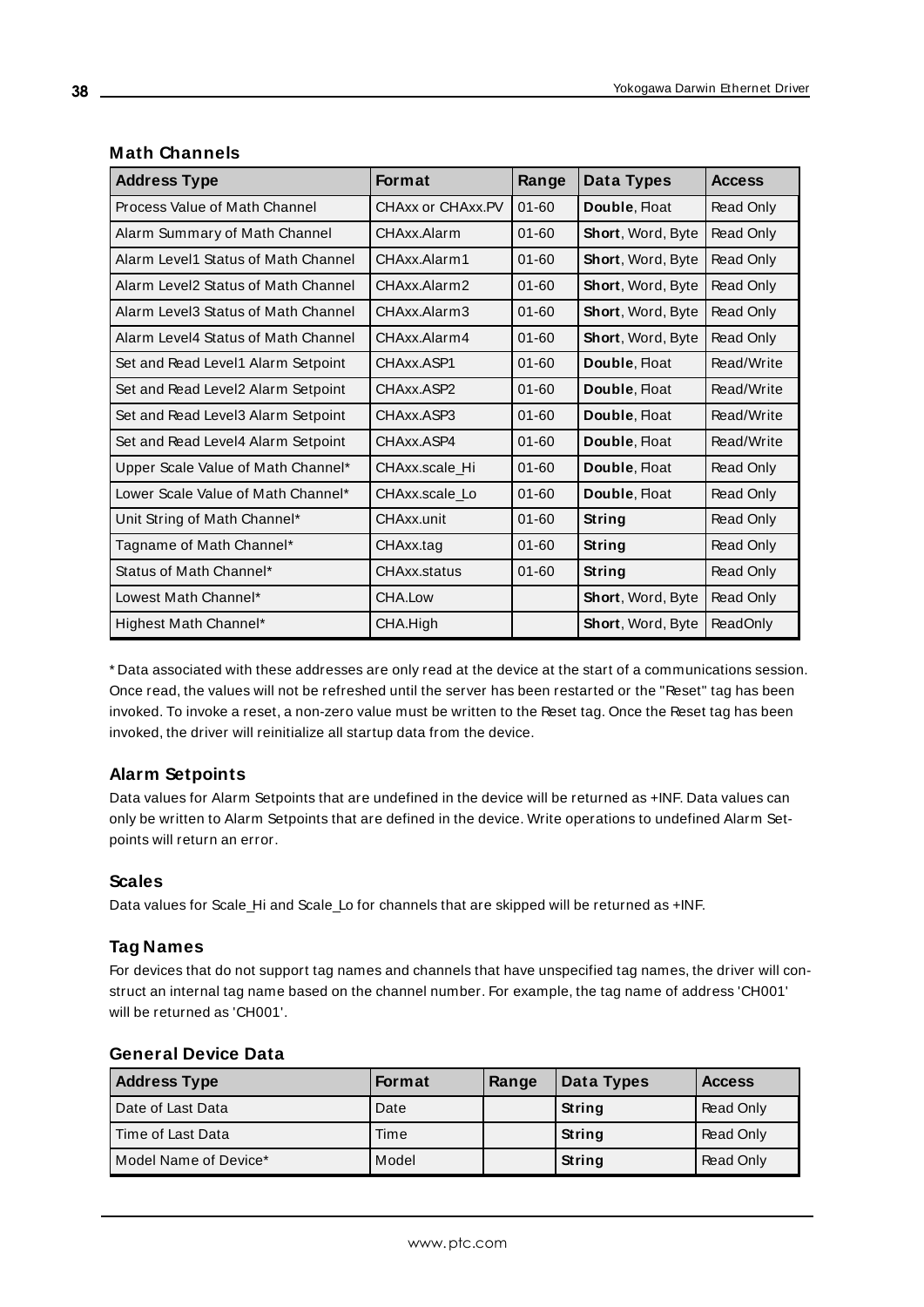| <b>Address Type</b>               | <b>Format</b>      | Range     | <b>Data Types</b> | <b>Access</b> |
|-----------------------------------|--------------------|-----------|-------------------|---------------|
| Math Communication Data*          | <b>CDxx</b>        | $01 - 60$ | Short, Word, Byte | Write Only    |
| Control Math Execution            | MathControl        |           | Short, Word, Byte | Write Only    |
| Reset Alarms                      | <b>Alarm Reset</b> |           | <b>Boolean</b>    | Write Only    |
| Control Command and Response      | Command            |           | String            | Read/Write    |
| Direct Reloading of Configuration | Reset              |           | <b>Boolean</b>    | Write Only    |
| SetTime*                          | Tag                |           | <b>Boolean</b>    | Write Only    |

\* The SetTime tag will cause the device time to be updated. Writing 0 or 1 to the tag will update the Device Date and Time which can be verified from the Date tag and the Time tag. The SetTime tag will always display 0, because it is a Write Only tag. After a successful update, the following message will be posted: "Device Clock set to system time [Device <device\_name>]."

**Note**: The SetTime tag requires that the device's Port property be set to Ethernet Exclusive Port. For more information, refer to **[Communications](#page-14-0) Properties**.

### **Math Communication Data**

The CD address type is only valid for devices equipped with the math option and write operations to CD addresses for non-math equipped devices will return an error. The range of valid data for addresses 'CDxx' is -32000 to 32000. CD data values are converted in the device from a whole number to a real number based on the decimal point placement specified for the associated math channel. For example, the device would interpret a data value of 32000 written to a CD address location with a decimal point placement of .000 as 32.000

#### **Model Name of Device**

The Model address type that returns the model name of the device may return 'DR231' for models of type DR241 and 'DR232' for models of type DR242.

#### **Control Math Execution**

The MathControl address type is only available for devices equipped with the math option and write operations to the MathControl tag for non-math equipped devices will return an error.

#### **Control Command and Response**

The Command address allows the user to send a string command and receive a string response to and from the device. This allows the user to send any command to the device, including commands not directly supported by the driver.

**Caution**: Write operations using the Command address should be performed with care.

#### **Note**:

- 1. The actual number of addresses available for of each type depends on the configuration of the Yokogawa device. If at runtime the driver finds that an address is not present in the device, the driver will post an error message and remove the tag from its scan list.
- 2. Addresses that have Write Only access are assigned a default access of Read/Write. However, data values are unreadable for these addresses and the associated tags are not included in the scan list. The current data value for these tags will always be 0 for numeric data types and null string for string data types.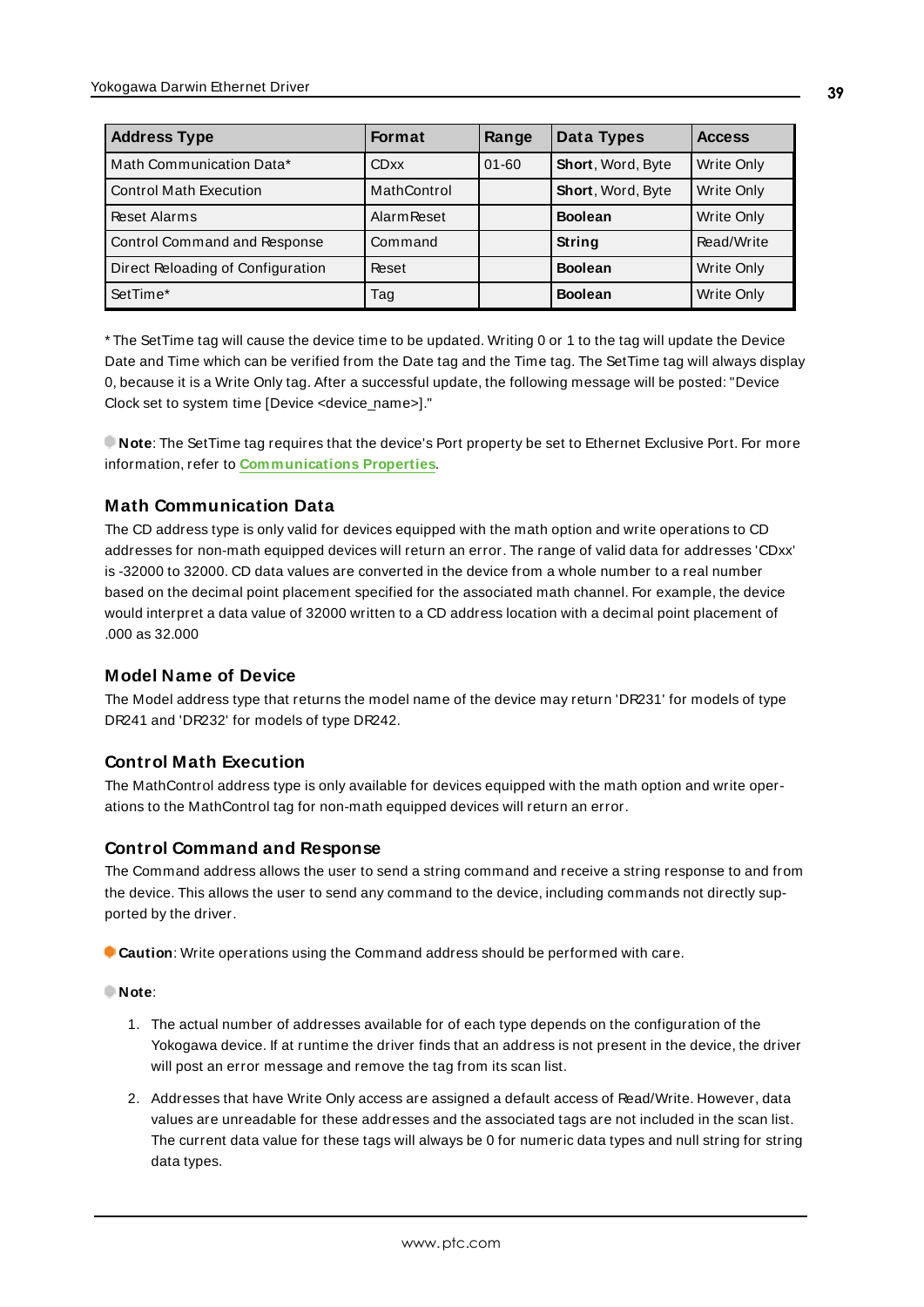# <span id="page-39-0"></span>**DR130 Addressing**

The driver supports the following addresses for this device. The default data type is shown in **bold**.

#### **Measured Channels**

| <b>Address Type</b>                                               | Format                  | Range          | Data Types                  | <b>Access</b> |
|-------------------------------------------------------------------|-------------------------|----------------|-----------------------------|---------------|
| Process Value of Channel                                          | CHxxx or CHxxx.PV       | $001 -$<br>020 | Double, Float               | Read Only     |
| Alarm Summary of Channel                                          | CHxxx.Alarm             | $001 -$<br>020 | Short, Word,<br><b>Byte</b> | Read Only     |
| Alarm Level1 Status of Channel                                    | CHxxx.Alarm1            | $001 -$<br>020 | Short, Word,<br><b>Byte</b> | Read Only     |
| Alarm Level2 Status of Channel                                    | CHxxx.Alarm2            | $001 -$<br>020 | Short, Word,<br><b>Byte</b> | Read Only     |
| Alarm Level3 Status of Channel                                    | CHxxx.Alarm3            | $001 -$<br>020 | Short, Word,<br><b>Byte</b> | Read Only     |
| Alarm Level4 Status of Channel                                    | CHxxx.Alarm4            | $001 -$<br>020 | Short, Word,<br><b>Byte</b> | Read Only     |
| Alarm Type Level1 of Channel*<br>(numeric, ex. $0 = \text{Off}$ ) | CHxxx.AlarmType1.Num    | $001 -$<br>020 | Short, Word,<br><b>Byte</b> | Read Only     |
| Alarm Type Level2 of Channel*<br>(numeric)                        | CHxxx.AlarmType2.Num    | $001 -$<br>020 | Short, Word,<br><b>Byte</b> | Read Only     |
| Alarm Type Level3 of Channel*<br>(numeric)                        | CHxxx.AlarmType3.Num    | $001 -$<br>020 | Short, Word,<br><b>Byte</b> | Read Only     |
| Alarm Type Level4 of Channel*<br>(numeric)                        | CHxxx.AlarmType4.Num    | $001 -$<br>020 | Short, Word,<br><b>Byte</b> | Read Only     |
| Alarm Type Level1 of Channel*<br>(string, ex. "OFF")              | CHxxx.AlarmType1.String | $001 -$<br>020 | String                      | Read Only     |
| Alarm Type Level2 of Channel*<br>(string)                         | CHxxx.AlarmType2.String | $001 -$<br>020 | String                      | Read Only     |
| Alarm Type Level3 of Channel*<br>(string)                         | CHxxx.AlarmType3.String | $001 -$<br>020 | <b>String</b>               | Read Only     |
| Alarm Type Level4 of Channel*<br>(string)                         | CHxxx.AlarmType4.String | $001 -$<br>020 | <b>String</b>               | Read Only     |
| Set and Read Level1 Alarm Set-<br>point                           | CHxxx.ASP1              | $001 -$<br>020 | Double, Float               | Read/Write    |
| Set and Read Level2 Alarm Set-<br>point                           | CHxxx.ASP2              | $001 -$<br>020 | Double, Float               | Read/Write    |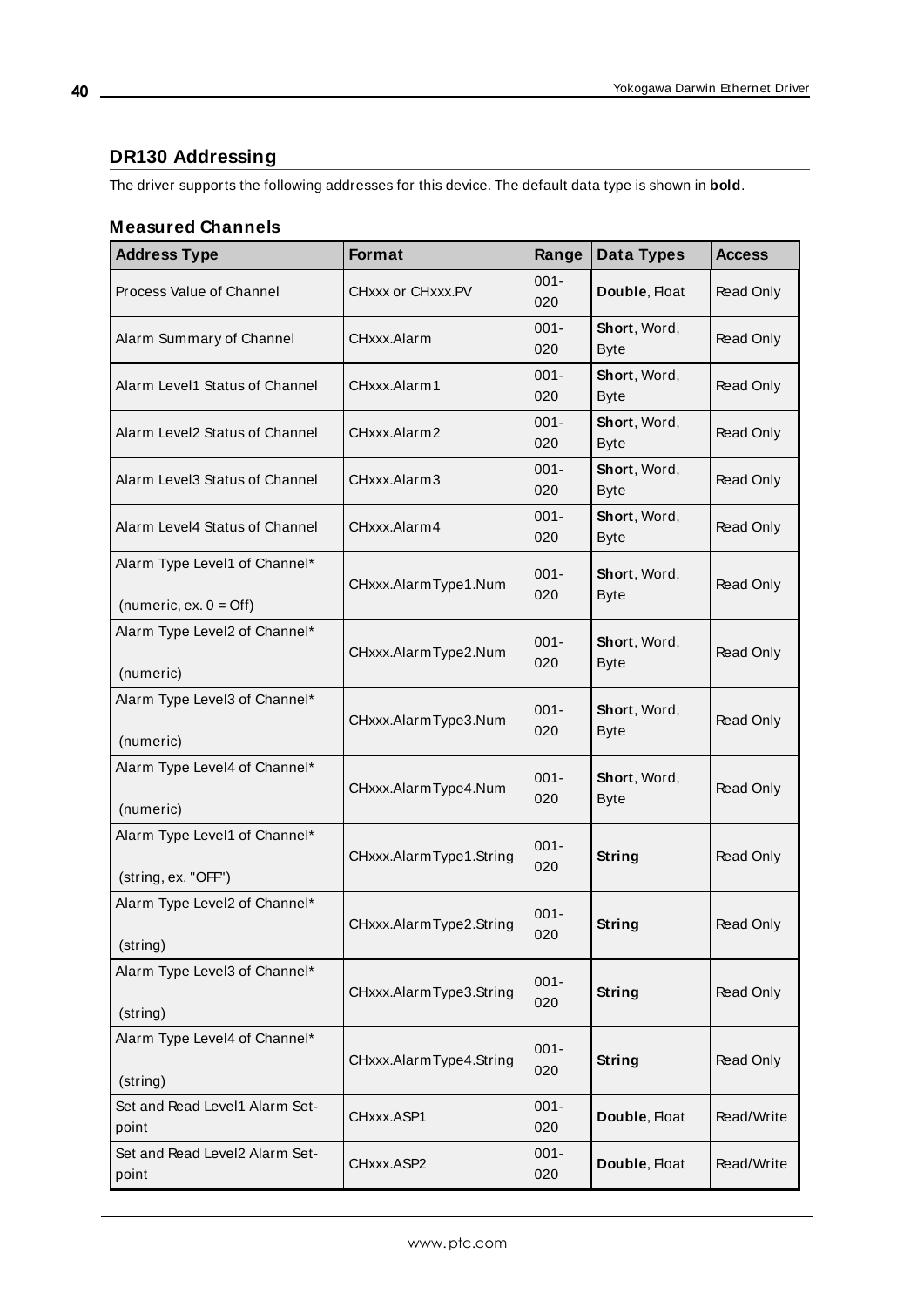| <b>Address Type</b>                     | <b>Format</b>     | Range          | Data Types                  | <b>Access</b> |
|-----------------------------------------|-------------------|----------------|-----------------------------|---------------|
| Set and Read Level3 Alarm Set-<br>point | CHxxx.ASP3        | $001 -$<br>020 | Double, Float               | Read/Write    |
| Set and Read Level4 Alarm Set-<br>point | CHxxx.ASP4        | $001 -$<br>020 | Double, Float               | Read/Write    |
| Upper Scale Value of Channel*           | CHxxx.scale Hi    | $001 -$<br>020 | Double, Float               | Read Only     |
| Lower Scale Value of Channel*           | CHxxx.scale Lo    | $001 -$<br>020 | Double, Float               | Read Only     |
| Unit String of Channel*                 | <b>CHxxx</b> unit | $001 -$<br>020 | String                      | Read Only     |
| Tagname of Channel*                     | CHxxx.tag         | $001 -$<br>020 | String                      | Read Only     |
| Status of Channel*                      | CHxxx.status      | $001 -$<br>020 | String                      | Read Only     |
| Lowest Measuring Channel*               | CH.Low            |                | Short, Word,<br><b>Byte</b> | Read Only     |
| Highest Measuring Channel*              | CH.High           |                | Short, Word,<br><b>Byte</b> | Read Only     |

#### **Math Channels**

| <b>Address Type</b>                 | <b>Format</b>     | Range     | Data Types        | <b>Access</b>    |
|-------------------------------------|-------------------|-----------|-------------------|------------------|
| Process Value of Math Channel       | CHAxx or CHAxx.PV | $01 - 30$ | Double, Float     | Read Only        |
| Alarm Summary of Math Channel       | CHAxx.Alarm       | $01 - 30$ | Short, Word, Byte | Read Only        |
| Alarm Level1 Status of Math Channel | CHAxx.Alarm1      | $01 - 30$ | Short, Word, Byte | Read Only        |
| Alarm Level2 Status of Math Channel | CHAxx.Alarm2      | $01 - 30$ | Short, Word, Byte | Read Only        |
| Alarm Level3 Status of Math Channel | CHAxx.Alarm3      | $01 - 30$ | Short, Word, Byte | Read Only        |
| Alarm Level4 Status of Math Channel | CHAxx.Alarm4      | $01 - 30$ | Short, Word, Byte | Read Only        |
| Set and Read Level1 Alarm Setpoint  | CHAxx ASP1        | $01 - 30$ | Double, Float     | Read/Write       |
| Set and Read Level2 Alarm Setpoint  | CHAxx.ASP2        | $01 - 30$ | Double, Float     | Read/Write       |
| Set and Read Level3 Alarm Setpoint  | CHAxx.ASP3        | $01 - 30$ | Double, Float     | Read/Write       |
| Set and Read Level4 Alarm Setpoint  | CHAxx.ASP4        | $01 - 30$ | Double, Float     | Read/Write       |
| Upper Scale Value of Math Channel*  | CHAxx.scale Hi    | $01 - 30$ | Double, Float     | Read Only        |
| Lower Scale Value of Math Channel*  | CHAxx.scale Lo    | $01 - 30$ | Double, Float     | Read Only        |
| Unit String of Math Channel*        | CHAxx.unit        | $01 - 30$ | String            | Read Only        |
| Tagname of Math Channel*            | CHAxx.tag         | $01 - 30$ | String            | Read Only        |
| Status of Math Channel*             | CHAxx.status      | $01 - 30$ | <b>String</b>     | Read Only        |
| Lowest Math Channel*                | CHA.Low           |           | Short, Word, Byte | Read Only        |
| Highest Math Channel*               | CHA.High          |           | Short, Word, Byte | <b>Read Only</b> |

\* Data associated with these addresses are only read at the device at the start of a communications session. Once read, the values will not be refreshed until the server has been restarted or the "Reset" tag has been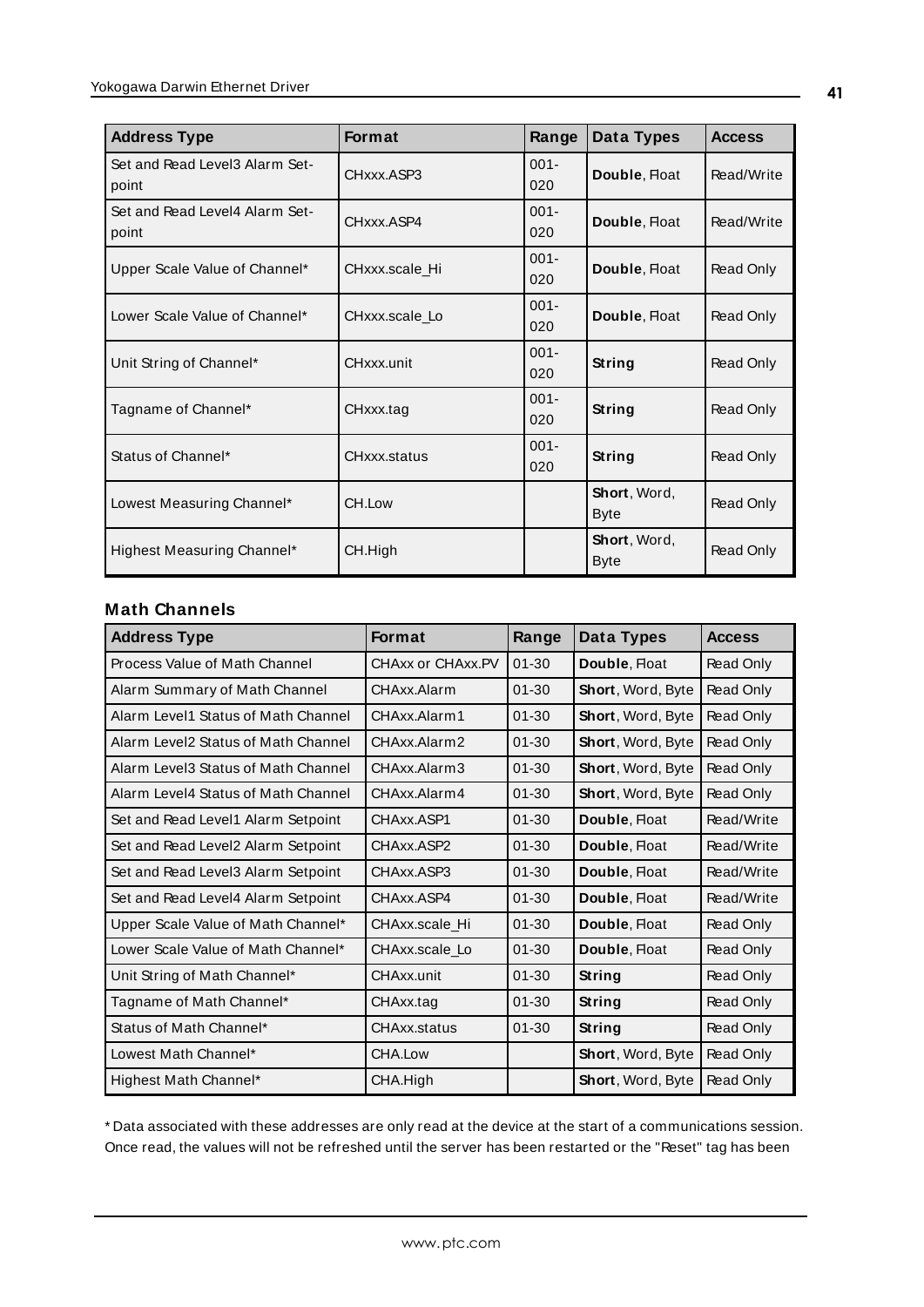invoked. To invoke a reset, a non-zero value must be written to the Reset tag. Once the Reset tag has been invoked, the driver will reinitialize all startup data from the device.

#### **Alarm Setpoints**

Data values for Alarm Setpoints that are undefined in the device will be returned as +INF. Data values can only be written to Alarm Setpoints that are defined in the device. Write operations to undefined Alarm Setpoints will return an error.

#### **Scales**

Data values for Scale\_Hi and Scale\_Lo for channels that are skipped will be returned as +INF.

#### **Tag Names**

For devices that do not support tag names and channels that have unspecified tag names, the driver will construct an internal tag name based on the channel number. For example, the tag name of address 'CH001' will be returned as 'CH001'.

#### **General Device Data**

| <b>Address Type</b>               | <b>Format</b>      | Range     | Data Types        | <b>Access</b> |
|-----------------------------------|--------------------|-----------|-------------------|---------------|
| Date of Last Data                 | Date               |           | String            | Read Only     |
| Time of Last Data                 | Time               |           | String            | Read Only     |
| Model Name of Device*             | Model              |           | String            | Read Only     |
| Math Communication Data*          | <b>CDxx</b>        | $01 - 30$ | Short, Word, Byte | Write Only    |
| <b>Control Math Execution</b>     | MathControl        |           | Short, Word, Byte | Write Only    |
| <b>Reset Alarms</b>               | <b>Alarm Reset</b> |           | <b>Boolean</b>    | Write Only    |
| Control Command and Response      | Command            |           | String            | Read/Write    |
| Direct Reloading of Configuration | Reset              |           | <b>Boolean</b>    | Write Only    |
| SetTime*                          | Tag                |           | <b>Boolean</b>    | Write Only    |

\* The SetTime tag will cause the device time to be updated. Writing 0 or 1 to the tag will update the Device Date and Time which can be verified from the Date tag and the Time tag. The SetTime tag will always display 0 because it is a Write Only tag. After a successful update, the following message will be posted: "Device Clock set to system time [Device <device\_name>]."

**Note**: The SetTime tag requires that the device's Port property be set to Ethernet Exclusive Port. For more information, refer to **[Communications](#page-14-0) Properties**.

#### **Math Communication Data**

The CD address type is only valid for devices equipped with the math option and write operations to CD addresses for non-math equipped devices will return an error. The range of valid data for addresses 'CDxx' is -32000 to 32000. CD data values are converted in the device from a whole number to a real number based on the decimal point placement specified for the associated math channel. For example, the device would interpret a data value of 32000 written to a CD address location with a decimal point placement of .000 as 32.000

#### **Model Name of Device**

The Model address type that returns the model name of the device may return 'DR231' for models of type DR241 and 'DR232' for models of type DR242.

**42**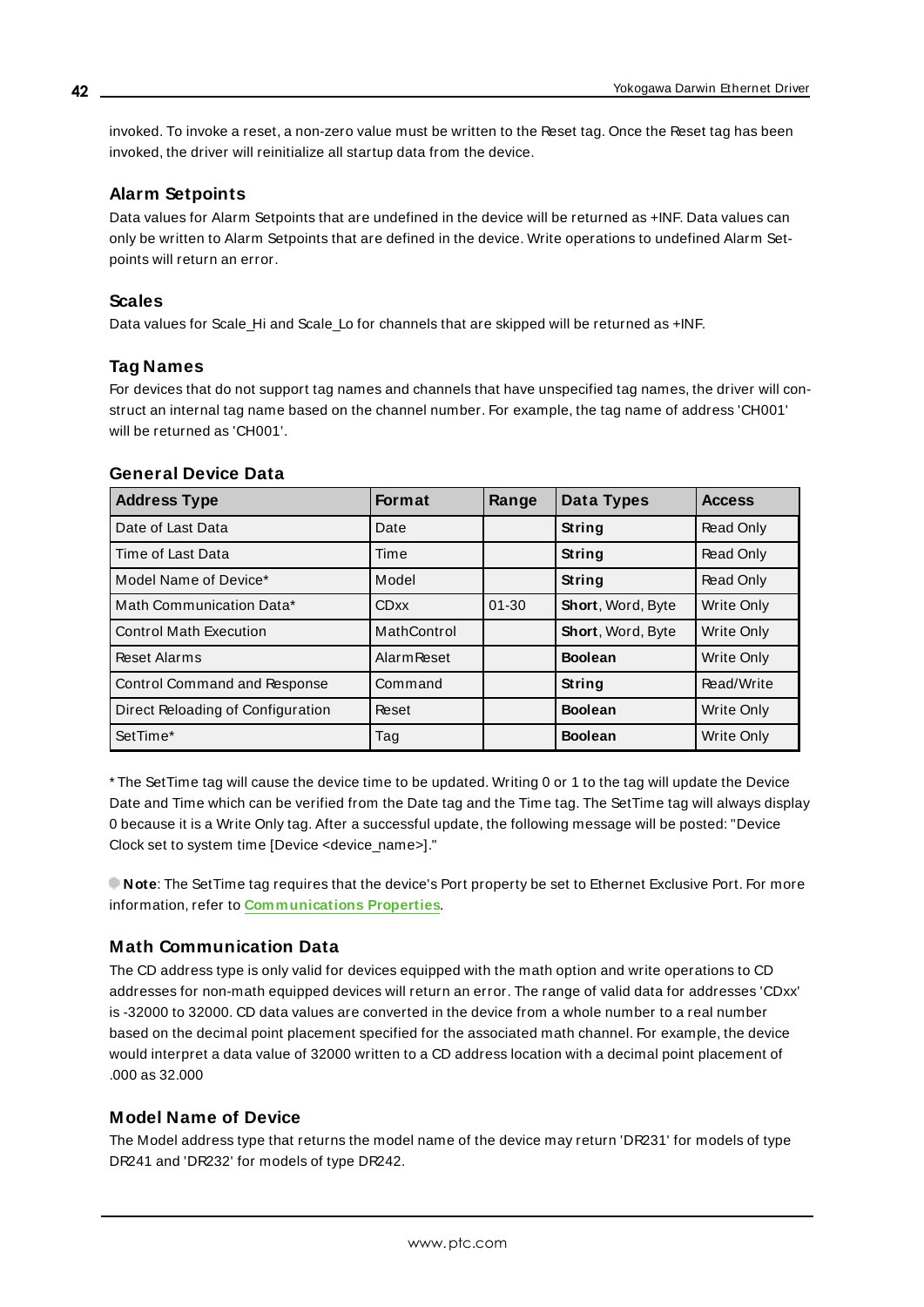#### **Control Math Execution**

The MathControl address type is only available for devices equipped with the math option and write operations to the MathControl tag for non-math equipped devices will return an error.

#### **Control Command and Response**

The Command address allows the user to send a string command and receive a string response to and from the device. This allows the user to send any command to the device, including commands not directly supported by the driver.

**Caution**: Write operations using the Command address should be performed with care.

#### **Notes**:

- 1. The actual number of addresses available for of each type depends on the configuration of the Yokogawa device. If at runtime the driver finds that an address is not present in the device, the driver will post an error message and remove the tag from its scan list.
- 2. Addresses that have Write Only access are assigned a default access of Read/Write. However, data values are unreadable for these addresses and the associated tags are not included in the scan list. The current data value for these tags will always be 0 for numeric data types and null string for string data types.

### <span id="page-42-0"></span>**DC100-1 Addressing**

The driver supports the following addresses for this device. The default data type for each address type is shown in **bold**.

#### **Measured Channels**

| <b>Address Type</b>                                               | <b>Format</b>        | Range          | Data Types                  | <b>Access</b> |
|-------------------------------------------------------------------|----------------------|----------------|-----------------------------|---------------|
| Process Value of Channel                                          | CHxxx or CHxxx PV    | $001 -$<br>060 | Double, Float               | Read Only     |
| Alarm Summary of Channel                                          | CHxxx.Alarm          | $001 -$<br>060 | Short, Word,<br><b>Byte</b> | Read Only     |
| Alarm Level1 Status of Channel                                    | CHxxx Alarm1         | $001 -$<br>060 | Short, Word,<br><b>Byte</b> | Read Only     |
| Alarm Level2 Status of Channel                                    | CHxxx.Alarm2         | $001 -$<br>060 | Short, Word,<br><b>Byte</b> | Read Only     |
| Alarm Level3 Status of Channel                                    | CHxxx.Alarm3         | $001 -$<br>060 | Short, Word,<br><b>Byte</b> | Read Only     |
| Alarm Level4 Status of Channel                                    | CHxxx.Alarm4         | $001 -$<br>060 | Short, Word,<br><b>Byte</b> | Read Only     |
| Alarm Type Level1 of Channel*<br>(numeric, ex. $0 = \text{Off}$ ) | CHxxx.AlarmType1.Num | $001 -$<br>060 | Short, Word,<br><b>Byte</b> | Read Only     |
| Alarm Type Level2 of Channel*<br>(numeric)                        | CHxxx.AlarmType2.Num | $001 -$<br>060 | Short, Word,<br><b>Byte</b> | Read Only     |
| Alarm Type Level3 of Channel*                                     | CHxxx.AlarmType3.Num | $001 -$<br>060 | Short, Word,<br><b>Byte</b> | Read Only     |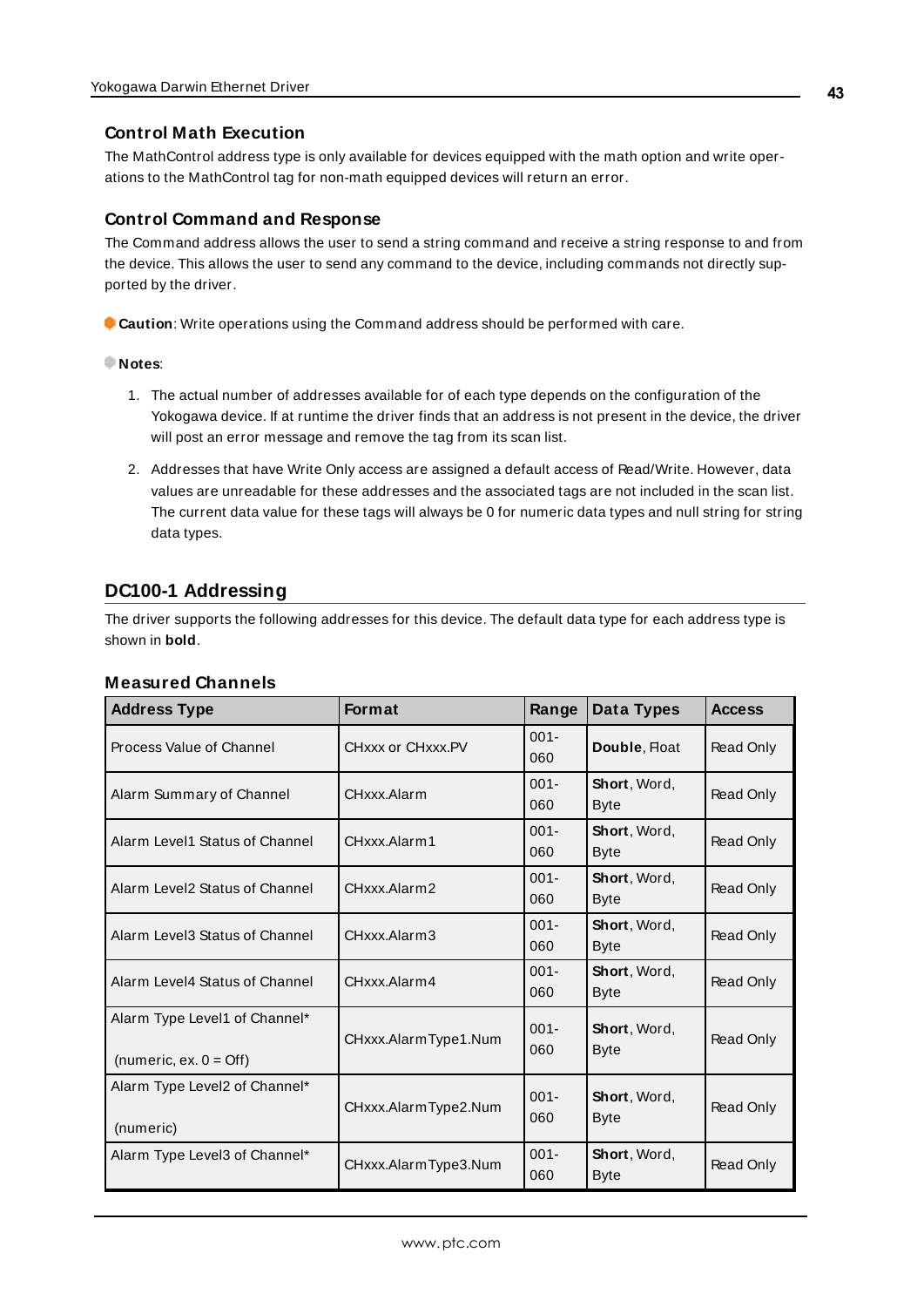| <b>Address Type</b>                                  | Format                  | Range          | Data Types                  | <b>Access</b>    |
|------------------------------------------------------|-------------------------|----------------|-----------------------------|------------------|
| (numeric)                                            |                         |                |                             |                  |
| Alarm Type Level4 of Channel*<br>(numeric)           | CHxxx.AlarmType4.Num    | $001 -$<br>060 | Short, Word,<br><b>Byte</b> | Read Only        |
| Alarm Type Level1 of Channel*<br>(string, ex. "OFF") | CHxxx.AlarmType1.String | $001 -$<br>060 | String                      | Read Only        |
| Alarm Type Level2 of Channel*<br>(string)            | CHxxx.AlarmType2.String | $001 -$<br>060 | String                      | Read Only        |
| Alarm Type Level3 of Channel*<br>(string)            | CHxxx.AlarmType3.String | $001 -$<br>060 | String                      | Read Only        |
| Alarm Type Level4 of Channel*<br>(string)            | CHxxx.AlarmType4.String | $001 -$<br>060 | String                      | Read Only        |
| Set and Read Level1 Alarm Set-<br>point              | CHxxx.ASP1              | $001 -$<br>060 | Double, Float               | Read/Write       |
| Set and Read Level2 Alarm Set-<br>point              | CHxxx.ASP2              | $001 -$<br>060 | Double, Float               | Read/Write       |
| Set and Read Level3 Alarm Set-<br>point              | CHxxx.ASP3              | $001 -$<br>060 | Double, Float               | Read/Write       |
| Set and Read Level4 Alarm Set-<br>point              | CHxxx.ASP4              | $001 -$<br>060 | Double, Float               | Read/Write       |
| Upper Scale Value of Channel*                        | CHxxx.scale_Hi          | $001 -$<br>060 | Double, Float               | Read Only        |
| Lower Scale Value of Channel*                        | CHxxx.scale_Lo          | $001 -$<br>060 | Double, Float               | Read Only        |
| Unit String of Channel*                              | CHxxx.unit              | $001 -$<br>060 | String                      | <b>Read Only</b> |
| Tagname of Channel*                                  | CHxxx.tag               | $001 -$<br>060 | String                      | Read Only        |
| Status of Channel*                                   | CHxxx.status            | $001 -$<br>060 | String                      | Read Only        |
| Lowest Measuring Channel*                            | CH.Low                  |                | Short, Word,<br><b>Byte</b> | Read Only        |
| Highest Measuring Channel*                           | CH.High                 |                | Short, Word,<br><b>Byte</b> | Read Only        |

#### **Math Channels**

| <b>Address Type</b>                 | <b>Format</b>             | Range     | Data Types                           | <b>Access</b> |
|-------------------------------------|---------------------------|-----------|--------------------------------------|---------------|
| Process Value of Math Channel       | CHAxx or CHAxx.PV   01-30 |           | Double, Float                        | Read Only     |
| Alarm Summary of Math Channel       | CHAxx.Alarm               | $01 - 30$ | <b>Short, Word, Byte   Read Only</b> |               |
| Alarm Level1 Status of Math Channel | CHAxx.Alarm1              | $01 - 30$ | <b>Short, Word, Byte   Read Only</b> |               |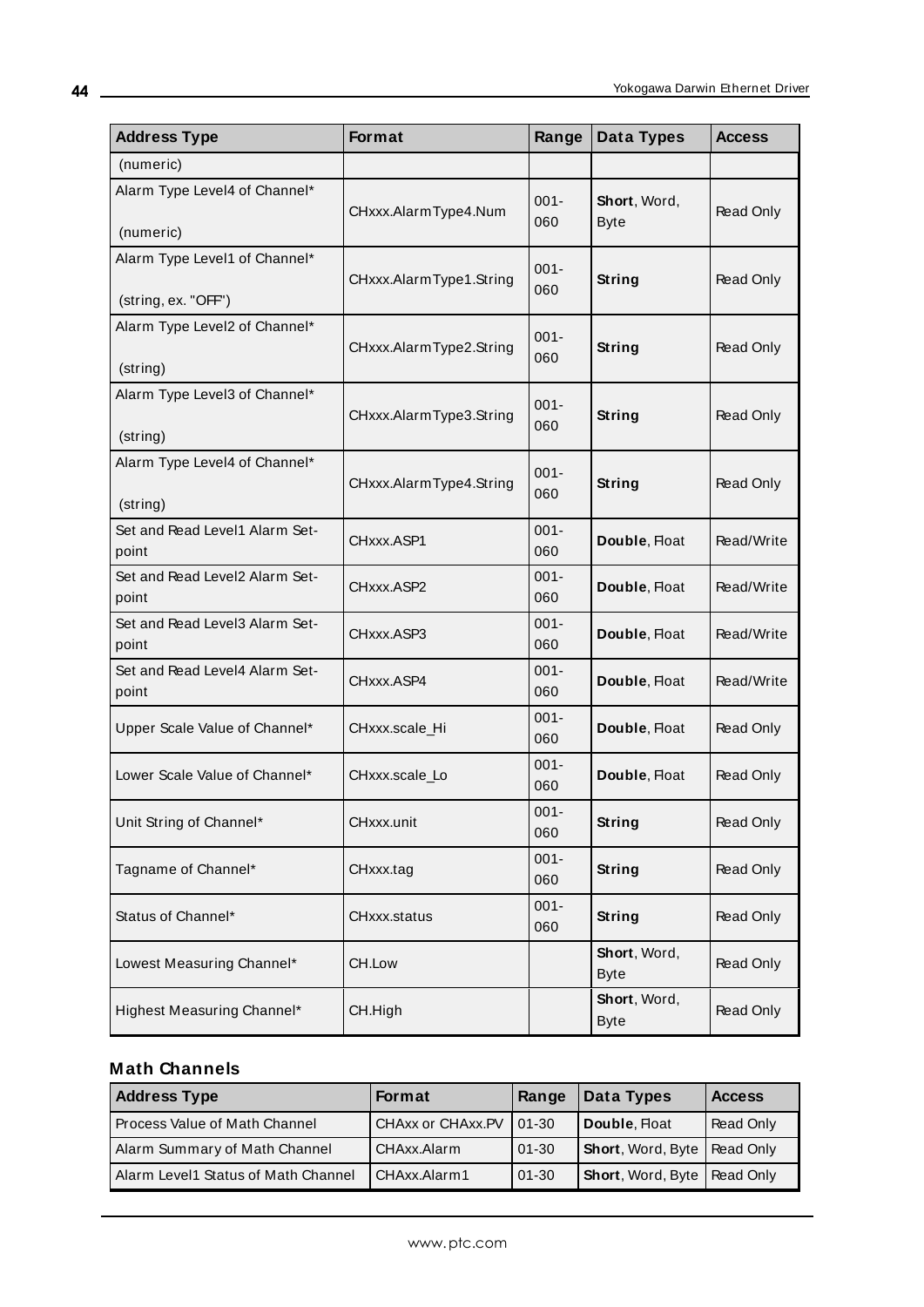| <b>Address Type</b>                 | <b>Format</b>     | Range     | Data Types        | <b>Access</b> |
|-------------------------------------|-------------------|-----------|-------------------|---------------|
| Alarm Level2 Status of Math Channel | CHAxx.Alarm2      | $01 - 30$ | Short, Word, Byte | Read Only     |
| Alarm Level3 Status of Math Channel | CHAxx.Alarm3      | $01 - 30$ | Short, Word, Byte | Read Only     |
| Alarm Level4 Status of Math Channel | CHAxx.Alarm4      | $01 - 30$ | Short, Word, Byte | Read Only     |
| Set and Read Level1 Alarm Setpoint  | CHAxx.ASP1        | $01 - 30$ | Double, Float     | Read/Write    |
| Set and Read Level2 Alarm Setpoint  | CHAxx.ASP2        | $01 - 30$ | Double, Float     | Read/Write    |
| Set and Read Level3 Alarm Setpoint  | CHAxx.ASP3        | $01 - 30$ | Double, Float     | Read/Write    |
| Set and Read Level4 Alarm Setpoint  | CHAxx ASP4        | $01 - 30$ | Double, Float     | Read/Write    |
| Upper Scale Value of Math Channel*  | CHAxx.scale Hi    | $01 - 30$ | Double, Float     | Read Only     |
| Lower Scale Value of Math Channel*  | CHAxx.scale Lo    | $01 - 30$ | Double, Float     | Read Only     |
| Unit String of Math Channel*        | <b>CHAxx</b> unit | $01 - 30$ | String            | Read Only     |
| Tagname of Math Channel*            | CHAxx.tag         | $01 - 30$ | String            | Read Only     |
| Status of Math Channel*             | CHAxx.status      | $01 - 30$ | String            | Read Only     |
| Lowest Math Channel*                | CHA.Low           |           | Short, Word, Byte | Read Only     |
| Highest Math Channel*               | CHA.High          |           | Short, Word, Byte | Read Only     |

\* Data associated with these addresses are only read at the device at the start of a communications session. Once read, the values will not be refreshed until the server has been restarted or the "Reset" tag has been invoked. To invoke a reset, a non-zero value must be written to the Reset tag. Once the Reset tag has been invoked, the driver will reinitialize all startup data from the device.

#### **Alarm Setpoints**

Data values for Alarm Setpoints that are undefined in the device will be returned as +INF. Data values can only be written to Alarm Setpoints that are defined in the device. Write operations to undefined Alarm Setpoints will return an error.

#### **Scales**

Data values for Scale\_Hi and Scale\_Lo for channels that are skipped will be returned as +INF.

#### **Tag Names**

For devices that do not support tag names and channels that have unspecified tag names, the driver will construct an internal tag name based on the channel number. For example, the tag name of address 'CH001' will be returned as 'CH001'.

| <b>Address Type</b>           | <b>Format</b>      | Range     | Data Types               | <b>Access</b>     |
|-------------------------------|--------------------|-----------|--------------------------|-------------------|
| Date of Last Data             | Date               |           | String                   | Read Only         |
| Time of Last Data             | Time               |           | String                   | Read Only         |
| Model Name of Device*         | Model              |           | String                   | Read Only         |
| Math Communication Data*      | <b>CDxx</b>        | $01 - 30$ | Short, Word, Byte        | Write Only        |
| <b>Control Math Execution</b> | MathControl        |           | <b>Short, Word, Byte</b> | <b>Write Only</b> |
| <b>Reset Alarms</b>           | <b>Alarm Reset</b> |           | <b>Boolean</b>           | Write Only        |
| Control Command and Response  | Command            |           | String                   | Read/Write        |

#### **General Device Data**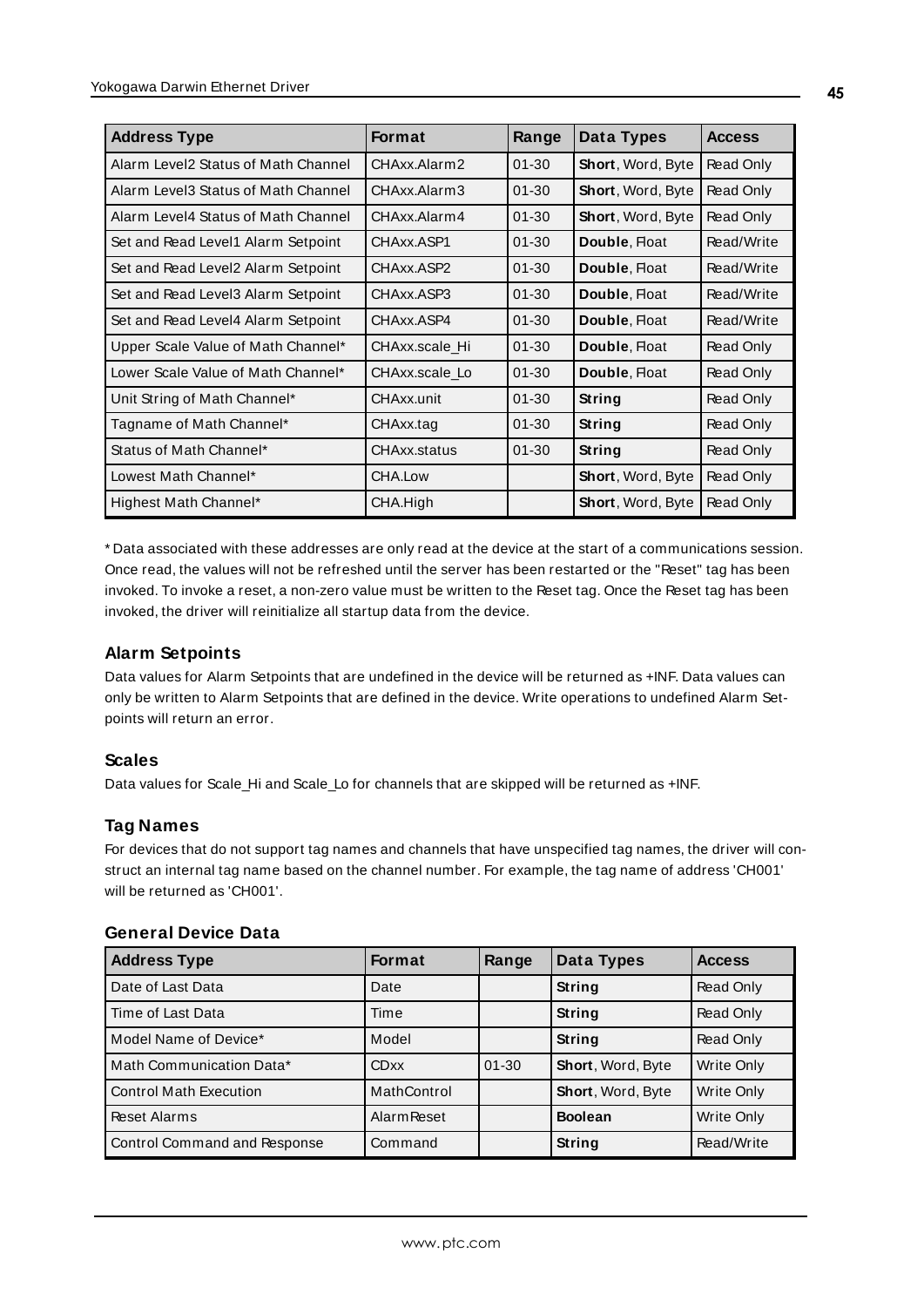| <b>Address Type</b>               | Format | Range | Data Types     | <b>Access</b> |
|-----------------------------------|--------|-------|----------------|---------------|
| Direct Reloading of Configuration | Reset  |       | <b>Boolean</b> | Write Only    |
| l SetTime*                        | Tag    |       | <b>Boolean</b> | Write Only    |

\* The SetTime tag will cause the device time to be updated. Writing 0 or 1 to the tag will update the Device Date and Time which can be verified from the Date tag and the Time tag. The SetTime tag will always display 0 because it is a Write Only tag. After a successful update, the following message will be posted: "Device Clock set to system time [Device <device\_name>]."

**Note**: The SetTime tag requires that the device's Port property be set to Ethernet Exclusive Port. For more information, refer to **[Communications](#page-14-0) Properties**.

#### **Math Communication Data**

The CD address type is only valid for devices equipped with the math option and write operations to CD addresses for non-math equipped devices will return an error. The range of valid data for addresses 'CDxx' is -32000 to 32000. CD data values are converted in the device from a whole number to a real number based on the decimal point placement specified for the associated math channel. For example, a data value of 32000 written to a CD address location with a decimal point placement of .000 would be interpreted by the device as 32.000

#### **Model Name of Device**

The Model address type that returns the model name of the device may return 'DR231' for models of type DR241 and 'DR232' for models of type DR242.

#### **Control Math Execution**

The MathControl address type is only available for devices equipped with the math option and write operations to the MathControl tag for non-math equipped devices will return an error.

#### **Control Command and Response**

The Command address allows the user to send a string command and receive a string response to and from the device. This allows the user to send any command to the device, including commands not directly supported by the driver.

**Caution**: Write operations using the Command address should be performed with care.

#### **Notes**:

- 1. The actual number of addresses available for of each type depends on the configuration of the Yokogawa device. If at runtime the driver finds that an address is not present in the device, the driver will post an error message and remove the tag from its scan list.
- 2. Addresses that have Write Only access are assigned a default access of Read/Write. However, data values are unreadable for these addresses and the associated tags are not included in the scan list. The current data value for these tags will always be 0 for numeric data types and null string for string data types.

#### <span id="page-45-0"></span>**DC100-2 Addressing**

The driver supports the following addresses for this device. The default data type for each address type is shown in **bold**.

**46**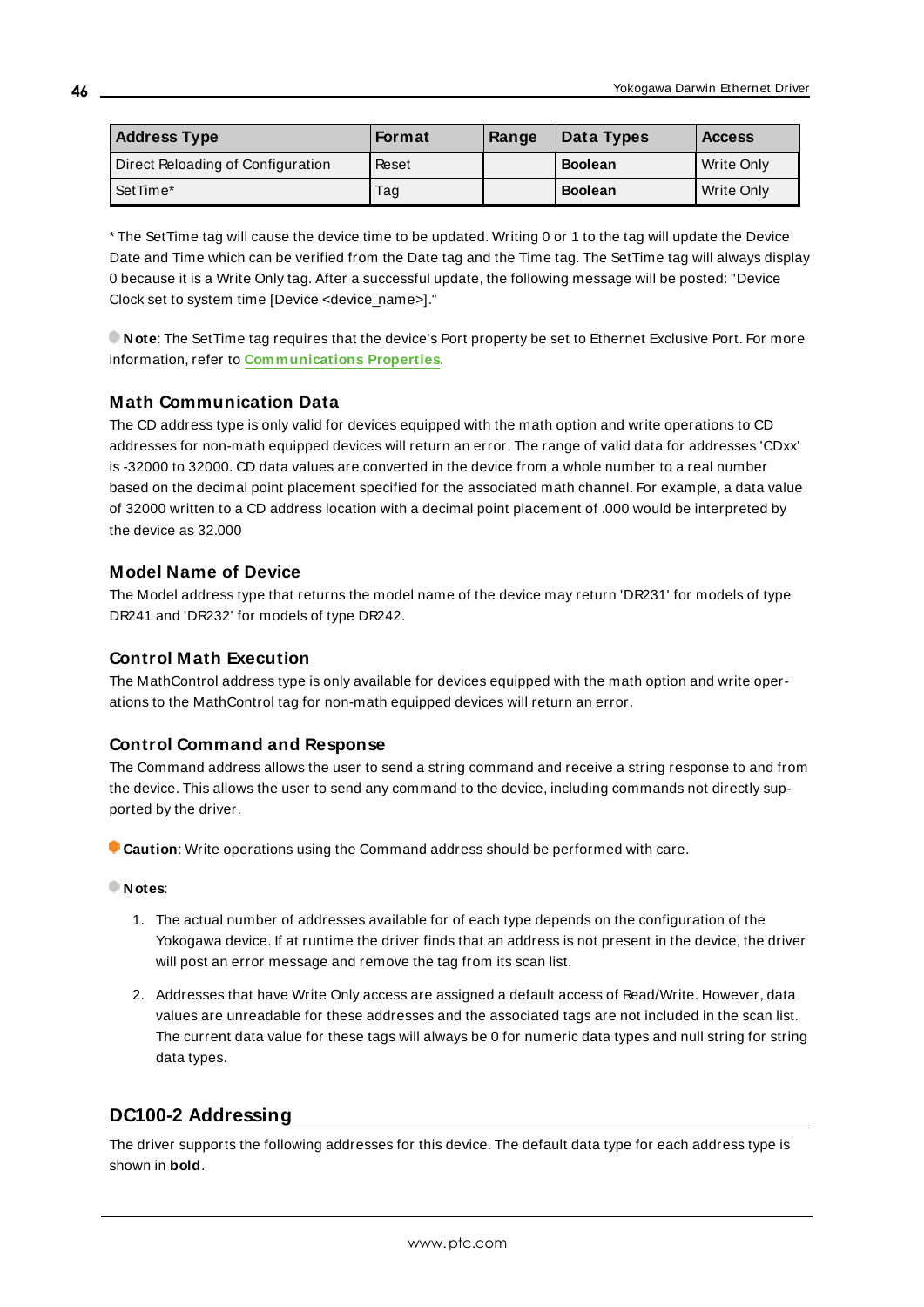#### **Measured Channels**

| <b>Address Type</b>                                               | Format                  | Range          | Data Types                  | <b>Access</b> |
|-------------------------------------------------------------------|-------------------------|----------------|-----------------------------|---------------|
| Process Value of Channel                                          | CHxxx or CHxxx.PV       | $001 -$<br>560 | Double, Float               | Read Only     |
| Alarm Summary of Channel                                          | CHxxx.Alarm             | $001 -$<br>560 | Short, Word,<br><b>Byte</b> | Read Only     |
| Alarm Level1 Status of Channel                                    | CHxxx.Alarm1            | $001 -$<br>560 | Short, Word,<br><b>Byte</b> | Read Only     |
| Alarm Level2 Status of Channel                                    | CHxxx.Alarm2            | $001 -$<br>560 | Short, Word,<br><b>Byte</b> | Read Only     |
| Alarm Level3 Status of Channel                                    | CHxxx.Alarm3            | $001 -$<br>560 | Short, Word,<br><b>Byte</b> | Read Only     |
| Alarm Level4 Status of Channel                                    | CHxxx.Alarm4            | $001 -$<br>560 | Short, Word,<br><b>Byte</b> | Read Only     |
| Alarm Type Level1 of Channel*<br>(numeric, ex. $0 = \text{Off}$ ) | CHxxx.AlarmType1.Num    | $001 -$<br>560 | Short, Word,<br><b>Byte</b> | Read Only     |
| Alarm Type Level2 of Channel*<br>(numeric)                        | CHxxx.AlarmType2.Num    | $001 -$<br>560 | Short, Word,<br><b>Byte</b> | Read Only     |
| Alarm Type Level3 of Channel*<br>(numeric)                        | CHxxx.AlarmType3.Num    | $001 -$<br>560 | Short, Word,<br><b>Byte</b> | Read Only     |
| Alarm Type Level4 of Channel*<br>(numeric)                        | CHxxx.AlarmType4.Num    | $001 -$<br>560 | Short, Word,<br><b>Byte</b> | Read Only     |
| Alarm Type Level1 of Channel*<br>(string, ex. "OFF")              | CHxxx.AlarmType1.String | $001 -$<br>560 | String                      | Read Only     |
| Alarm Type Level2 of Channel*<br>(string)                         | CHxxx.AlarmType2.String | 001-<br>560    | String                      | Read Only     |
| Alarm Type Level3 of Channel*<br>(string)                         | CHxxx.AlarmType3.String | $001 -$<br>560 | <b>String</b>               | Read Only     |
| Alarm Type Level4 of Channel*<br>(string)                         | CHxxx.AlarmType4.String | $001 -$<br>560 | <b>String</b>               | Read Only     |
| Set and Read Level1 Alarm Set-<br>point                           | CHxxx.ASP1              | $001 -$<br>560 | Double, Float               | Read/Write    |
| Set and Read Level2 Alarm Set-<br>point                           | CHxxx.ASP2              | $001 -$<br>560 | Double, Float               | Read/Write    |
| Set and Read Level3 Alarm Set-<br>point                           | CHxxx.ASP3              | $001 -$<br>560 | Double, Float               | Read/Write    |
| Set and Read Level4 Alarm Set-<br>point                           | CHxxx.ASP4              | $001 -$<br>560 | Double, Float               | Read/Write    |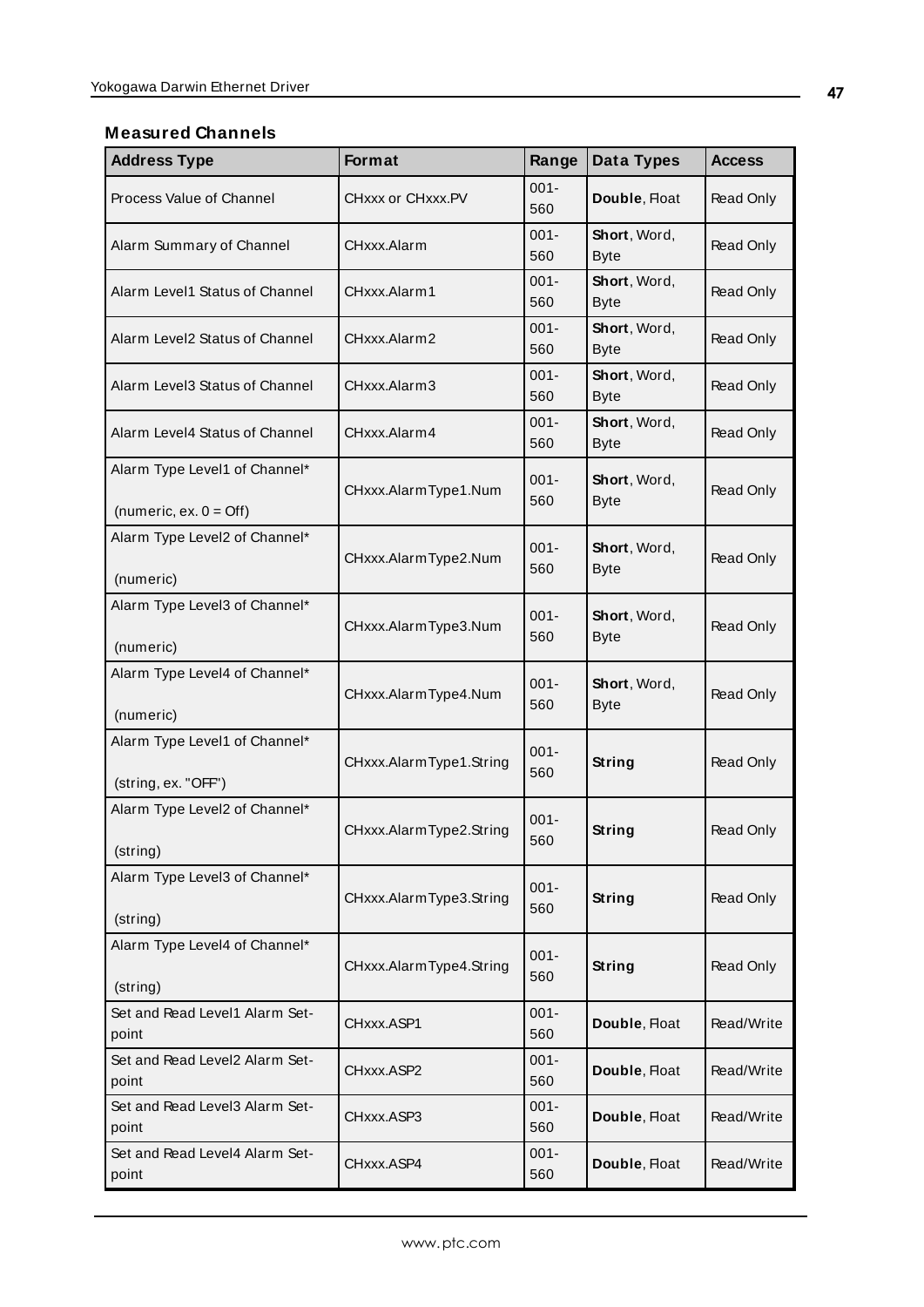| <b>Address Type</b>           | <b>Format</b>  | Range          | Data Types                          | <b>Access</b> |
|-------------------------------|----------------|----------------|-------------------------------------|---------------|
| Upper Scale Value of Channel* | CHxxx.scale Hi | $001 -$<br>560 | Double, Float                       | Read Only     |
| Lower Scale Value of Channel* | CHxxx.scale Lo | $001 -$<br>560 | Double, Float                       | Read Only     |
| Unit String of Channel*       | CHxxx.unit     | $001 -$<br>560 | <b>String</b>                       | Read Only     |
| Tagname of Channel*           | CHxxx.tag      | $001 -$<br>560 | String                              | Read Only     |
| Status of Channel*            | CHxxx.status   | $001 -$<br>560 | String                              | Read Only     |
| Lowest Measuring Channel*     | CH.Low         |                | <b>Short</b> , Word,<br><b>Byte</b> | Read Only     |
| Highest Measuring Channel*    | CH.High        |                | Short, Word,<br><b>Byte</b>         | Read Only     |

#### **Math Channels**

| <b>Address Type</b>                 | <b>Format</b>     | Range     | <b>Data Types</b> | <b>Access</b> |
|-------------------------------------|-------------------|-----------|-------------------|---------------|
| Process Value of Math Channel       | CHAxx or CHAxx.PV | $01 - 60$ | Double, Float     | Read Only     |
| Alarm Summary of Math Channel       | CHAxx.Alarm       | $01 - 60$ | Short, Word, Byte | Read Only     |
| Alarm Level1 Status of Math Channel | CHAxx.Alarm1      | $01 - 60$ | Short, Word, Byte | Read Only     |
| Alarm Level2 Status of Math Channel | CHAxx.Alarm2      | $01 - 60$ | Short, Word, Byte | Read Only     |
| Alarm Level3 Status of Math Channel | CHAxx.Alarm3      | $01 - 60$ | Short, Word, Byte | Read Only     |
| Alarm Level4 Status of Math Channel | CHAxx.Alarm4      | $01 - 60$ | Short, Word, Byte | Read Only     |
| Set and Read Level1 Alarm Setpoint  | CHAxx.ASP1        | $01 - 60$ | Double, Float     | Read/Write    |
| Set and Read Level2 Alarm Setpoint  | CHAxx.ASP2        | $01 - 60$ | Double, Float     | Read/Write    |
| Set and Read Level3 Alarm Setpoint  | CHAxx.ASP3        | $01 - 60$ | Double, Float     | Read/Write    |
| Set and Read Level4 Alarm Setpoint  | CHAxx.ASP4        | $01 - 60$ | Double, Float     | Read/Write    |
| Upper Scale Value of Math Channel*  | CHAxx.scale Hi    | $01 - 60$ | Double, Float     | Read Only     |
| Lower Scale Value of Math Channel*  | CHAxx.scale Lo    | $01 - 60$ | Double, Float     | Read Only     |
| Unit String of Math Channel*        | <b>CHAxx</b> unit | $01 - 60$ | String            | Read Only     |
| Tagname of Math Channel*            | CHAxx.tag         | $01 - 60$ | <b>String</b>     | Read Only     |
| Status of Math Channel*             | CHAxx.status      | $01 - 60$ | String            | Read Only     |
| Lowest Math Channel*                | CHA.Low           |           | Short, Word, Byte | Read Only     |
| Highest Math Channel*               | CHA.High          |           | Short, Word, Byte | Read Only     |

\* Data associated with these addresses are only read at the device at the start of a communications session. Once read, the values will not be refreshed until the server has been restarted or the "Reset" tag has been invoked. To invoke a reset, a non-zero value must be written to the Reset tag. Once the Reset tag has been invoked, the driver will reinitialize all startup data from the device.

#### **Alarm Setpoints**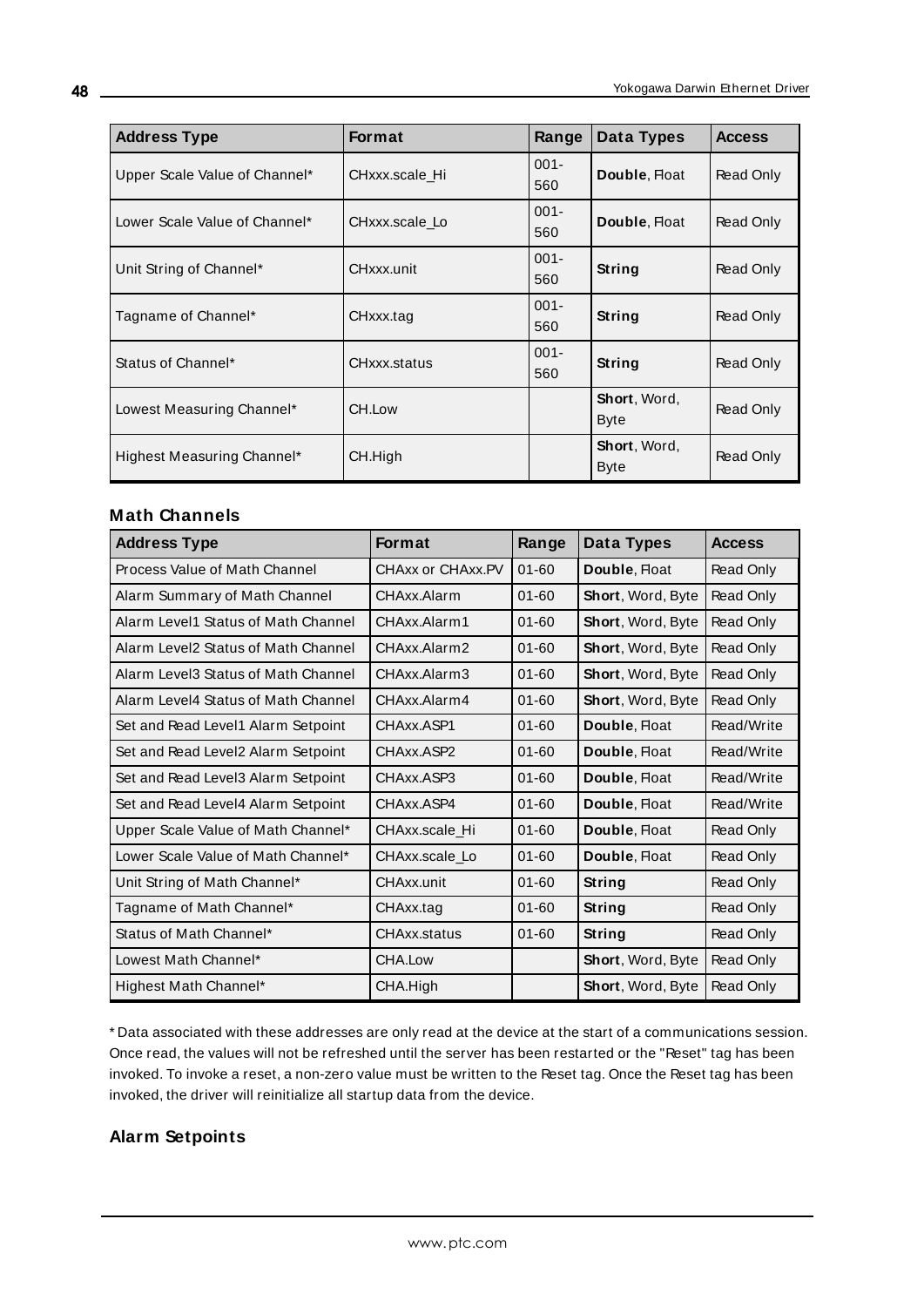Data values for Alarm Setpoints that are undefined in the device will be returned as +INF. Data values can only be written to Alarm Setpoints that are defined in the device. Write operations to undefined Alarm Setpoints will return an error.

#### **Scales**

Data values for Scale\_Hi and Scale\_Lo for channels that are skipped will be returned as +INF.

#### **Tag Names**

For devices that do not support tag names and channels that have unspecified tag names, the driver will construct an internal tag name based on the channel number. For example, the tag name of address 'CH001' will be returned as 'CH001'.

| <b>Address Type</b>                 | <b>Format</b>      | Range     | Data Types        | <b>Access</b>     |
|-------------------------------------|--------------------|-----------|-------------------|-------------------|
| Date of Last Data                   | Date               |           | String            | Read Only         |
| Time of Last Data                   | Time               |           | <b>String</b>     | Read Only         |
| Model Name of Device*               | Model              |           | String            | Read Only         |
| Math Communication Data*            | <b>CDxx</b>        | $01 - 60$ | Short, Word, Byte | Write Only        |
| <b>Control Math Execution</b>       | MathControl        |           | Short, Word, Byte | <b>Write Only</b> |
| Reset Alarms                        | <b>Alarm Reset</b> |           | <b>Boolean</b>    | <b>Write Only</b> |
| <b>Control Command and Response</b> | Command            |           | String            | Read/Write        |
| Direct Reloading of Configuration   | Reset              |           | <b>Boolean</b>    | <b>Write Only</b> |
| SetTime*                            | Tag                |           | <b>Boolean</b>    | <b>Write Only</b> |

#### **General Device Data**

\* The SetTime tag will cause the device time to be updated. Writing 0 or 1 to the tag will update the Device Date and Time which can be verified from the Date tag and the Time tag. The SetTime tag will always display 0 because it is a Write Only tag. After a successful update, the following message will be posted: "Device Clock set to system time [Device <device\_name>]."

**Note**: The SetTime tag requires that the device's Port property be set to Ethernet Exclusive Port. For more information, refer to **[Communications](#page-14-0) Properties**.

#### **Math Communication Data**

The CD address type is only valid for devices equipped with the math option and write operations to CD addresses for non-math equipped devices will return an error. The range of valid data for addresses 'CDxx' is -32000 to 32000. CD data values are converted in the device from a whole number to a real number based on the decimal point placement specified for the associated math channel. For example, the device would interpret a data value of 32000 written to a CD address location with a decimal point placement of .000 as 32.000

#### **Model Name of Device**

The Model address type that returns the model name of the device may return 'DR231' for models of type DR241 and 'DR232' for models of type DR242.

#### **Control Math Execution**

The MathControl address type is only available for devices equipped with the math option and write operations to the MathControl tag for non-math equipped devices will return an error.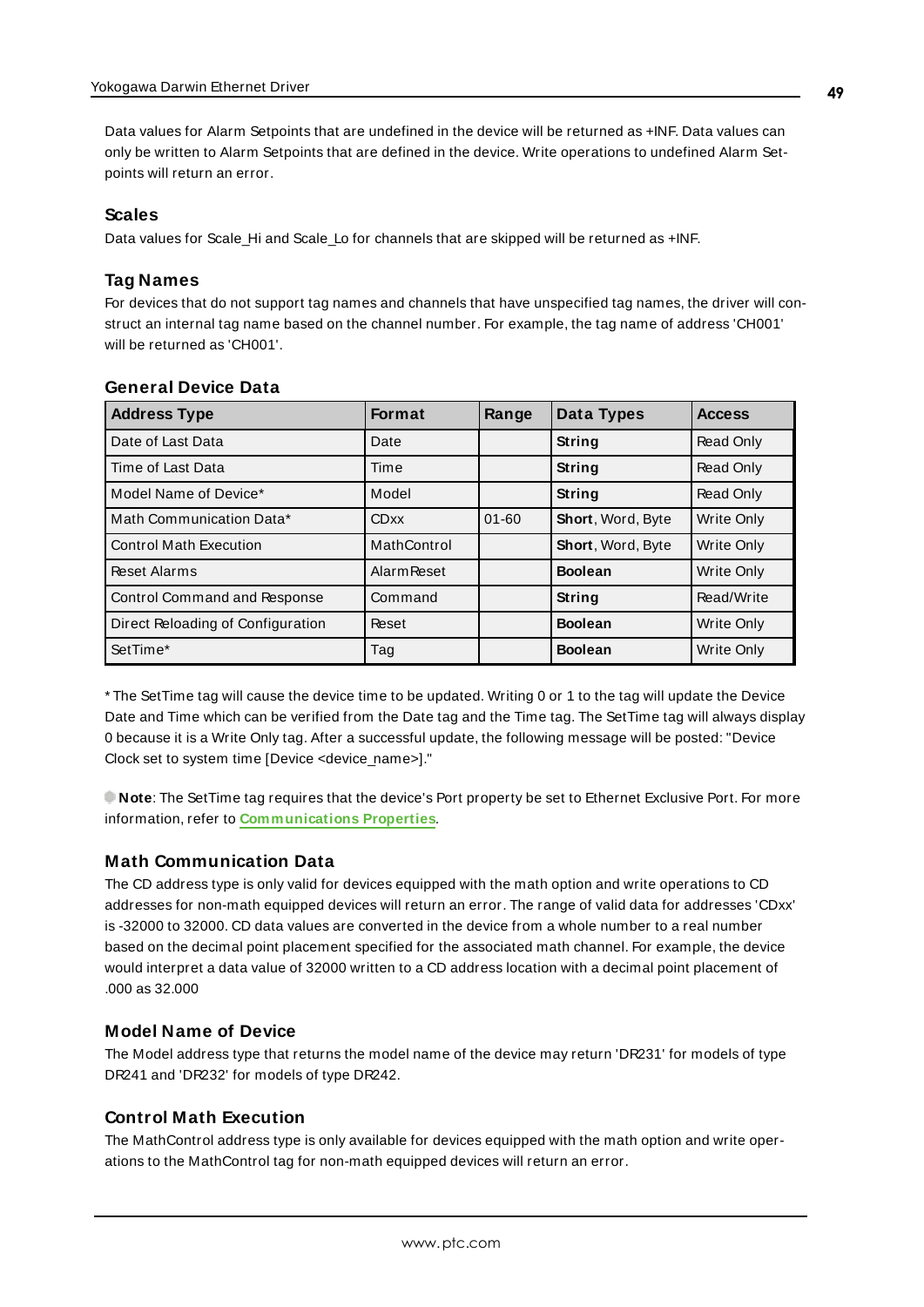#### **Control Command and Response**

The Command address allows the user to send a string command and receive a string response to and from the device. This allows the user to send any command to the device, including commands not directly supported by the driver.

**Caution**: Write operations using the Command address should be performed with care.

#### **Note**:

- 1. The actual number of addresses available for of each type depends on the configuration of the Yokogawa device. If at runtime the driver finds that an address is not present in the device, the driver will post an error message and remove the tag from its scan list.
- 2. Addresses that have Write Only access are assigned a default access of Read/Write. However, data values are unreadable for these addresses and the associated tags are not included in the scan list. The current data value for these tags will always be 0 for numeric data types and null string for string data types.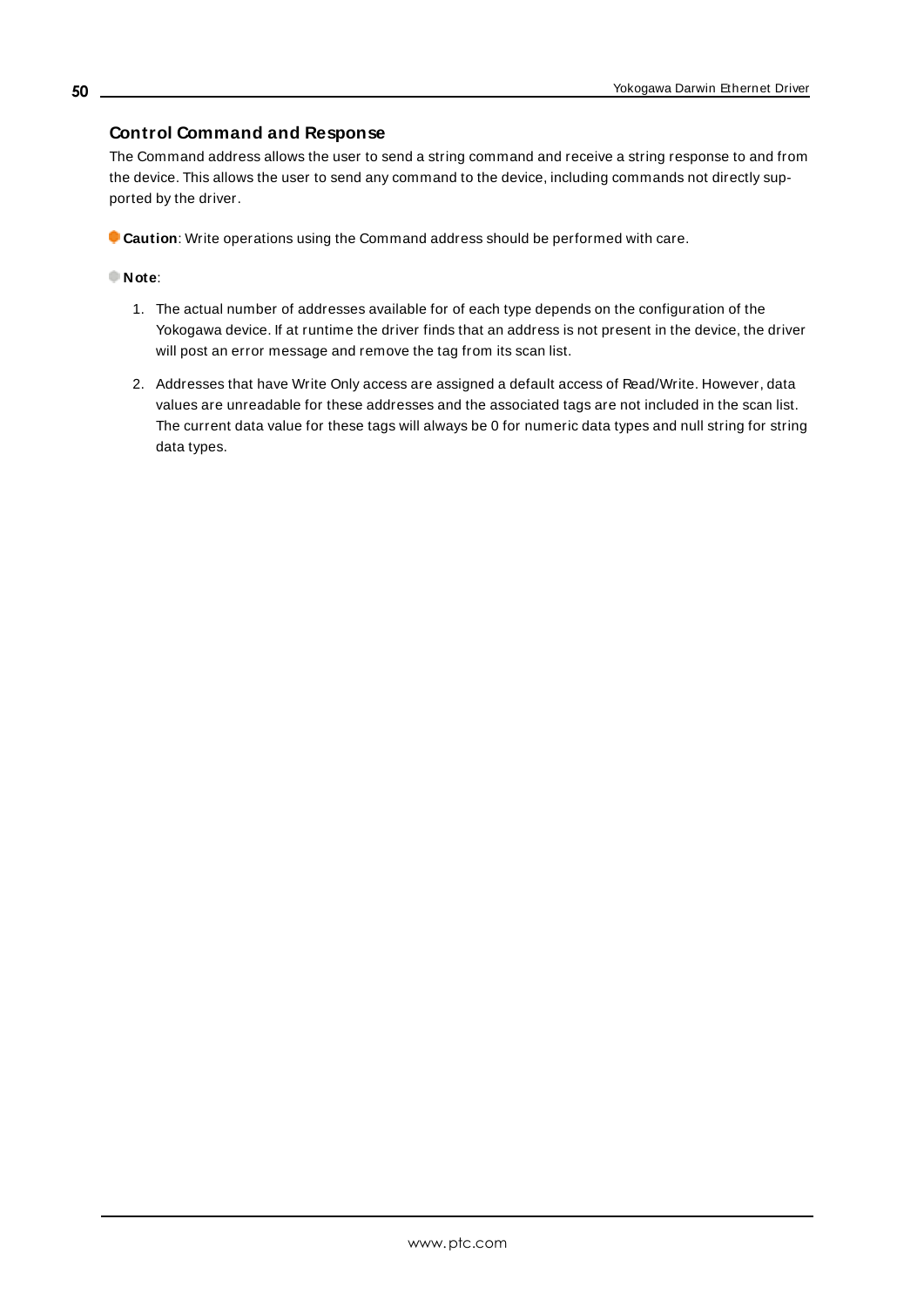#### <span id="page-50-0"></span>**Automatic Tag Database Generation**

This driver's Automatic OPC Tag Database Generation features have been designed to make configuring the OPC application a plug-and-play operation. This driver can be configured to automatically build a list of OPC tags within the OPC Server that correspond to device-specific data. The automatically-generated OPC tags can then be browsed from the OPC client.

The tags that are generated depend on the nature of the driver. If the target device supports its own local tag database, the driver will read the device's tag information and then use this data to generate OPC tags within the OPC Server. If the device does not natively support its own named tags, the driver will create a list of tags based on driver-specific information. An example of these two conditions is as follows:

- 1. A data acquisition system that supports its own local tag database. The driver will use the tags names found in the device to build the OPC Server's OPC tags.
- 2. An Ethernet I/O system that supports detection of I/O module type. The driver will automatically generate OPC tags in the OPC Server that are based on the types of I/O modules plugged into the Ethernet I/O rack.

Automatic Tag Database Generation is completely configurable. The following property group is used to define how the OPC Server and the associated communications driver will handle Automatic OPC Tag Database Generation:

| $\Box$ Tag Generation                   |                            |  |  |
|-----------------------------------------|----------------------------|--|--|
| On Device Startup                       | Do Not Generate on Startup |  |  |
| On Duplicate Tag                        | Delete on Create           |  |  |
| Parent Group                            |                            |  |  |
| Allow Automatically Generated Subgroups | Enable                     |  |  |
| Create                                  | Create tags                |  |  |

The **On Device Startup** property is used to configure when OPC tags will be automatically generated. Descriptions of the properties are as follows:

- <sup>l</sup> **Do not generate on startup**: This option prevents the driver from adding any OPC tags to the OPC Server's tag space. This is the default condition.
- <sup>l</sup> **Always generate on startup**: This option causes the driver to always evaluate the device for tag information. OPC tags will be added to the tag space of the server each time the server is launched.
- <sup>l</sup> **Generate on first startup**: This option causes the driver to evaluate the target device for tag information the first time the OPC Server project is run. OPC tags will be added to the server tag space as needed.

**Note**: Any tags that are added to the server's tag space must be saved with the project. The OPC Server project can be configured to automatically save from the **Tools** | **Options** menu.

When automatic tag generation is enabled, the server needs to know what to do with the OPC tags that were added from previous runs (or with the OPC tags that have been added or modified after being added by the communications driver originally). The selection **On Duplicate Tag property** controls how the server will handle OPC tags that were automatically generated and currently exist in the OPC Server project. This feature prevents automatically-generated tags from piling up in the server. In the Ethernet I/O example above, this would occur if users continued to change the I/O modules in the rack while the OPC Server was configured to always generate new OPC tags on startup. Under this condition, tags would be added to the server every time the communications driver detected a new I/O module. If the old tags are not removed, they will accumulate in the server's tag space. Descriptions of the selections are as follows: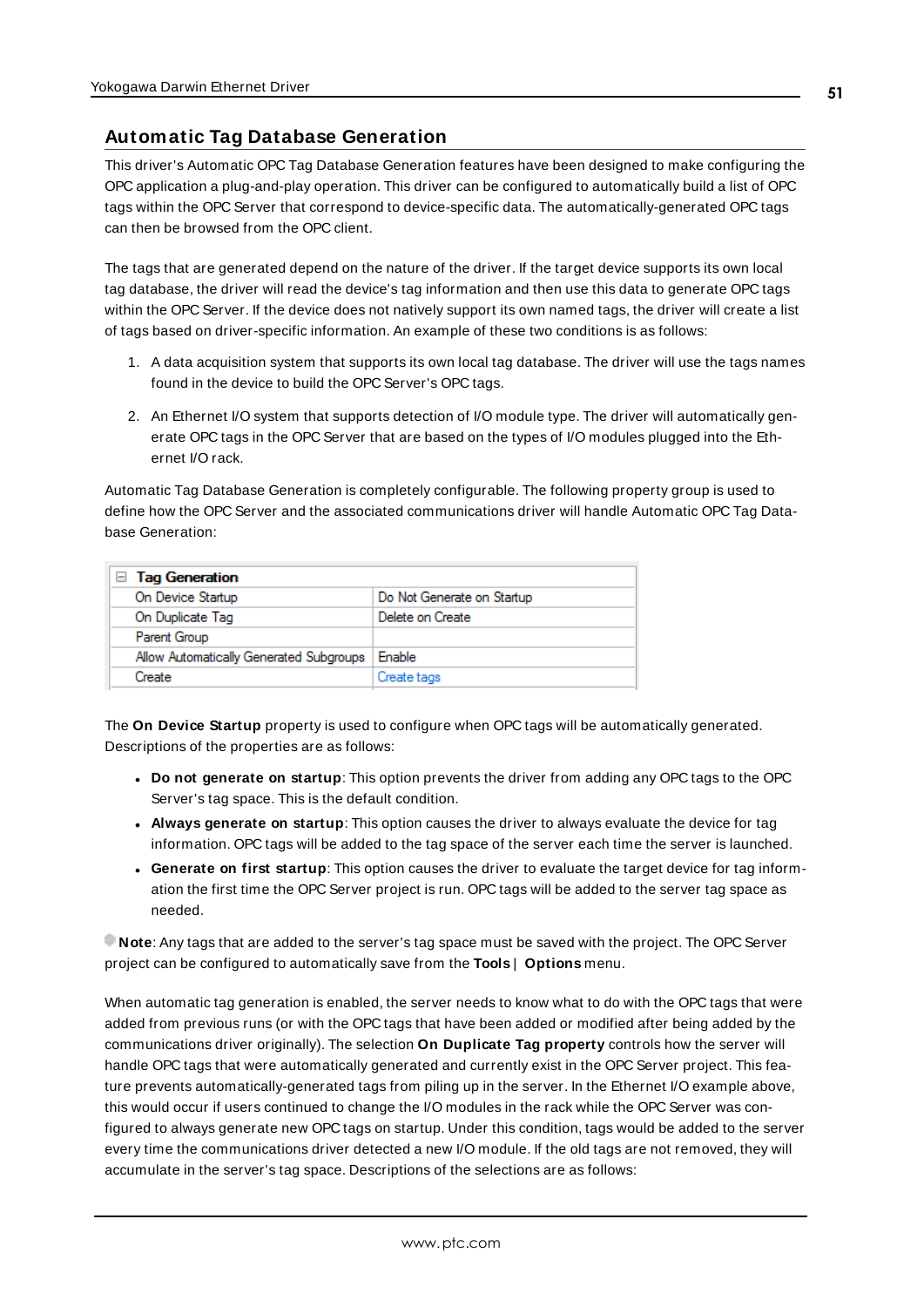- <sup>l</sup> **Delete on create**: This option allows the server to remove any tags that have previously been added to the tag space before any new tags can be added by the communications driver. This is the default setting.
- <sup>l</sup> **Overwrite as necessary**: This option allows the server to only remove tags that the communications driver will replace with new tags. Any tags that are not being overwritten will remain in the server's tag space.
- **Do not overwrite**: This option prevents the server from removing any tags that had previously been generated or that already exist in the server. With this selection, the communications driver can only add tags that are completely new.
- <sup>l</sup> **Do not overwrite, log error**: This option has the same effect as the third option, but also posts an error message to the OPC Server's Event Log when a tag overwrite would have occurred.

**Note**: The removal of OPC tags not only affects tags that have been automatically generated by the communications driver, but also any tags that have been added using names that match generated tags. It is recommended that users avoid adding tags to the server using names that match tags that may be automatically generated by the driver.

**Parent Group**: can be used to keep automatically-generated tags from mixing with tags that have been entered manually. This property specifies a sub group that will be used when adding all automatically-generated tags for this device. The name of the sub group can be up to 31 characters in length. The following image displays demonstrate how this property affects where automatically generated tags are placed in the server's tag space. It provides a root branch to which all automatically-generated tags will be added.

#### **No sub group specified Sub group named MyGroup specified**



**Allow Sub Groups**: can be used to indicate that the server create sub groups matching object hierarchy for the device. When enabled this property causes the server to create the tags in subgroups conforming to the device object hierarchy. When disabled the tags will be created in a flat structure. The default value is enabled.

**Create**: manually initiates the creation of automatically-generated OPC tags, and also forces the communications driver to reevaluate the device for possible tag changes. It can be accessed from the System Tags, thus allowing the OPC client application to initiate tag database creation.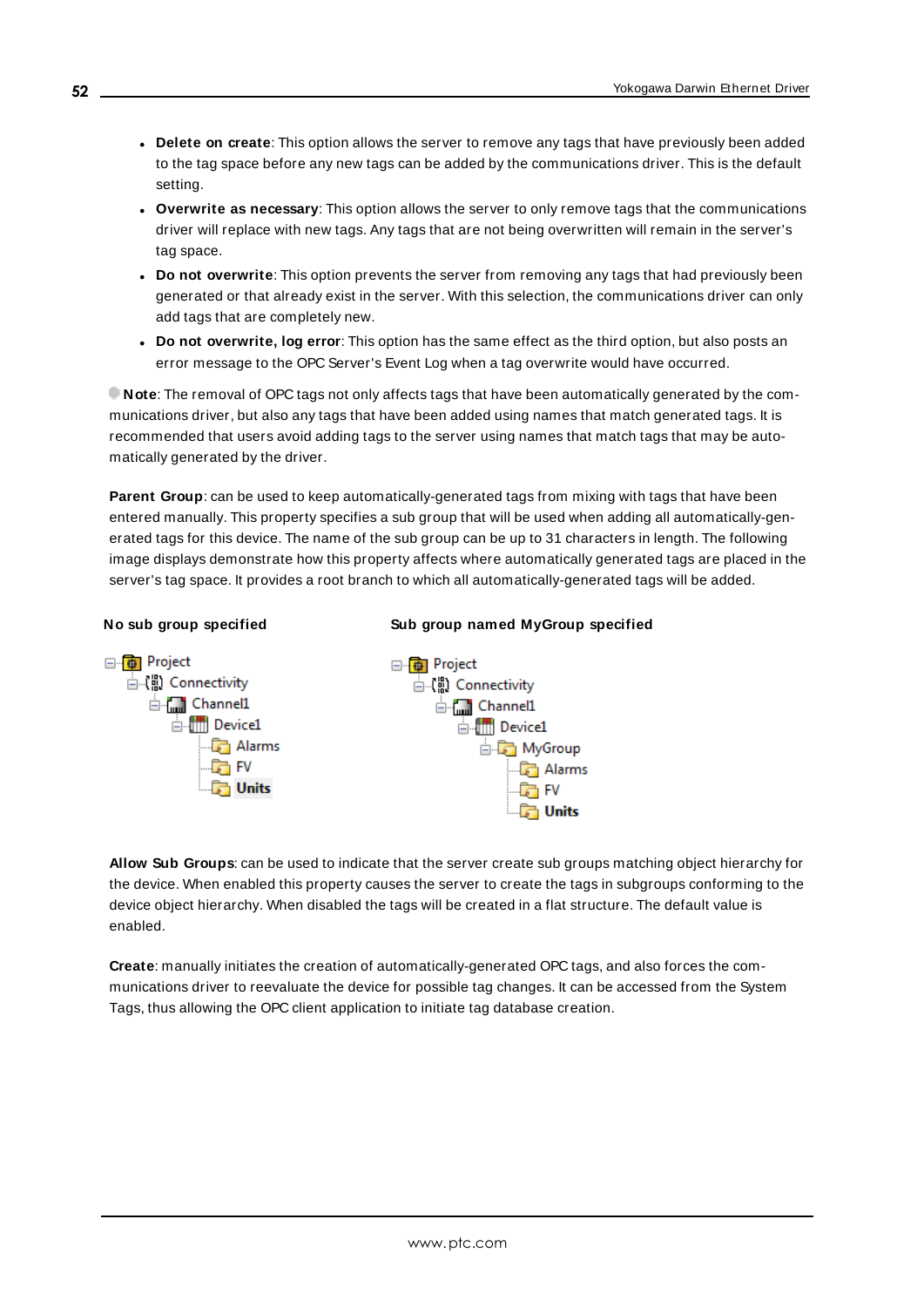### <span id="page-52-0"></span>**Error Descriptions**

The following error/warning messages may be generated. Click on the link for a description of the message.

#### **Address Validation**

**Address ['<address>'](#page-52-1) is out of range for the specified device or register Data Type '<type>' is not valid for device address ['<address>'](#page-52-2) Device address ['<address>'](#page-52-3) contains a syntax error Device address ['<address>'](#page-53-0) is Read Only [M issing](#page-53-1) address**

#### **Device Status Messages**

**Device '<device name>' is not [responding](#page-53-2) Unable to write to ['<address>'](#page-54-0) on device '<device name>**

#### **Driver Error Messages**

**Winsock [initialization](#page-54-1) failed (OSError = n) Winsock V1.1 or higher must be installed to use the [Yokogawa](#page-54-2) Darwin Ethernet Driver**

#### <span id="page-52-1"></span>**Address '<address>' is out of range for the specified device or register**

**Error Type:**

Warning

#### **Possible Cause:**

A tag address that has been specified statically references a location that is beyond the range of supported locations for the device.

#### **Solution:**

<span id="page-52-2"></span>Verify the address is correct; if it is not, re-enter it in the client application.

### **Data Type '<type>' is not valid for device address '<address>'**

# **Error Type:**

Warning

#### **Possible Cause:**

A tag address that has been specified statically has been assigned an invalid data type.

#### **Solution:**

<span id="page-52-3"></span>Modify the requested data type in the client application.

#### **Device address '<address>' contains a syntax error**

#### **Error Type:**

Warning

#### **Possible Cause:**

A tag address that has been specified statically contains one or more invalid characters.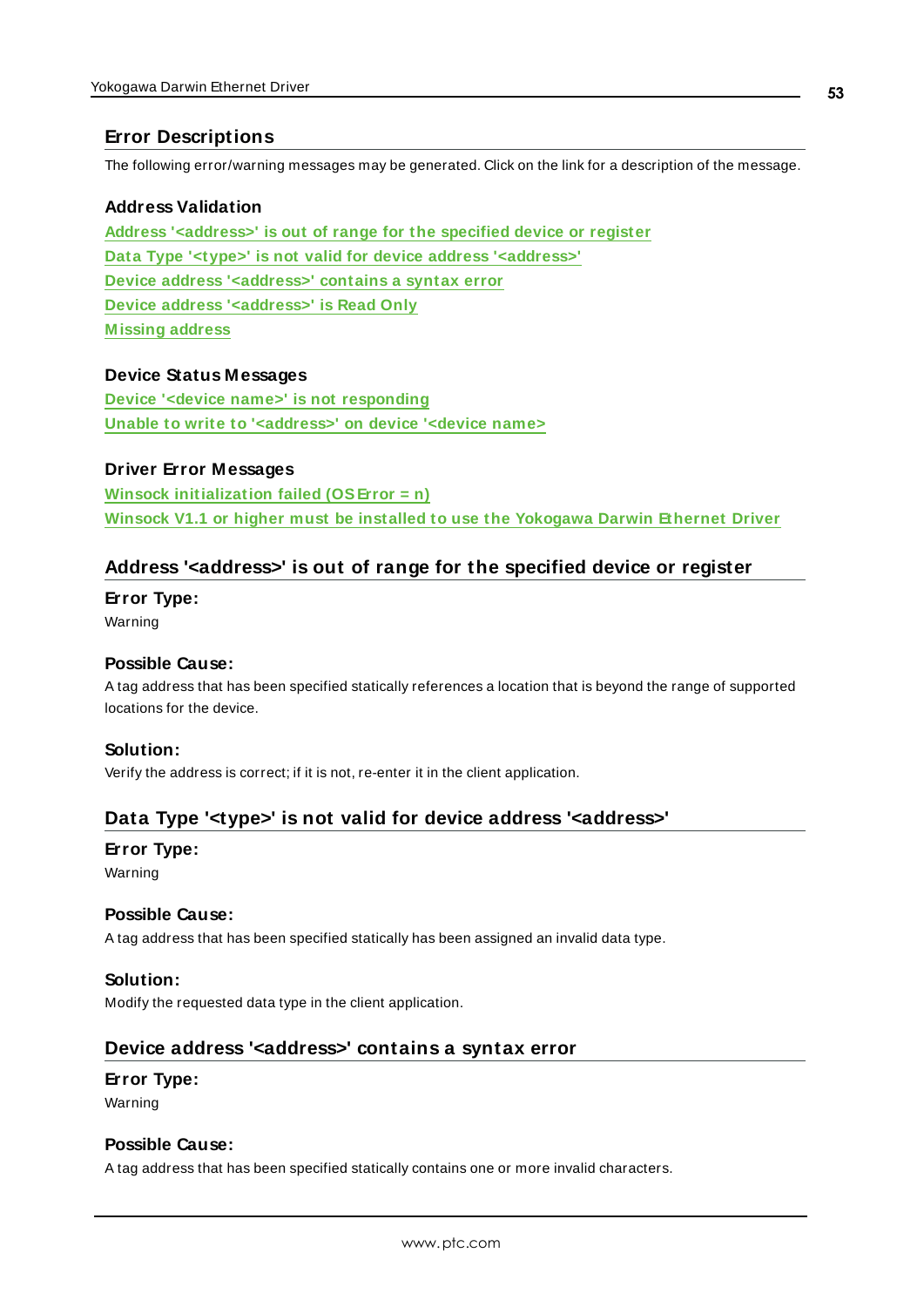#### **Solution:**

<span id="page-53-0"></span>Re-enter the address in the client application.

#### **Device address '<address>' is Read Only**

#### **Error Type:**

Warning

#### **Possible Cause:**

A tag address that has been specified statically has a requested access mode that is not compatible with what the device supports for that address.

#### **Solution:**

<span id="page-53-1"></span>Change the access mode in the client application.

#### **Missing address**

#### **Error Type:**

Warning

#### **Possible Cause:**

A tag address that has been specified statically has no length.

#### **Solution:**

<span id="page-53-2"></span>Re-enter the address in the client application.

#### **Device '<device name>' is not responding**

#### **Error Type:**

Serious

#### **Possible Cause:**

- 1. The connection between the device and the host PC is broken.
- 2. The IPaddress assigned to the device is incorrect.
- 3. The connection cannot be established in the specified timeout period.
- 4. The response from the device took longer to receive than the amount of time specified in the "Request Timeout" device property.

#### **Solution:**

- 1. Verify the cabling between the PC and the PLC device.
- 2. Verify the IPaddress given to the named device matches that of the actual device.
- 3. Increase the Connect Timeout value in the Timeout property group of Device Properties.
- 4. Increase the Request Timeout property so that the entire response can be handled.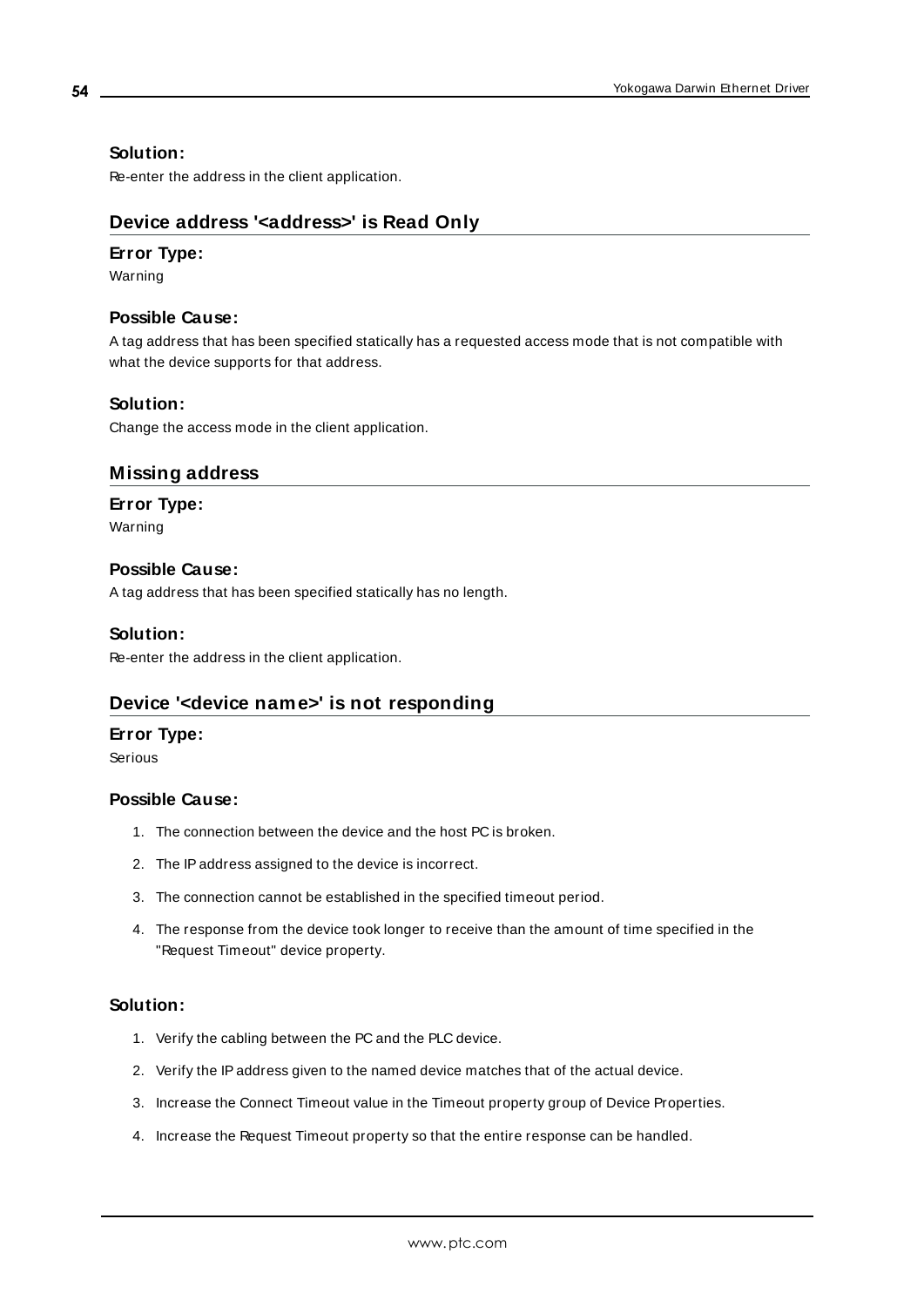#### <span id="page-54-0"></span>**Unable to write to '<address>' on device '<device name>'**

#### **Error Type:**

Serious

#### **Possible Cause:**

- 1. The connection between the device and the host PC is broken.
- 2. The named device may have been assigned an incorrect IPaddress.
- 3. The address specified may be Read Only or may not exist in the current device.

#### **Solution:**

- 1. Verify the cabling between the PC and the PLC device.
- 2. Verify that the IPaddress given to the named device matches that of the actual device.
- 3. Check address availability for the device.

#### <span id="page-54-1"></span>**Winsock initialization failed (OS Error = n)**

#### **Error Type:**

Fatal

| <b>OS</b> Error | Indication                                                                                           | <b>Possible Solution</b>                                                               |
|-----------------|------------------------------------------------------------------------------------------------------|----------------------------------------------------------------------------------------|
| 10091           | Indicates that the underlying network sub-<br>system is not ready for network communication.         | Wait a few seconds and restart the<br>driver.                                          |
| l 10067         | Limit on the number of tasks supported by the<br>Windows Sockets implementation has been<br>reached. | Close one or more applications that<br>may be using Winsock and restart the<br>driver. |

# <span id="page-54-2"></span>**Winsock V1.1 or higher must be installed to use the Yokogawa Darwin Ethernet device driver**

#### **Error Type:**

Fatal

#### **Possible Cause:**

The version number of the Winsock DLL found on the system is less than 1.1.

#### **Solution:**

Upgrade Winsock to version 1.1 or higher.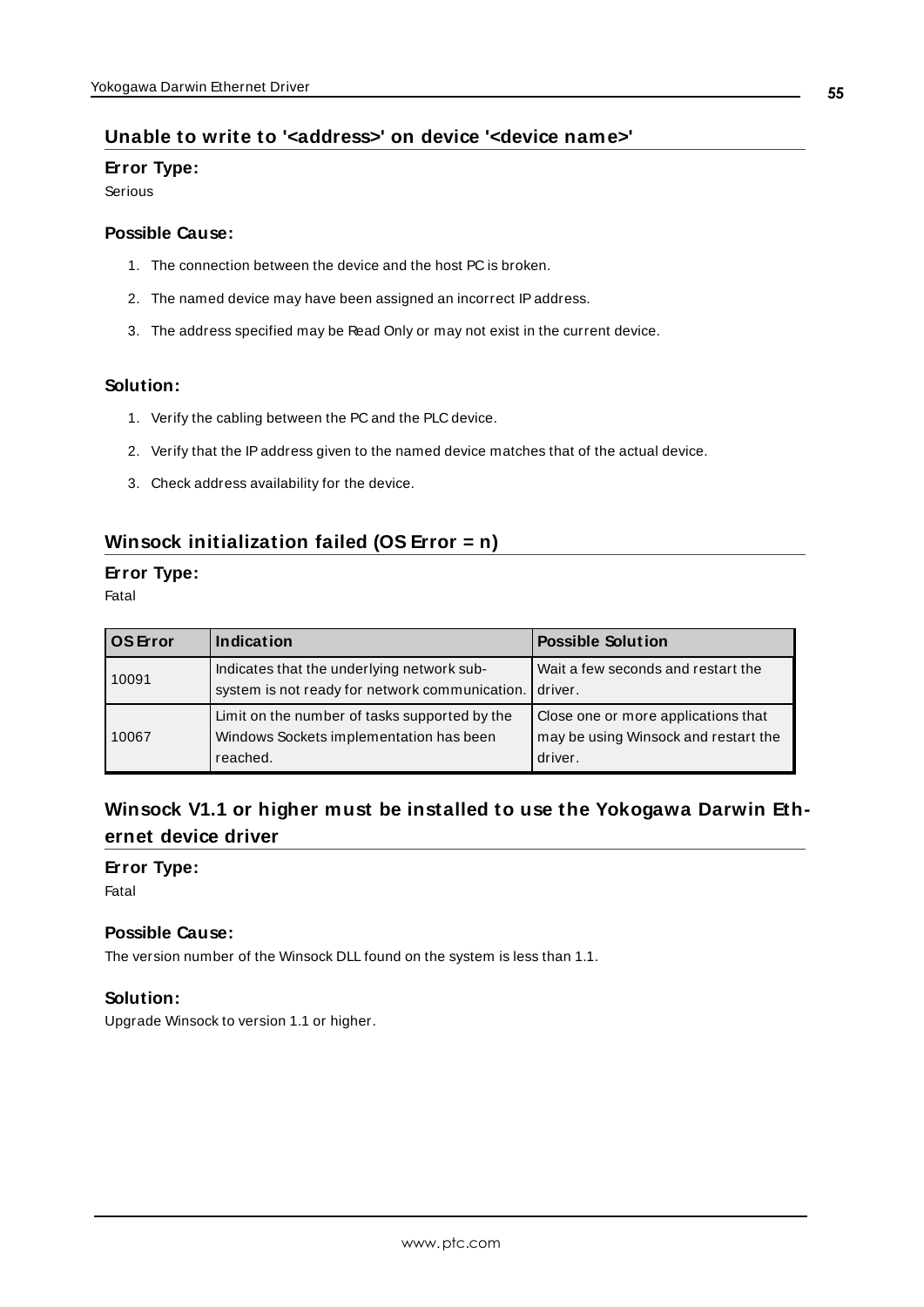# <span id="page-55-0"></span>Index

# **A**

Address '<address>' is out of range for the specified device or register [53](#page-52-1) Address Descriptions [19](#page-18-0) Allow Sub Groups [14](#page-13-0) Attempts Before Timeout [12](#page-11-1) Auto-Demotion [12](#page-11-0) Automatic Tag Database Generation [51](#page-50-0)

# **B**

Boolean [18](#page-17-1)

# **C**

Channel Assignment [9](#page-8-1) Communications Timeouts [11-12](#page-10-1) Connect Timeout [11](#page-10-2) Create [14](#page-13-1)

# **D**

Data Collection [10](#page-9-2) Data Types Description [18](#page-17-0) DC100-1 Addressing [43](#page-42-0) DC100-1\_Addressing [19](#page-18-1) DC100-2 Addressing [46](#page-45-0) DC100-2\_Addressing [22](#page-21-0) Delete [14](#page-13-2) Demote on Failure [12](#page-11-2) Demotion Period [12](#page-11-3) Device '<device name>' is not responding [54](#page-53-2) Device address '< address>' contains a syntax error [53](#page-52-3) Device address '<address>' is Read Only [54](#page-53-0) Device Configuration [15](#page-14-0) Device ID [5](#page-4-1)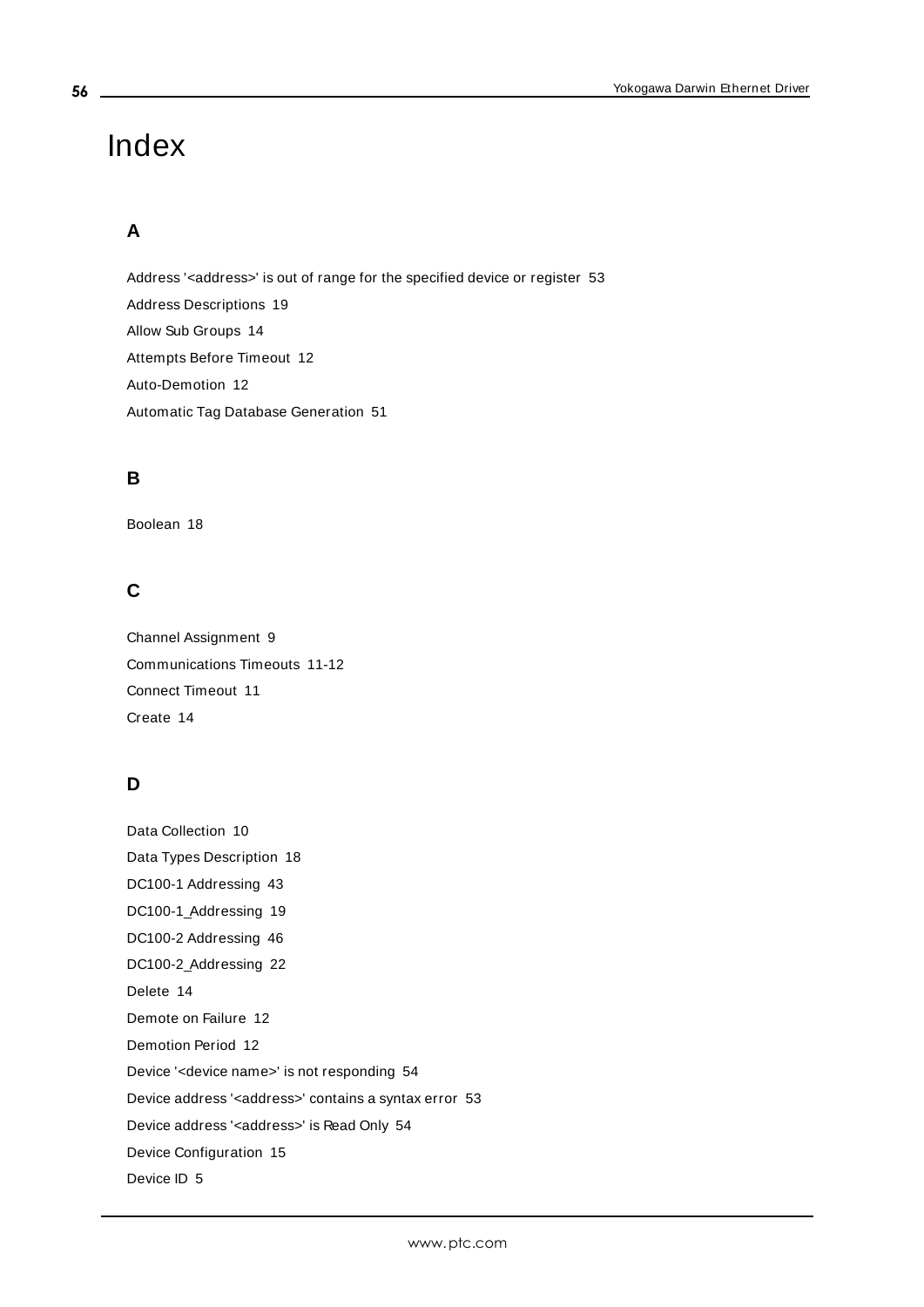Device Properties — Tag Generation [13](#page-12-0) Discard Requests when Demoted [12](#page-11-4) Do Not Scan, Demand Poll Only [11](#page-10-3) DR130 Addressing [40](#page-39-0) DR231 Addressing [26](#page-25-0) DR232 Addressing [29](#page-28-0) DR241 Addressing [33](#page-32-0) DR242 Addressing [36](#page-35-0) Driver [9](#page-8-2)

# **E**

Error Descriptions [53](#page-52-0)

# **F**

Float [18](#page-17-2)

# **G**

General [9](#page-8-0) Generate [13](#page-12-1)

# **I**

ID [9](#page-8-3) Identification [9](#page-8-0) Initial Updates from Cache [11](#page-10-4) Inter-Request Delay [12](#page-11-5)

# **M**

Missing address [54](#page-53-1) Model [9](#page-8-4)

# **N**

Name [9](#page-8-5)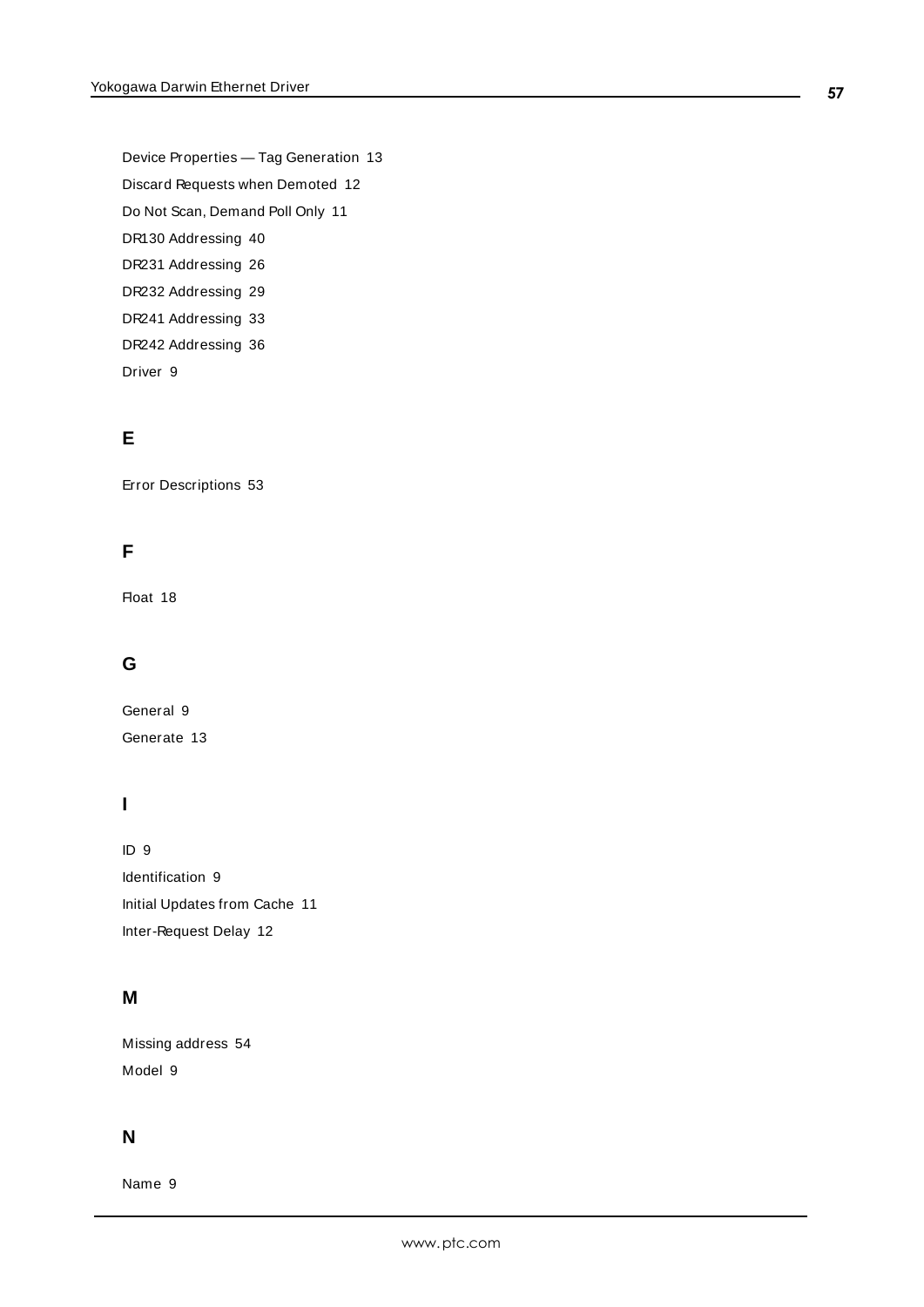Network [5](#page-4-2)

# **O**

On Device Startup [13](#page-12-2) On Duplicate Tag [14](#page-13-3) On Property Change [13](#page-12-3) Operating Mode [10](#page-9-0) Optimizing Ethernet Communications [17](#page-16-0) Overview [4](#page-3-1) Overwrite [14](#page-13-4)

#### **P**

Parent Group [14](#page-13-5)

# **R**

Redundancy [16](#page-15-0) Request Timeout [11](#page-10-5) Respect Tag-Specified Scan Rate [11](#page-10-6)

# **S**

Scan Mode [10](#page-9-3) Setup [5](#page-4-0) Short [18](#page-17-3) Simulated [10](#page-9-4)

# **T**

Tag Generation [13](#page-12-0) Timeouts to Demote [12](#page-11-6)

# **U**

Unable to write tag '<address>' on device '<device name>' [55](#page-54-0)